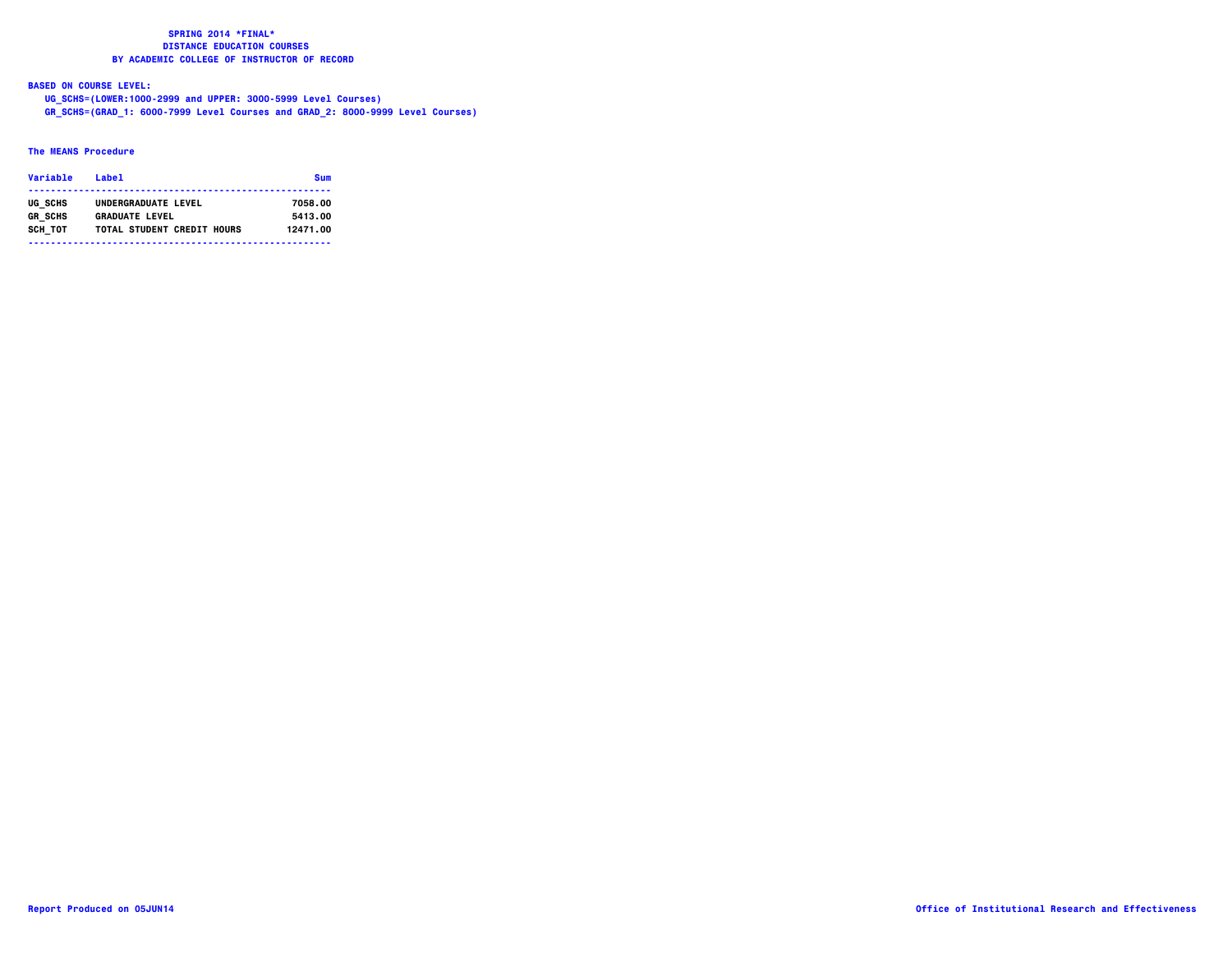### **BASED ON COURSE LEVEL:**

  **UG\_SCHS=(LOWER:1000-2999 and UPPER: 3000-5999 Level Courses \*\*Excludes CVM 5000-5999 Level Courses\*\*) GR\_SCHS=(GRAD\_1: 6000-7999 Level Courses and GRAD\_2: 8000-9999 Level Courses)**

### **The MEANS Procedure**

|                                                            | N          |                |                                    |            |
|------------------------------------------------------------|------------|----------------|------------------------------------|------------|
| <b>ACADEMIC COLLEGE</b>                                    | <b>Obs</b> | Variable Label |                                    | <b>Sum</b> |
| Agriculture & Life Sciences 23 UG_SCHS UNDERGRADUATE LEVEL |            |                |                                    | 483,00     |
|                                                            |            |                | GR SCHS GRADUATE LEVEL             | 231.00     |
|                                                            |            |                | SCH TOT TOTAL STUDENT CREDIT HOURS | 714.00     |
| Architecture, Art & Design 4                               |            | UG SCHS        | UNDERGRADUATE LEVEL                | 162.00     |
|                                                            |            |                | GR SCHS GRADUATE LEVEL             | 4.00       |
|                                                            |            |                | SCH TOT TOTAL STUDENT CREDIT HOURS | 166.00     |
| Arts & Sciences                                            | 111        | UG SCHS        | UNDERGRADUATE LEVEL                | 4052,00    |
|                                                            |            |                | <b>GR SCHS GRADUATE LEVEL</b>      | 1592.00    |
|                                                            |            |                | SCH TOT TOTAL STUDENT CREDIT HOURS | 5644.00    |
| <b>Business</b>                                            | 27         | UG SCHS        | UNDERGRADUATE LEVEL                | 531.00     |
|                                                            |            |                | GR_SCHS GRADUATE LEVEL             | 1020.00    |
|                                                            |            | SCH TOT        | TOTAL STUDENT CREDIT HOURS         | 1551.00    |
| Education                                                  | 100        | UG SCHS        | UNDERGRADUATE LEVEL                | 1809.00    |
|                                                            |            |                | GR SCHS GRADUATE LEVEL             | 1803.00    |
|                                                            |            | SCH TOT        | TOTAL STUDENT CREDIT HOURS         | 3612,00    |
| Engineering                                                | 66         | UG SCHS        | UNDERGRADUATE LEVEL                | 15.00      |
|                                                            |            |                | <b>GR SCHS GRADUATE LEVEL</b>      | 708.00     |
|                                                            |            | SCH TOT        | <b>TOTAL STUDENT CREDIT HOURS</b>  | 723.00     |
| <b>Forest Resources</b>                                    | 9          |                | UG_SCHS UNDERGRADUATE LEVEL        | 6.00       |
|                                                            |            |                | <b>GR SCHS GRADUATE LEVEL</b>      | 55.00      |
|                                                            |            |                | SCH TOT TOTAL STUDENT CREDIT HOURS | 61.00      |
|                                                            |            |                |                                    |            |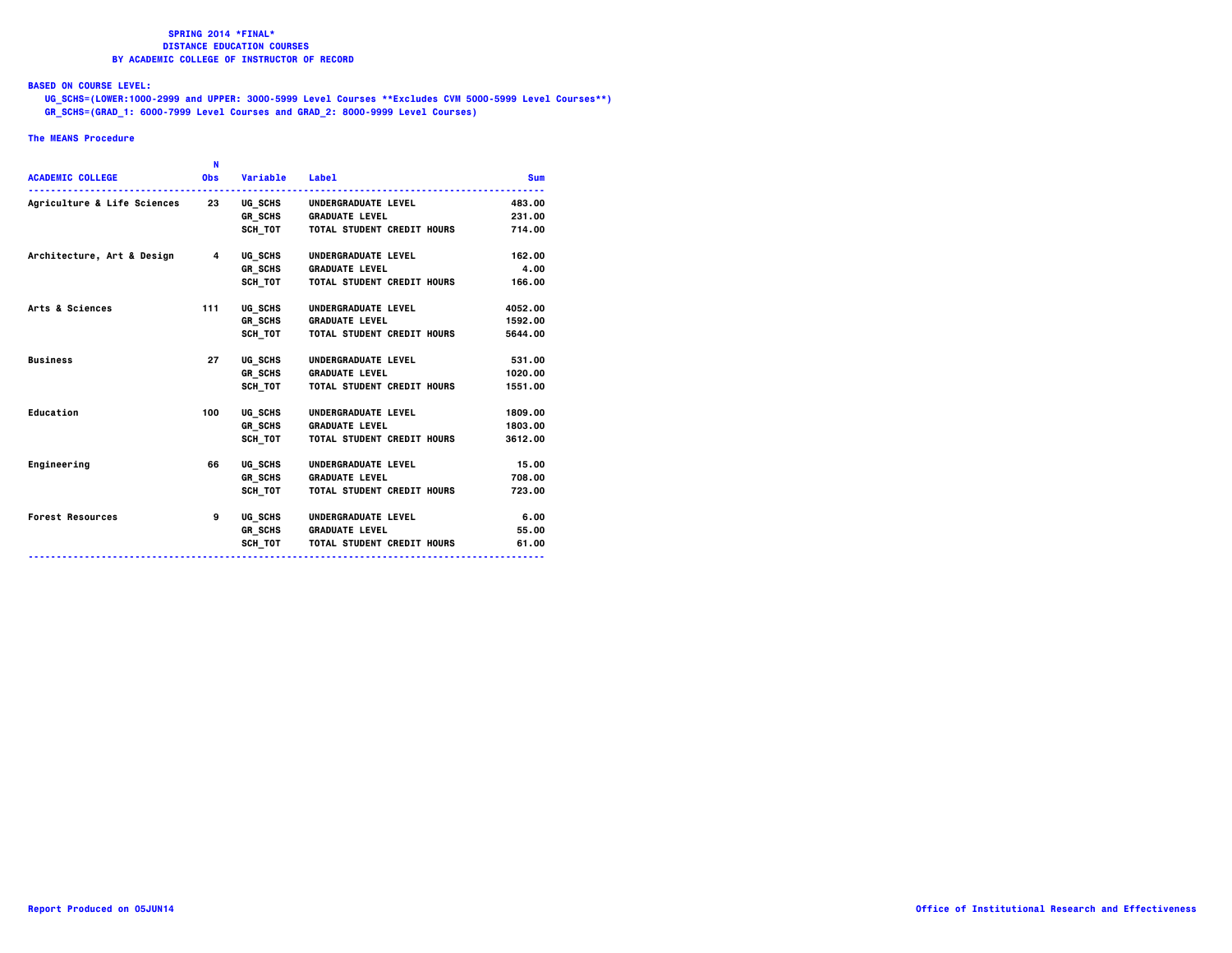# **BASED ON COURSE LEVEL:**

  **UG\_SCHS=(LOWER:1000-2999 and UPPER: 3000-5999 Level Courses \*\*Excludes CVM 5000-5999 Level Courses\*\*) GR\_SCHS=(GRAD\_1: 6000-7999 Level Courses and GRAD\_2: 8000-9999 Level Courses)**

|                                            | <b>UNDERGRADUATE</b> | <b>GRADUATE</b> |              |
|--------------------------------------------|----------------------|-----------------|--------------|
| <b>ACADEMIC DEPARTMENT</b>                 | <b>LEVEL</b>         | <b>LEVEL</b>    | <b>TOTAL</b> |
|                                            |                      |                 |              |
| Agricultural Economics                     | 0.00                 | 27.00           | 27.00        |
| Food Science, Nutrition & Health Promotion | 309.00               | 198.00          | 507.00       |
| Landscape Architecture                     | 108.00               | 0.00            | 108.00       |
| Plant & Soil Sciences                      | 15.00                | 6.00            | 21.00        |
| School of Human Sciences                   | 51.00                | 0.00            | 51.00        |
|                                            |                      |                 |              |
|                                            | 483.00               | 231.00          | 714.00       |
|                                            | ------------         | --------------  |              |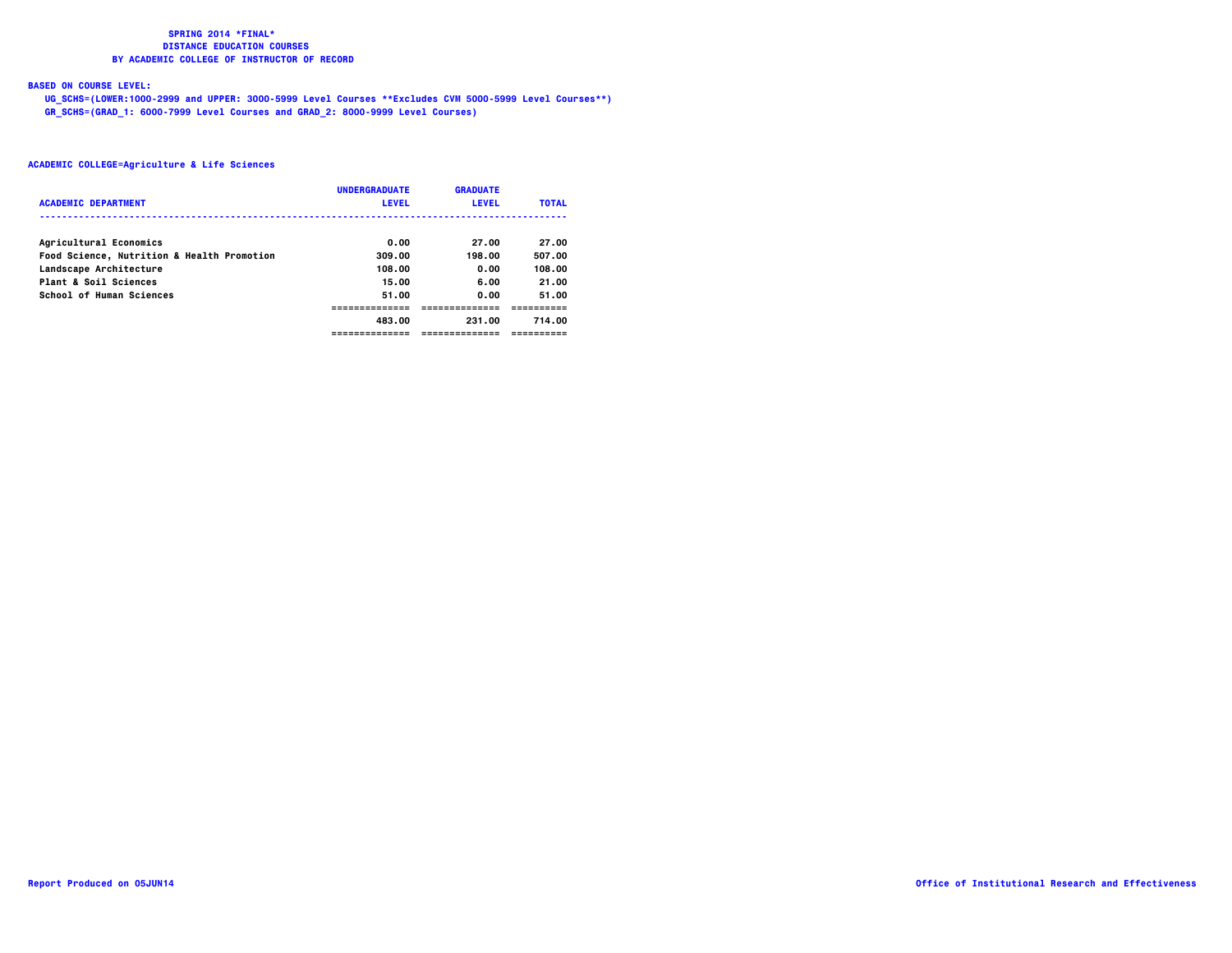# **BASED ON COURSE LEVEL:**

  **UG\_SCHS=(LOWER:1000-2999 and UPPER: 3000-5999 Level Courses \*\*Excludes CVM 5000-5999 Level Courses\*\*) GR\_SCHS=(GRAD\_1: 6000-7999 Level Courses and GRAD\_2: 8000-9999 Level Courses)**

| <b>ACADEMIC DEPARTMENT</b>           | <b>UNDERGRADUATE</b><br><b>LEVEL</b> | <b>GRADUATE</b><br><b>LEVEL</b> | <b>TOTAL</b> |
|--------------------------------------|--------------------------------------|---------------------------------|--------------|
| Art AAD                              | 93.00                                | 0.00                            | 93.00        |
| <b>Building Construction Science</b> | 0.00                                 | 4.00                            | 4.00         |
| Interior Design                      | 30.00                                | 0.00                            | 30.00        |
| School of Architecture               | 39.00                                | 0.00                            | 39.00        |
|                                      |                                      |                                 |              |
|                                      | 162.00                               | 4.00                            | 166.00       |
|                                      |                                      |                                 |              |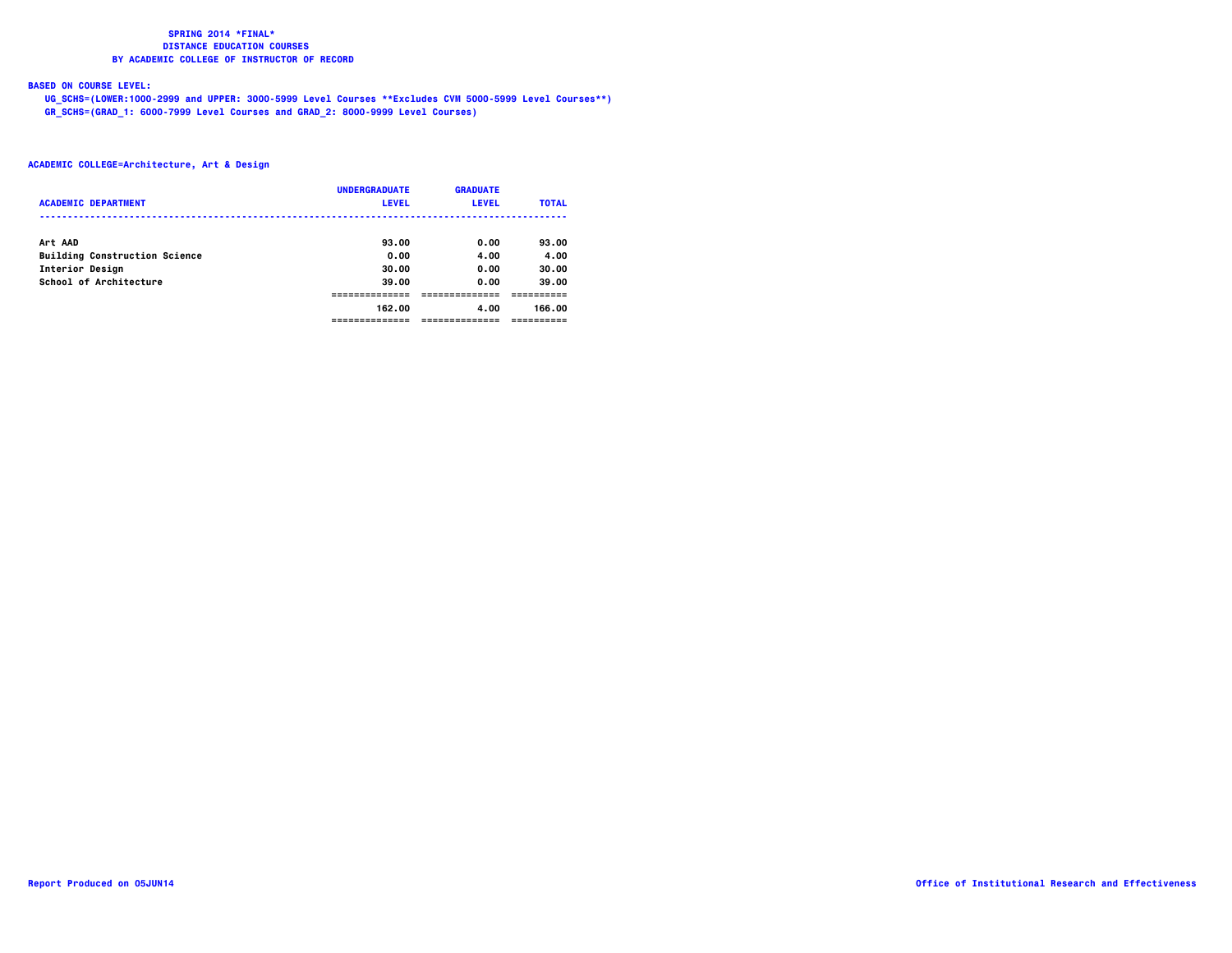# **BASED ON COURSE LEVEL:**

  **UG\_SCHS=(LOWER:1000-2999 and UPPER: 3000-5999 Level Courses \*\*Excludes CVM 5000-5999 Level Courses\*\*) GR\_SCHS=(GRAD\_1: 6000-7999 Level Courses and GRAD\_2: 8000-9999 Level Courses)**

|                                           | <b>UNDERGRADUATE</b> | <b>GRADUATE</b> |              |
|-------------------------------------------|----------------------|-----------------|--------------|
| <b>ACADEMIC DEPARTMENT</b>                | <b>LEVEL</b>         | <b>LEVEL</b>    | <b>TOTAL</b> |
| <b>Biological Sciences</b>                | 0.00                 | 350.00          | 350.00       |
| Communication                             | 516.00               | 33.00           | 549.00       |
| Dean of Arts & Sciences                   | 12.00                | 0.00            | 12.00        |
| English                                   | 105.00               | 27.00           | 132.00       |
| Geosciences                               | 1649.00              | 1053.00         | 2702.00      |
| History                                   | 408.00               | 15.00           | 423.00       |
| Mathematics & Statistics                  | 360.00               | 0.00            | 360.00       |
| Philosophy & Religion                     | 132.00               | 0.00            | 132.00       |
| <b>Physics &amp; Astronomy</b>            | 63.00                | 0.00            | 63.00        |
| Political Science & Public Administration | 0.00                 | 60.00           | 60.00        |
| Psychology                                | 303.00               | 54.00           | 357.00       |
| Sociology                                 | 504.00               | 0.00            | 504.00       |
|                                           | =============        | ==============  | ==========   |
|                                           | 4052.00              | 1592.00         | 5644.00      |
|                                           | ==============       | ==============  | ==========   |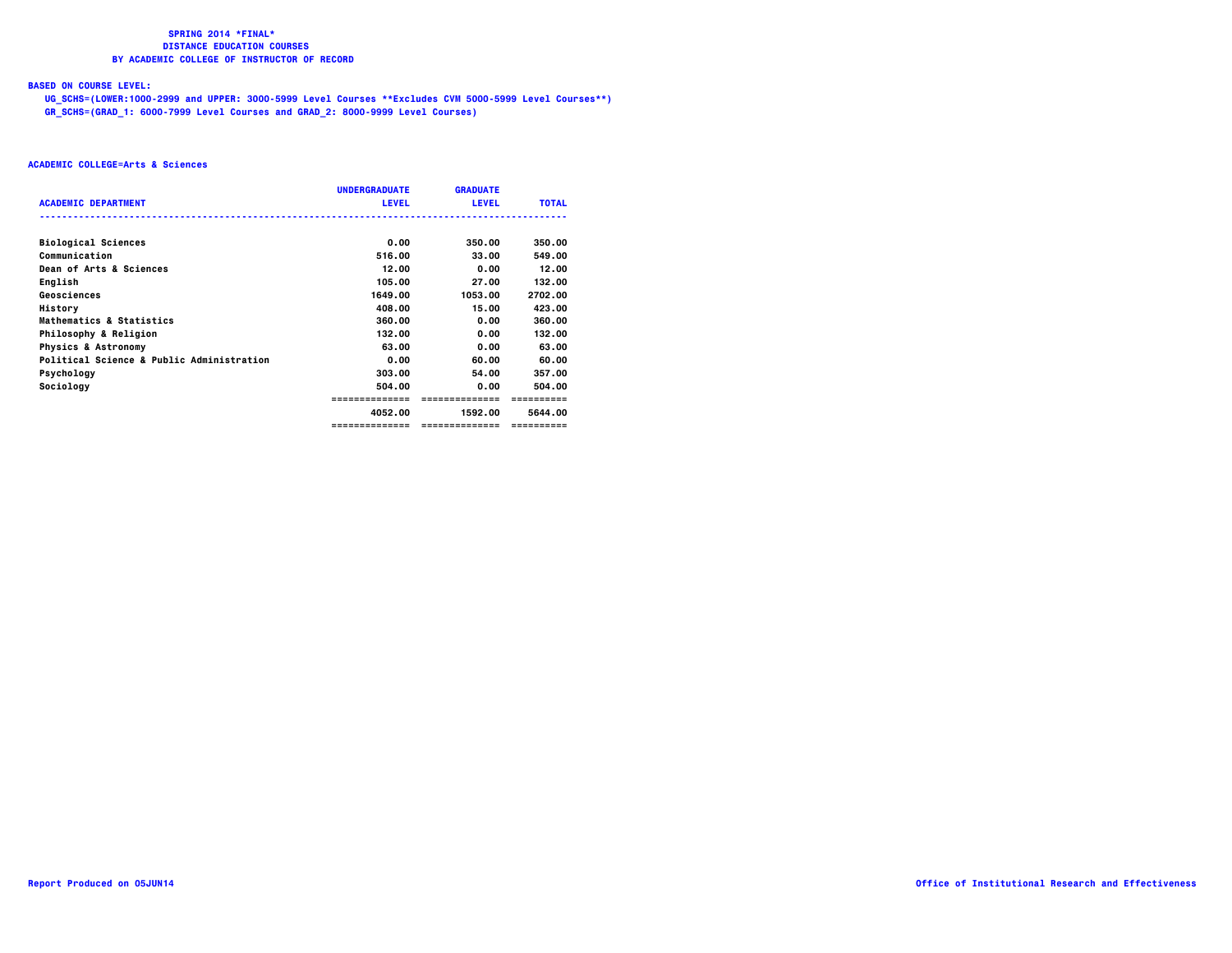# **BASED ON COURSE LEVEL:**

  **UG\_SCHS=(LOWER:1000-2999 and UPPER: 3000-5999 Level Courses \*\*Excludes CVM 5000-5999 Level Courses\*\*) GR\_SCHS=(GRAD\_1: 6000-7999 Level Courses and GRAD\_2: 8000-9999 Level Courses)**

|                                                 | <b>UNDERGRADUATE</b> | <b>GRADUATE</b> |              |
|-------------------------------------------------|----------------------|-----------------|--------------|
| <b>ACADEMIC DEPARTMENT</b>                      | <b>LEVEL</b>         | <b>LEVEL</b>    | <b>TOTAL</b> |
|                                                 |                      |                 |              |
| Finance & Economics                             | 432.00               | 171.00          | 603.00       |
| Management & Information Systems                | 51.00                | 419.00          | 470.00       |
| Marketing, Quantitative Analysis & Business Law | 48.00                | 358.00          | 406.00       |
| School of Accountancy                           | 0.00                 | 72.00           | 72.00        |
|                                                 |                      |                 |              |
|                                                 | 531.00               | 1020.00         | 1551.00      |
|                                                 |                      |                 |              |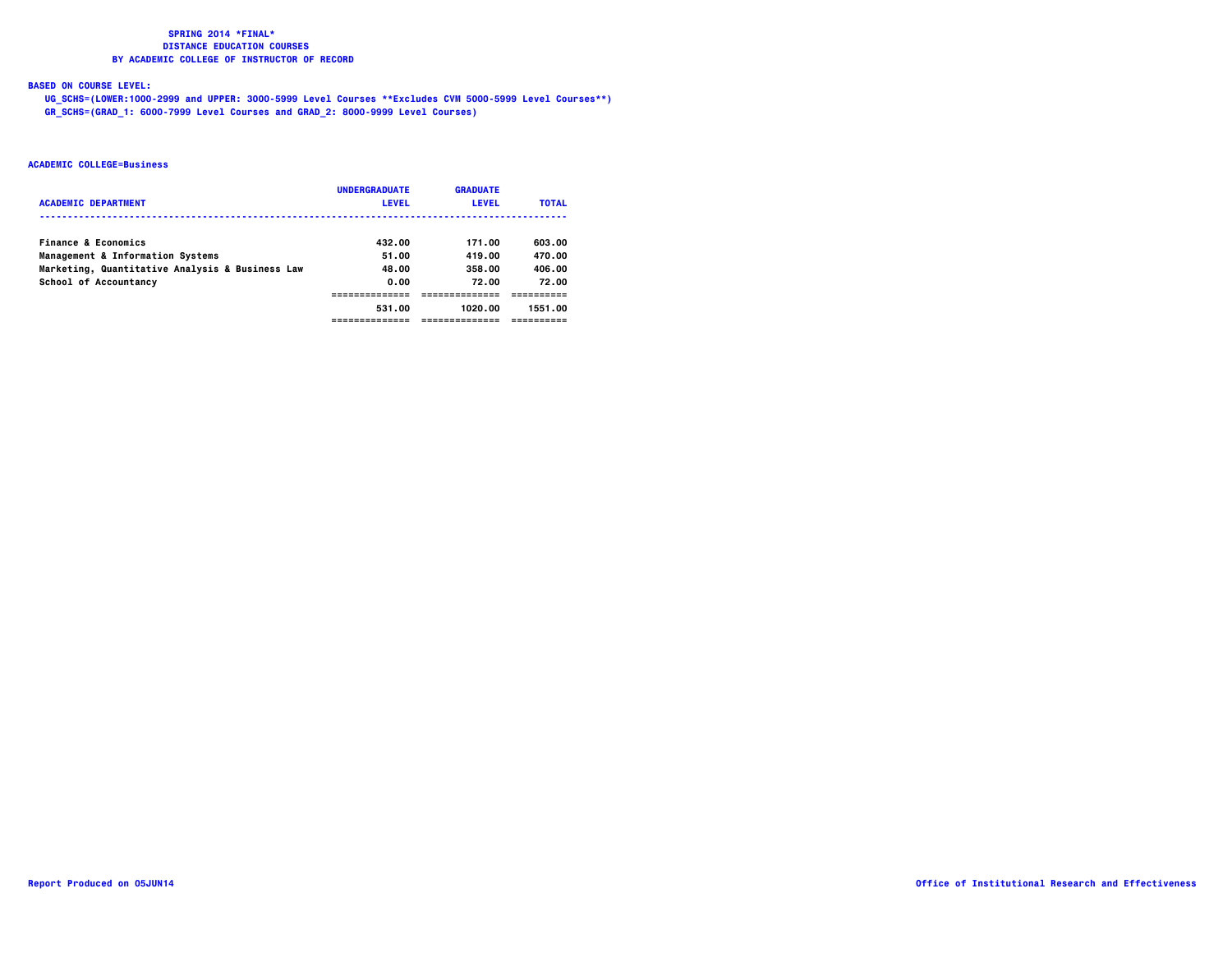# **BASED ON COURSE LEVEL:**

  **UG\_SCHS=(LOWER:1000-2999 and UPPER: 3000-5999 Level Courses \*\*Excludes CVM 5000-5999 Level Courses\*\*) GR\_SCHS=(GRAD\_1: 6000-7999 Level Courses and GRAD\_2: 8000-9999 Level Courses)**

|                                               | <b>UNDERGRADUATE</b> | <b>GRADUATE</b> |              |
|-----------------------------------------------|----------------------|-----------------|--------------|
| <b>ACADEMIC DEPARTMENT</b>                    | <b>LEVEL</b>         | <b>LEVEL</b>    | <b>TOTAL</b> |
| Counseling & Educational Psychology           | 0.00                 | 248.00          | 248.00       |
| Curriculum, Instruction & Special Education   | 1098.00              | 896.00          | 1994.00      |
| Instructional Systems & Workforce Development | 552.00               | 174.00          | 726.00       |
| Kinesiology                                   | 90.00                | 0.00            | 90.00        |
| Leadership and Foundations                    | 0.00                 | 485.00          | 485.00       |
| Music                                         | 69.00                | 0.00            | 69.00        |
|                                               | --------------       |                 |              |
|                                               | 1809.00              | 1803.00         | 3612.00      |
|                                               | ---------------      | --------------- | ==========   |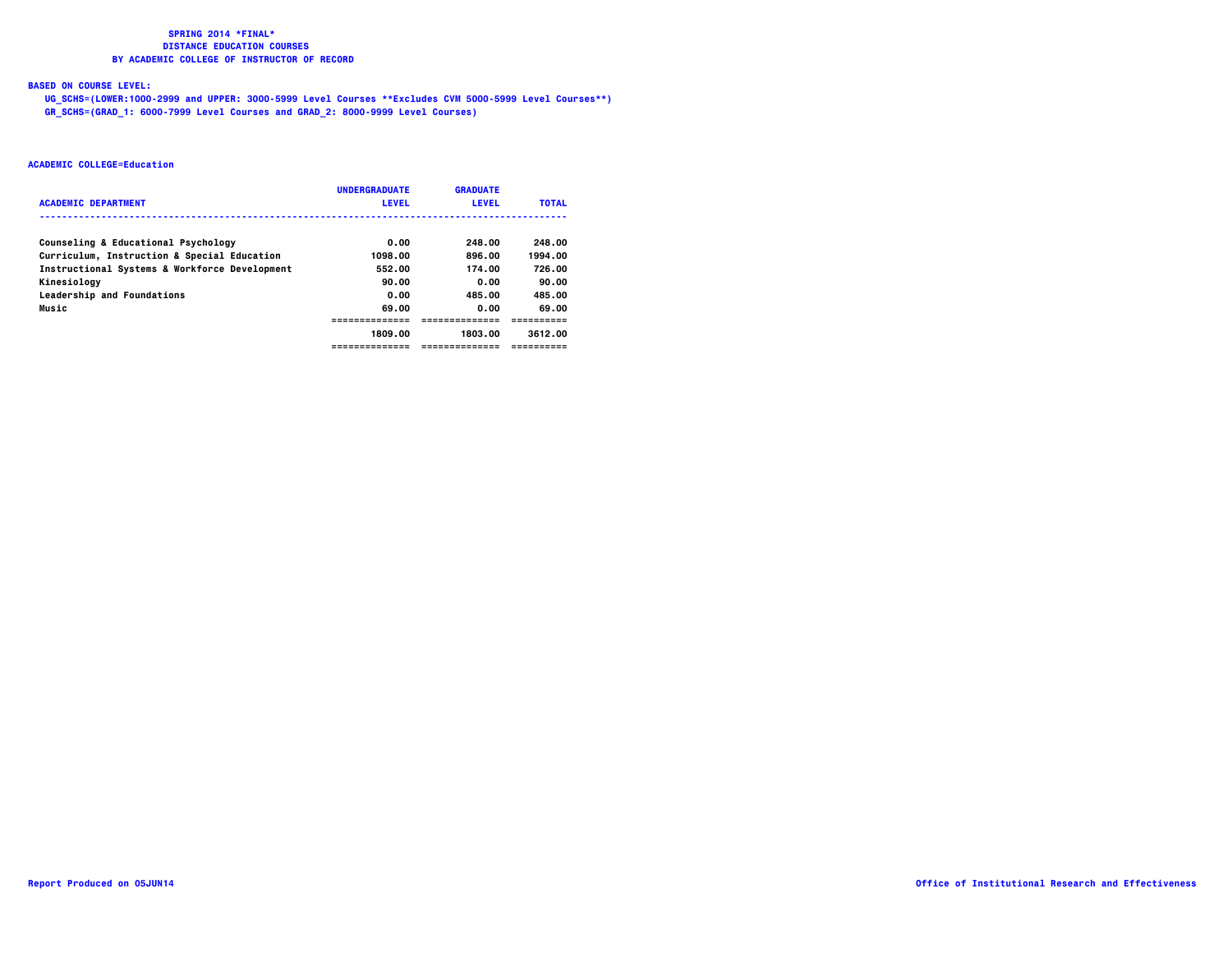# **BASED ON COURSE LEVEL:**

  **UG\_SCHS=(LOWER:1000-2999 and UPPER: 3000-5999 Level Courses \*\*Excludes CVM 5000-5999 Level Courses\*\*) GR\_SCHS=(GRAD\_1: 6000-7999 Level Courses and GRAD\_2: 8000-9999 Level Courses)**

| <b>ACADEMIC DEPARTMENT</b>        | <b>UNDERGRADUATE</b><br><b>LEVEL</b> | <b>GRADUATE</b><br><b>LEVEL</b> | <b>TOTAL</b> |
|-----------------------------------|--------------------------------------|---------------------------------|--------------|
|                                   |                                      |                                 |              |
| Aerospace Engineering             | 0.00                                 | 31.00                           | 31.00        |
| Civil & Environmental Engineering | 0.00                                 | 244.00                          | 244.00       |
| Computer Science & Engineering    | 0.00                                 | 34.00                           | 34.00        |
| Electrical & Computer Engineering | 3.00                                 | 76.00                           | 79.00        |
| Industrial & Systems Engineering  | 12.00                                | 305.00                          | 317.00       |
| Mechanical Engineering            | 0.00                                 | 18.00                           | 18.00        |
|                                   |                                      | --------------                  | -----------  |
|                                   | 15.00                                | 708.00                          | 723.00       |
|                                   | -------------                        | ------------                    | ==========   |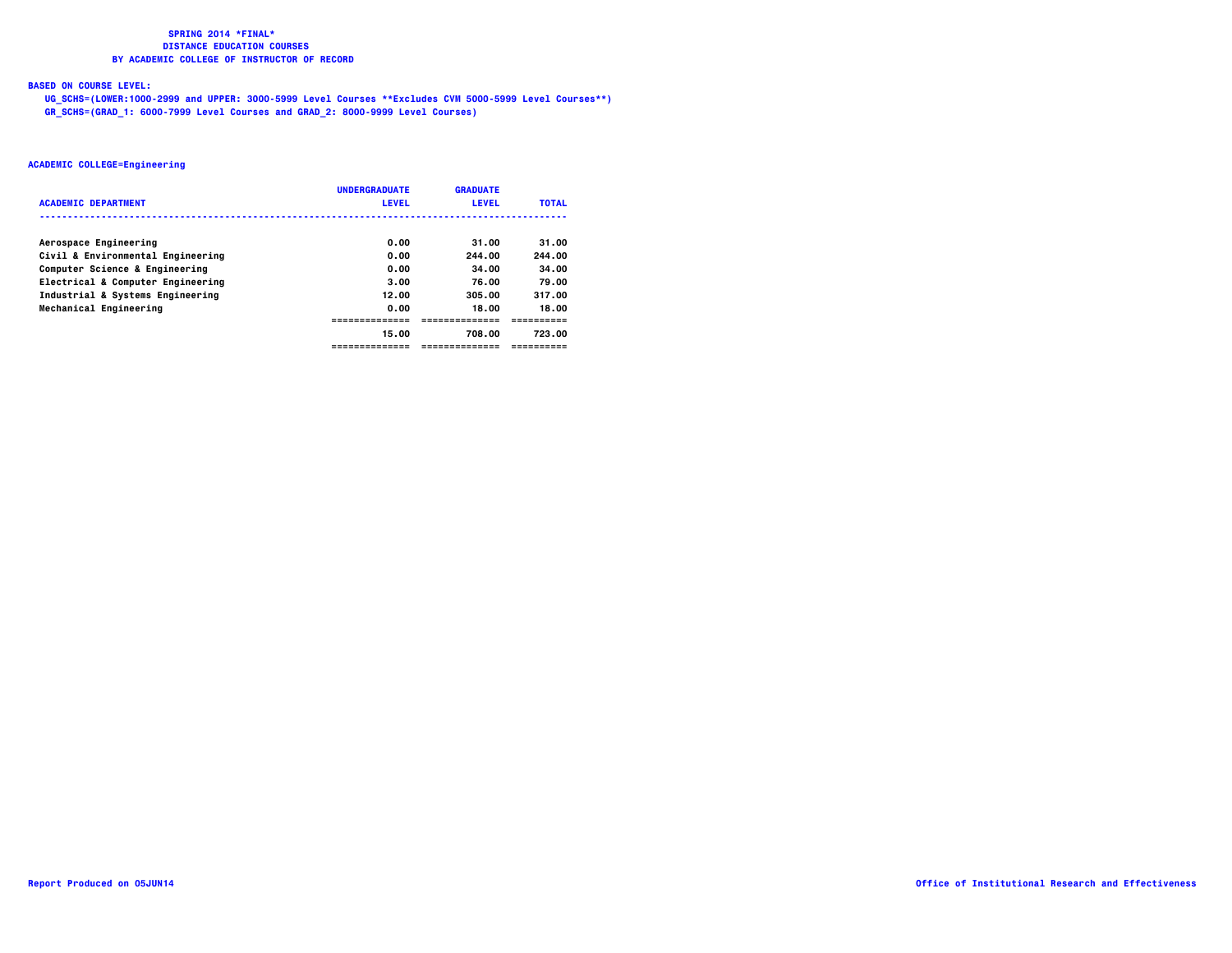# **BASED ON COURSE LEVEL:**

  **UG\_SCHS=(LOWER:1000-2999 and UPPER: 3000-5999 Level Courses \*\*Excludes CVM 5000-5999 Level Courses\*\*) GR\_SCHS=(GRAD\_1: 6000-7999 Level Courses and GRAD\_2: 8000-9999 Level Courses)**

### **ACADEMIC COLLEGE=Forest Resources**

| <b>ACADEMIC DEPARTMENT</b> | <b>UNDERGRADUATE</b><br><b>LEVEL</b> | <b>GRADUATE</b><br><b>LEVEL</b> | <b>TOTAL</b> |
|----------------------------|--------------------------------------|---------------------------------|--------------|
| Forestry                   | 6.00                                 | 55.00                           | 61.00        |
|                            | 6.00                                 | 55.00                           | 61.00        |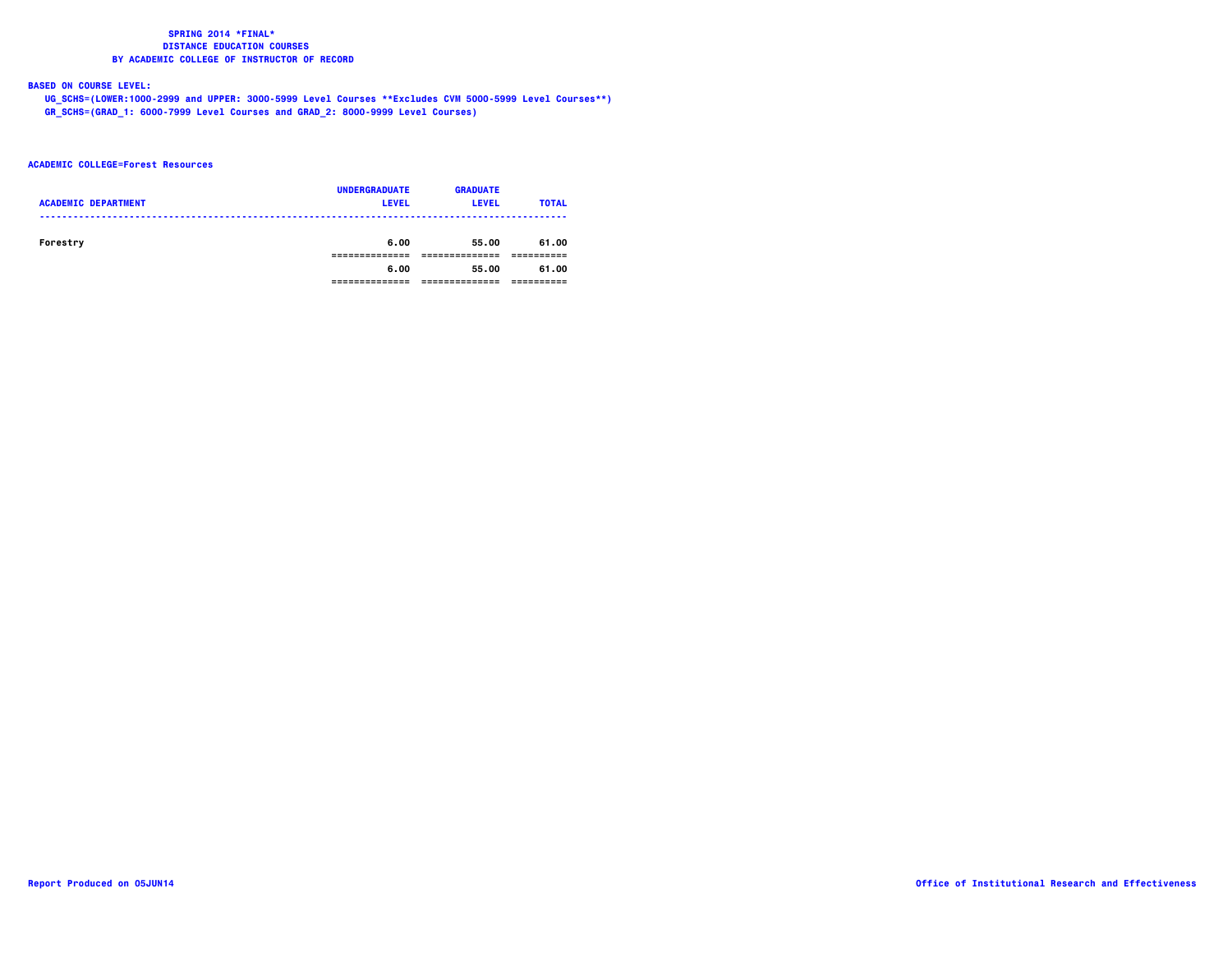| <b>ACADEMIC DEPARTMENT</b>    | <b>Instructor Name</b>  | Rank                              | <b>Tenure</b><br><b>Status</b> | <b>Course</b><br>$Cip$ # | <b>CRN</b> | <b>Course #</b> |       | Crs | Sec Type Title            | Inst<br>Per | UG<br><b>SCHS</b>            | <b>GR</b><br><b>SCHS</b>    | <b>Total</b><br><b>SCHS</b> |
|-------------------------------|-------------------------|-----------------------------------|--------------------------------|--------------------------|------------|-----------------|-------|-----|---------------------------|-------------|------------------------------|-----------------------------|-----------------------------|
| <b>Agricultural Economics</b> | <b>Barefield, Danny</b> | Extension Professor Non-Ten Track |                                | 010103                   |            | 13608 AEC 8713  | 501 C |     | Rural Comm & Econ De 1.00 |             | 0.00<br>---------<br>0.00    | 27.00<br>---------<br>27.00 | 27.00<br>.<br>27.00         |
| <b>Agricultural Economics</b> |                         |                                   |                                |                          |            |                 |       |     |                           |             | ========<br>0.00<br>======== | 27.00<br>========           | 27.00<br>==========         |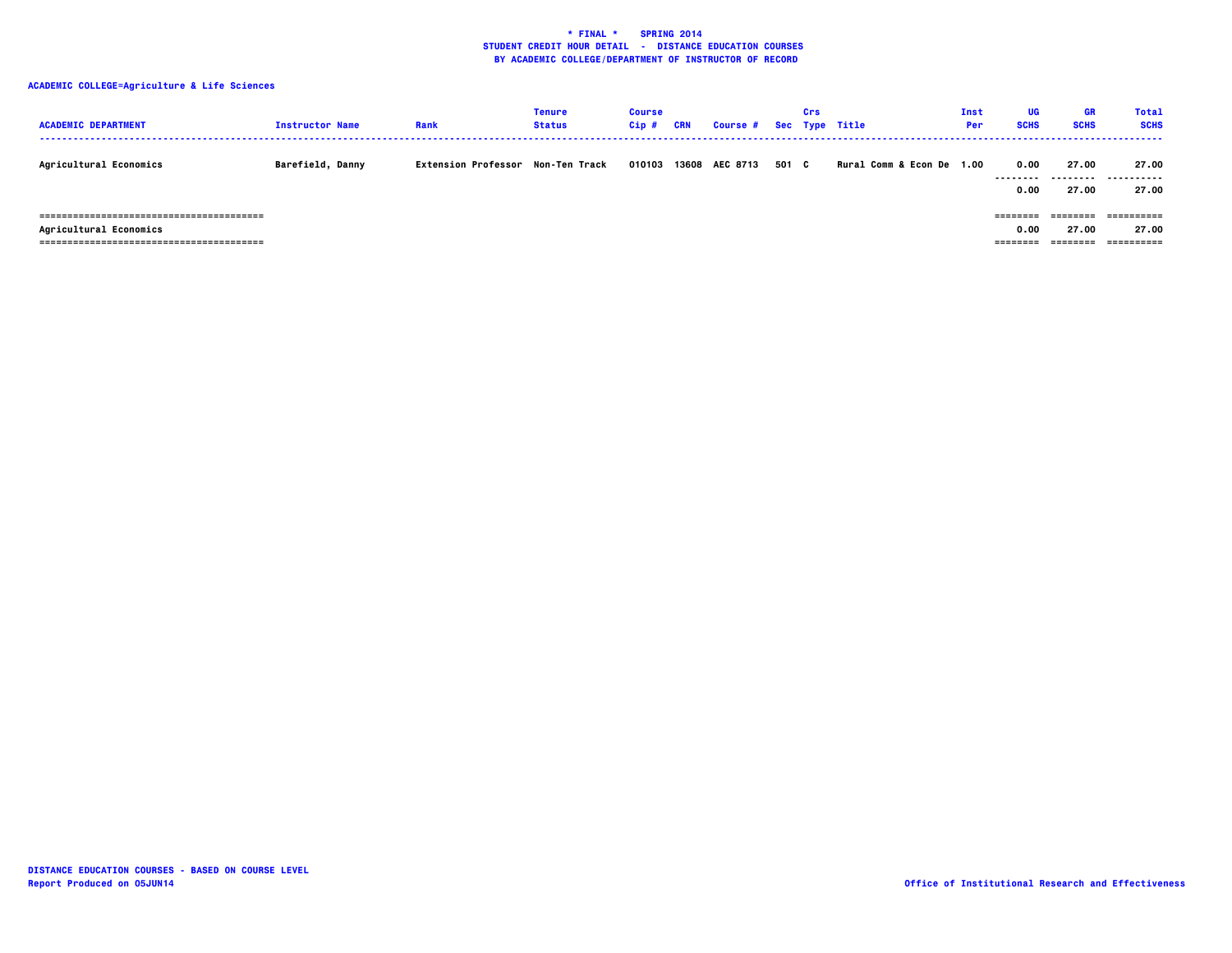| <b>ACADEMIC DEPARTMENT</b>                             | <b>Instructor Name</b> | Rank      | <b>Tenure</b><br><b>Status</b> | <b>Course</b><br>Cip# | <b>CRN</b>     | Course #                                 |                | Crs | Sec Type Title                                           | Inst<br>Per  | UG<br><b>SCHS</b>           | <b>GR</b><br><b>SCHS</b>                                                                                                                                                                                                                                                                                                                                                                                                                                                                         | <b>Total</b><br><b>SCHS</b><br>. |
|--------------------------------------------------------|------------------------|-----------|--------------------------------|-----------------------|----------------|------------------------------------------|----------------|-----|----------------------------------------------------------|--------------|-----------------------------|--------------------------------------------------------------------------------------------------------------------------------------------------------------------------------------------------------------------------------------------------------------------------------------------------------------------------------------------------------------------------------------------------------------------------------------------------------------------------------------------------|----------------------------------|
| Food Science, Nutrition & Health Promoti Hall, Michael |                        | Lecturer  | Non-Ten Track                  | 190501                |                | 13728 FNH 6773                           | 501 C          |     | Intro to Env Health                                      | 1.00         | 0.00                        | 21.00                                                                                                                                                                                                                                                                                                                                                                                                                                                                                            | 21.00<br>.                       |
|                                                        |                        |           |                                |                       |                |                                          |                |     |                                                          |              | 0.00                        | 21.00                                                                                                                                                                                                                                                                                                                                                                                                                                                                                            | 21.00                            |
|                                                        | Haque, Zahur           | Professor | <b>Tenured</b>                 | 190501<br>190504      | 13719<br>13724 | <b>FNH 1003</b><br><b>FNH 4293</b>       | 501 C<br>501 C |     | Intro to Vitamins &<br>Micronutrients                    | 1.00<br>1.00 | 39.00<br>12.00              | 0.00<br>0.00                                                                                                                                                                                                                                                                                                                                                                                                                                                                                     | 39.00<br>12.00                   |
|                                                        |                        |           |                                |                       |                |                                          |                |     |                                                          |              | --------<br>51.00           | 0.00                                                                                                                                                                                                                                                                                                                                                                                                                                                                                             | 51.00                            |
|                                                        | Hunt, Barry            | Professor | Tenured                        | 190501                | 13729<br>13730 | <b>FNH 8193</b><br><b>FNH 8553</b>       | 501 C<br>501 C |     | Problems in Health E 1.00<br><b>Behavioral Epidemiol</b> | 1.00         | 0.00<br>0.00                | 18.00<br>51.00                                                                                                                                                                                                                                                                                                                                                                                                                                                                                   | 18.00<br>51.00                   |
|                                                        |                        |           |                                |                       | 13731          | <b>FNH 8613</b><br>512207 15739 FNH 8673 | 501 C<br>501 I |     | Dsgn Admin Hp Prog<br>Appl Proj for CHES                 | 0.51<br>1.00 | 0.00<br>0.00                | 30.60<br>30.00                                                                                                                                                                                                                                                                                                                                                                                                                                                                                   | 30.60<br>30.00                   |
|                                                        |                        |           |                                |                       |                |                                          |                |     |                                                          |              | 0.00                        | .<br>129.60                                                                                                                                                                                                                                                                                                                                                                                                                                                                                      | .<br>129.60                      |
|                                                        | Khan, Fauzia           | Lecturer  | Non-Ten Track                  | 190501                | 13722          | <b>FNH 4193</b><br>13725 FNH 6193        | 501 C<br>501 C |     | Soc-Cult Aspect Food 1.00<br>Soc-Cult Aspect Food 1.00   |              | 18.00<br>0.00               | 0.00<br>3.00                                                                                                                                                                                                                                                                                                                                                                                                                                                                                     | 18.00<br>3.00                    |
|                                                        |                        |           |                                |                       |                |                                          |                |     |                                                          |              | 18.00                       | <br>3.00                                                                                                                                                                                                                                                                                                                                                                                                                                                                                         | .<br>21.00                       |
|                                                        | Mitchell, Qshequilla   | Lecturer  | <b>Non-Ten Track</b>           |                       |                | 190501 13731 FNH 8613                    | 501 C          |     | Dsgn Admin Hp Prog                                       | 0.49         | 0.00                        | 29.40                                                                                                                                                                                                                                                                                                                                                                                                                                                                                            | 29.40                            |
|                                                        |                        |           |                                |                       |                |                                          |                |     |                                                          |              | .<br>0.00                   | .<br>29.40                                                                                                                                                                                                                                                                                                                                                                                                                                                                                       | $- - - - -$<br>29.40             |
|                                                        | Street, Susan          | Lecturer  | Non-Ten Track                  | 190501<br>190503      | 13720<br>13793 | <b>FNH 2283</b><br>HS 2283               | 501 C<br>501 C |     | Child Health & Nutri 1.00<br>Child Health & Nutri 1.00   |              | 45.00                       | 0.00                                                                                                                                                                                                                                                                                                                                                                                                                                                                                             | 45.00<br>27.00                   |
|                                                        |                        |           |                                | 190504 13721          | 13794          | HS 2293<br><b>FNH 2293</b>               | 501 C<br>501 C |     | Indiv & Family Nutri 1.00<br>Indiv & Family Nutri 1.00   |              | 27.00<br>27.00<br>114.00    | 0.00<br>0.00<br>0.00                                                                                                                                                                                                                                                                                                                                                                                                                                                                             | 27.00<br>114.00                  |
|                                                        |                        |           |                                |                       |                |                                          |                |     |                                                          |              | .<br>213.00                 | .<br>0.00                                                                                                                                                                                                                                                                                                                                                                                                                                                                                        | .<br>213.00                      |
|                                                        | White, Kelly           | Lecturer  | Non-Ten Track                  | 020301                | 14651          | <b>FNH 6990</b>                          | 501 C          |     | Special Topic in FNH 1.00                                |              | 0.00                        | 6.00                                                                                                                                                                                                                                                                                                                                                                                                                                                                                             | 6.00                             |
|                                                        |                        |           |                                | 190501                | 13723<br>13726 | <b>FNH 4223</b><br><b>FNH 6223</b>       | 501 C<br>501 C |     | Sports Nutrition<br>Sports Nutrition                     | 1.00<br>1.00 | 24.00<br>0.00               | 0.00<br>9.00                                                                                                                                                                                                                                                                                                                                                                                                                                                                                     | 24.00<br>9.00                    |
|                                                        |                        |           |                                | 190599                | 14650          | <b>FNH 4990</b>                          | 501 C          |     | Special Topic in FNH 1.00                                |              | 3.00                        | 0.00                                                                                                                                                                                                                                                                                                                                                                                                                                                                                             | 3.00                             |
|                                                        |                        |           |                                |                       |                |                                          |                |     |                                                          |              | --------<br>27.00           | .<br>15.00                                                                                                                                                                                                                                                                                                                                                                                                                                                                                       | 42.00                            |
| <b>Food Science, Nutrition &amp; Health Promoti</b>    |                        |           |                                |                       |                |                                          |                |     |                                                          |              | $=$ = = = = = = =<br>309.00 | $\begin{array}{cccccccccc} \multicolumn{2}{c}{} & \multicolumn{2}{c}{} & \multicolumn{2}{c}{} & \multicolumn{2}{c}{} & \multicolumn{2}{c}{} & \multicolumn{2}{c}{} & \multicolumn{2}{c}{} & \multicolumn{2}{c}{} & \multicolumn{2}{c}{} & \multicolumn{2}{c}{} & \multicolumn{2}{c}{} & \multicolumn{2}{c}{} & \multicolumn{2}{c}{} & \multicolumn{2}{c}{} & \multicolumn{2}{c}{} & \multicolumn{2}{c}{} & \multicolumn{2}{c}{} & \multicolumn{2}{c}{} & \multicolumn{2}{c}{} & \mult$<br>198,00 | ==========<br>507.00             |
|                                                        |                        |           |                                |                       |                |                                          |                |     |                                                          |              | -------- -------            |                                                                                                                                                                                                                                                                                                                                                                                                                                                                                                  | -----------                      |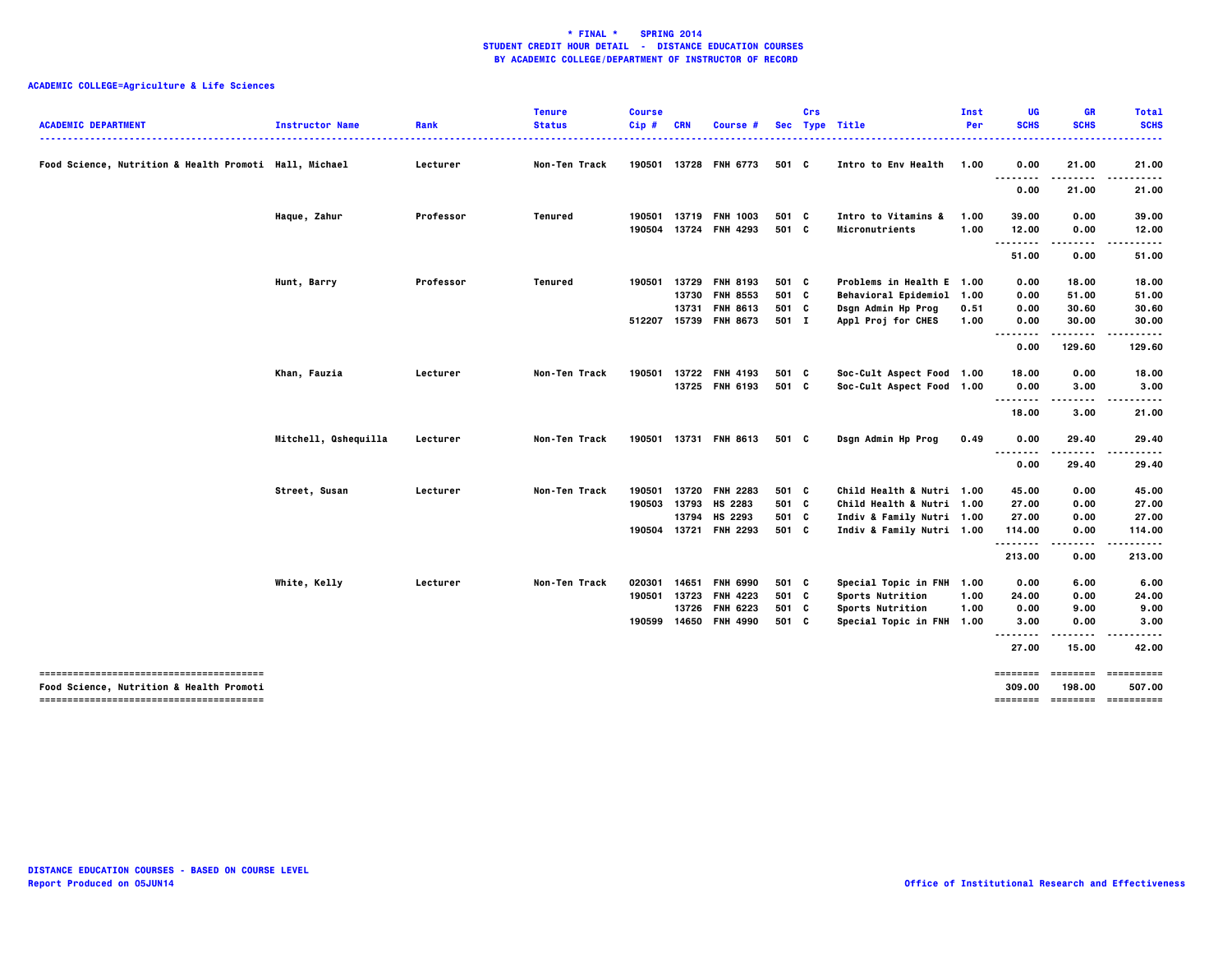| <b>ACADEMIC DEPARTMENT</b>    | <b>Instructor Name</b> | Rank     | <b>Tenure</b><br><b>Status</b> | <b>Course</b><br>$Cip$ # | CRN | Course # Sec Type Title |       | Crs |                 | Inst<br><b>Per</b> | UG<br><b>SCHS</b>            | GR<br><b>SCHS</b>            | <b>Total</b><br><b>SCHS</b>        |
|-------------------------------|------------------------|----------|--------------------------------|--------------------------|-----|-------------------------|-------|-----|-----------------|--------------------|------------------------------|------------------------------|------------------------------------|
| <b>Landscape Architecture</b> | Rood, Cynthia          | Lecturer | Non-Ten Track                  | 040601                   |     | 13810 LA 1803           | 501 C |     | Land Arch Appre | 1.00               | 108.00<br>--------<br>108,00 | 0.00<br>0.00                 | 108.00<br>.<br>108.00              |
| <b>Landscape Architecture</b> |                        |          |                                |                          |     |                         |       |     |                 |                    | ========<br>108.00           | ========<br>0.00<br>======== | ==========<br>108.00<br>========== |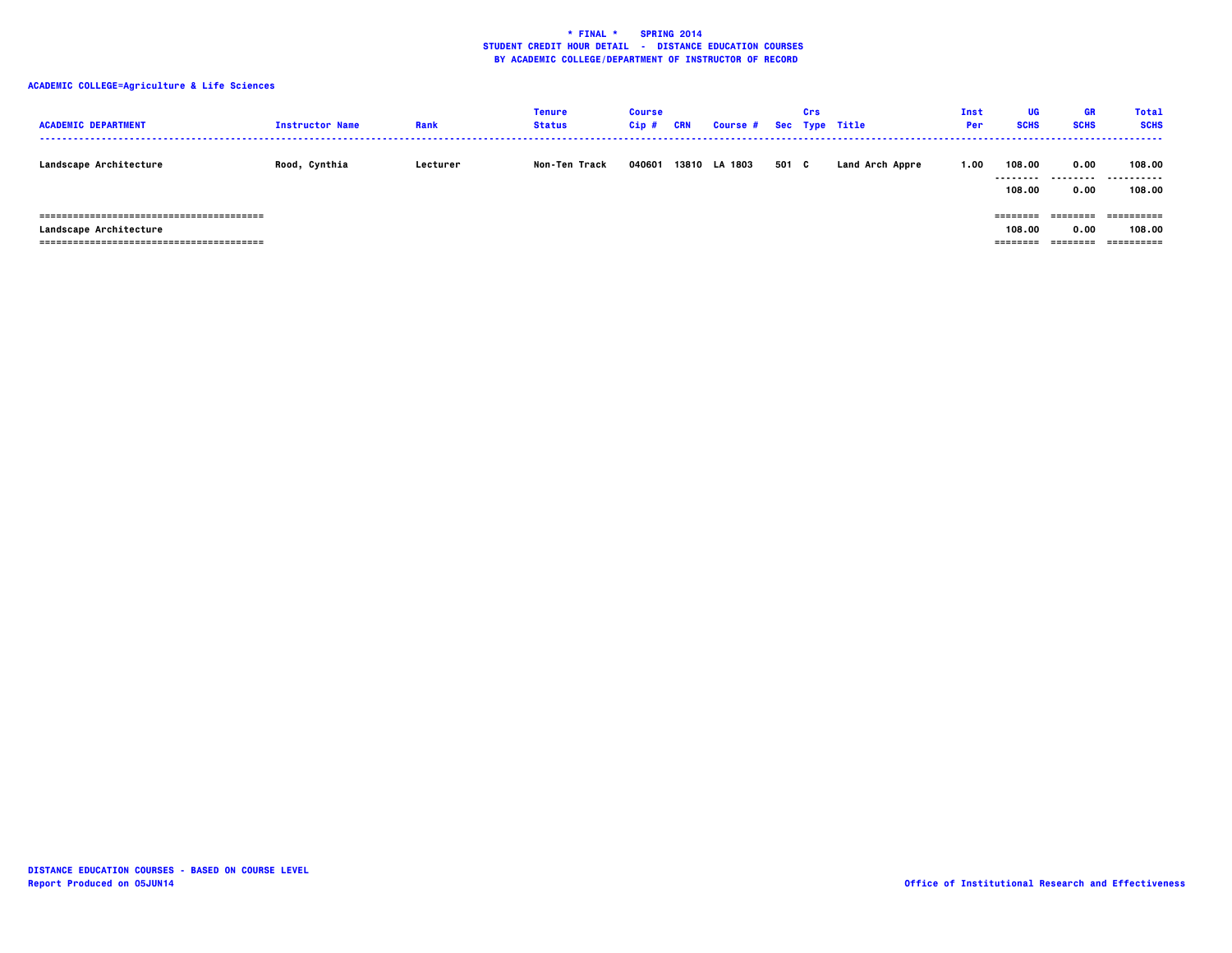| <b>ACADEMIC DEPARTMENT</b> | <b>Instructor Name</b> | Rank      | <b>Tenure</b><br><b>Status</b> | <b>Course</b><br>Cip# | <b>CRN</b> | <b>Course #</b> |       | Crs | Sec Type Title             | Inst<br>Per | <b>UG</b><br><b>SCHS</b>      | <b>GR</b><br><b>SCHS</b>      | <b>Total</b><br><b>SCHS</b>       |
|----------------------------|------------------------|-----------|--------------------------------|-----------------------|------------|-----------------|-------|-----|----------------------------|-------------|-------------------------------|-------------------------------|-----------------------------------|
| Plant & Soil Sciences      | DelPrince, James       | Professor | Tenured                        | 020403                |            | 13848 PSS 2343  | 501 B |     | Floral Design              | 1.00        | 15.00<br>--------<br>15.00    | 0.00<br><br>0.00              | 15.00<br>.<br>15.00               |
|                            | Lang, David            | Professor | Tenured                        | 020402                |            | 14670 PSS 8103  | 501 C |     | <b>Pasture Development</b> | 1.00        | 0.00<br>--------<br>0.00      | 6.00<br>.<br>6.00             | 6.00<br>.<br>6.00                 |
| Plant & Soil Sciences      |                        |           |                                |                       |            |                 |       |     |                            |             | ========<br>15.00<br>======== | ---------<br>6.00<br>-------- | ==========<br>21.00<br>========== |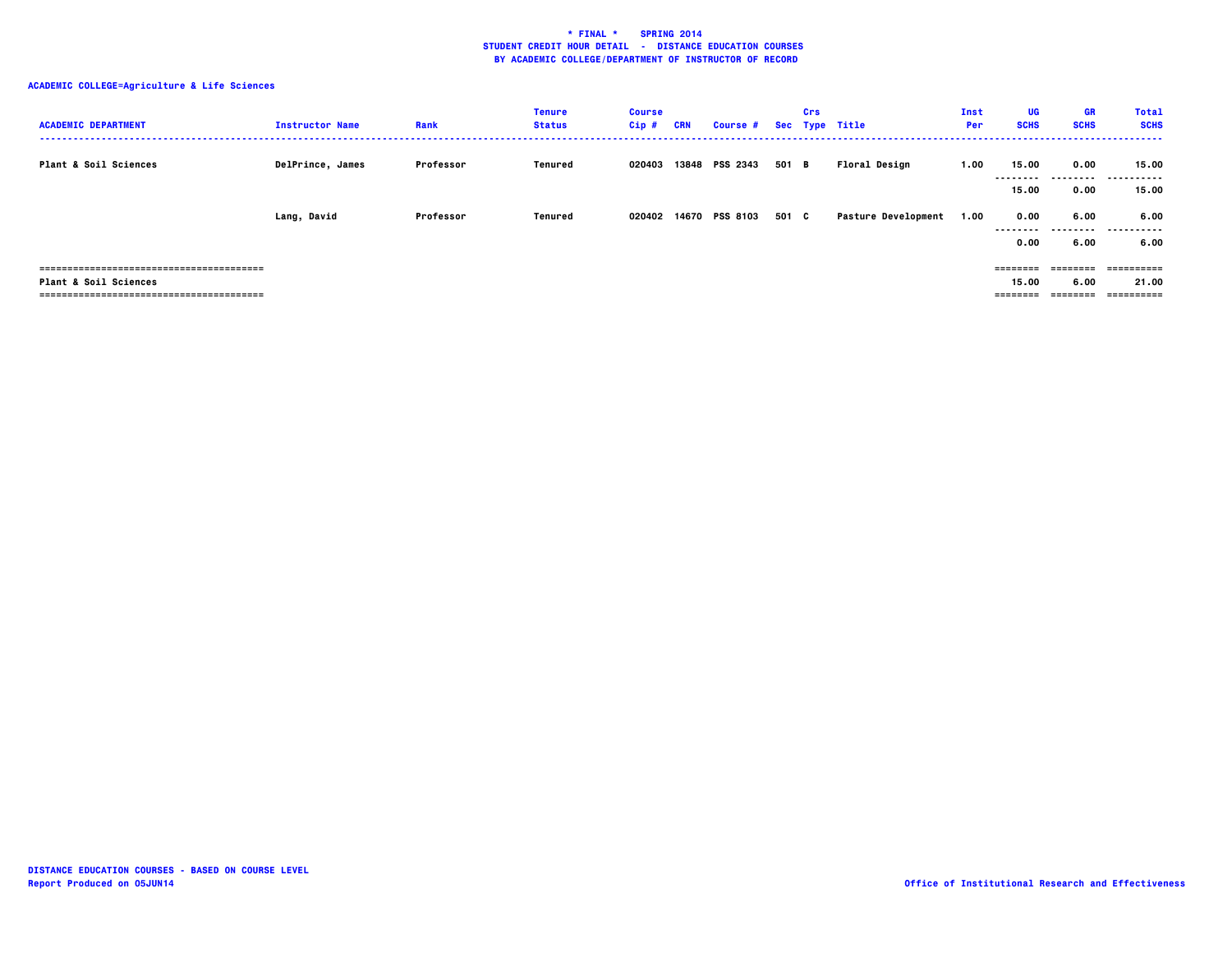| <b>ACADEMIC DEPARTMENT</b>                                                 | <b>Instructor Name</b> | Rank     | <b>Tenure</b><br><b>Status</b> | <b>Course</b><br>$Cip$ # | <b>CRN</b> | <b>Course #</b> |       | Crs | Sec Type Title           | Inst<br><b>Per</b> | UG<br><b>SCHS</b>            | <b>GR</b><br><b>SCHS</b> | <b>Total</b><br><b>SCHS</b>       |
|----------------------------------------------------------------------------|------------------------|----------|--------------------------------|--------------------------|------------|-----------------|-------|-----|--------------------------|--------------------|------------------------------|--------------------------|-----------------------------------|
| <b>School of Human Sciences</b>                                            | Boutwell, Angela       | Lecturer | Non-Ten Track                  | 200201                   |            | 13795 HS 2813   | 501 B |     | <b>Child Development</b> | 1.00               | 51.00<br>--------<br>51.00   | 0.00<br>--------<br>0.00 | 51.00<br>.<br>---<br>51.00        |
| <b>School of Human Sciences</b><br>==============================<br>===== |                        |          |                                |                          |            |                 |       |     |                          |                    | ========<br>51.00<br>======= | ========<br>0.00         | ==========<br>51.00<br>========== |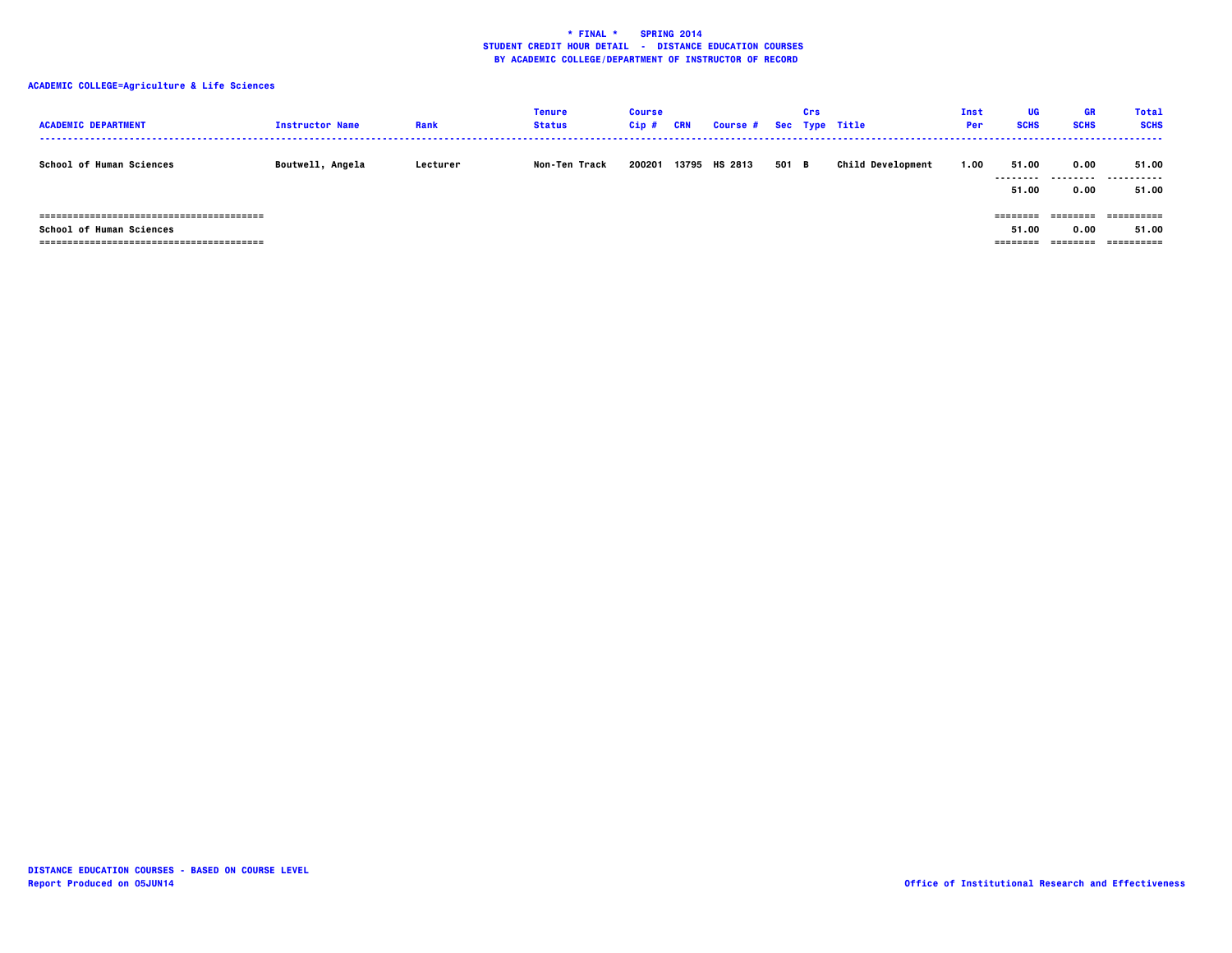| <b>ACADEMIC DEPARTMENT</b>                          | <b>Instructor Name</b> | Rank     | <b>Tenure</b><br><b>Status</b> | <b>Course</b><br>$Cip$ # | <b>CRN</b> | Course # Sec Type Title |       | Crs |                  | Inst<br>Per | UG<br><b>SCHS</b>                          | GR<br><b>SCHS</b>        | <b>Total</b><br><b>SCHS</b>       |
|-----------------------------------------------------|------------------------|----------|--------------------------------|--------------------------|------------|-------------------------|-------|-----|------------------|-------------|--------------------------------------------|--------------------------|-----------------------------------|
| Art AAD                                             | Callander, Adrienne    | Lecturer | Non-Ten Track                  | 500703                   | 13611      | <b>ART 1113</b>         | 501 C |     | Art Appreciation | 1.00        | 93.00<br>--------<br>93.00                 | 0.00<br>--------<br>0.00 | 93.00<br>-------<br>93.00         |
| Art AAD<br>==========================<br>========== |                        |          |                                |                          |            |                         |       |     |                  |             | $=$ = = = = = = =<br>93.00<br>$= 22222222$ | 0.00<br>========         | ==========<br>93.00<br>========== |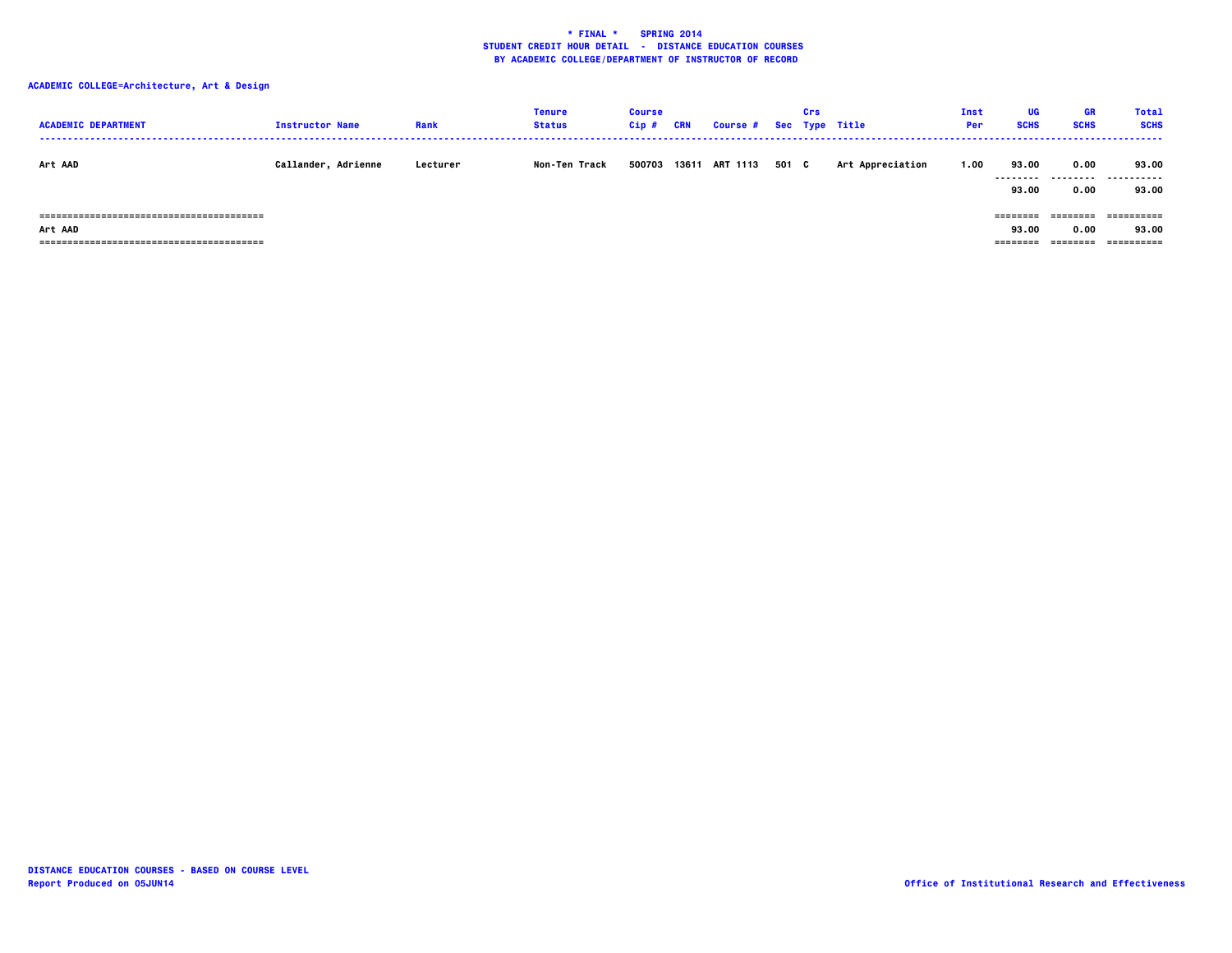| <b>ACADEMIC DEPARTMENT</b>           | <b>Instructor Name</b> | Rank                          | <b>Tenure</b><br><b>Status</b> | <b>Course</b><br>Cip# | CRN   | Course # Sec Type Title |       | Crs |                              | Inst<br>Per | UG<br><b>SCHS</b>           | <b>GR</b><br><b>SCHS</b>           | <b>Total</b><br><b>SCHS</b> |
|--------------------------------------|------------------------|-------------------------------|--------------------------------|-----------------------|-------|-------------------------|-------|-----|------------------------------|-------------|-----------------------------|------------------------------------|-----------------------------|
| <b>Building Construction Science</b> | El-Adaway, Islam       | Assistant Professor Ten Track |                                | 140801                | 15530 | <b>CE 9000</b>          | 501 D |     | Dissertat 1.00<br>Research / |             | 0.00<br>---------<br>0.00   | 4.00<br>4.00                       | 4.00<br><br>4.00            |
| <b>Building Construction Science</b> |                        |                               |                                |                       |       |                         |       |     |                              |             | ========<br>0.00<br>======= | ========<br>4.00<br>$= 2222222222$ | 4.00<br>==========          |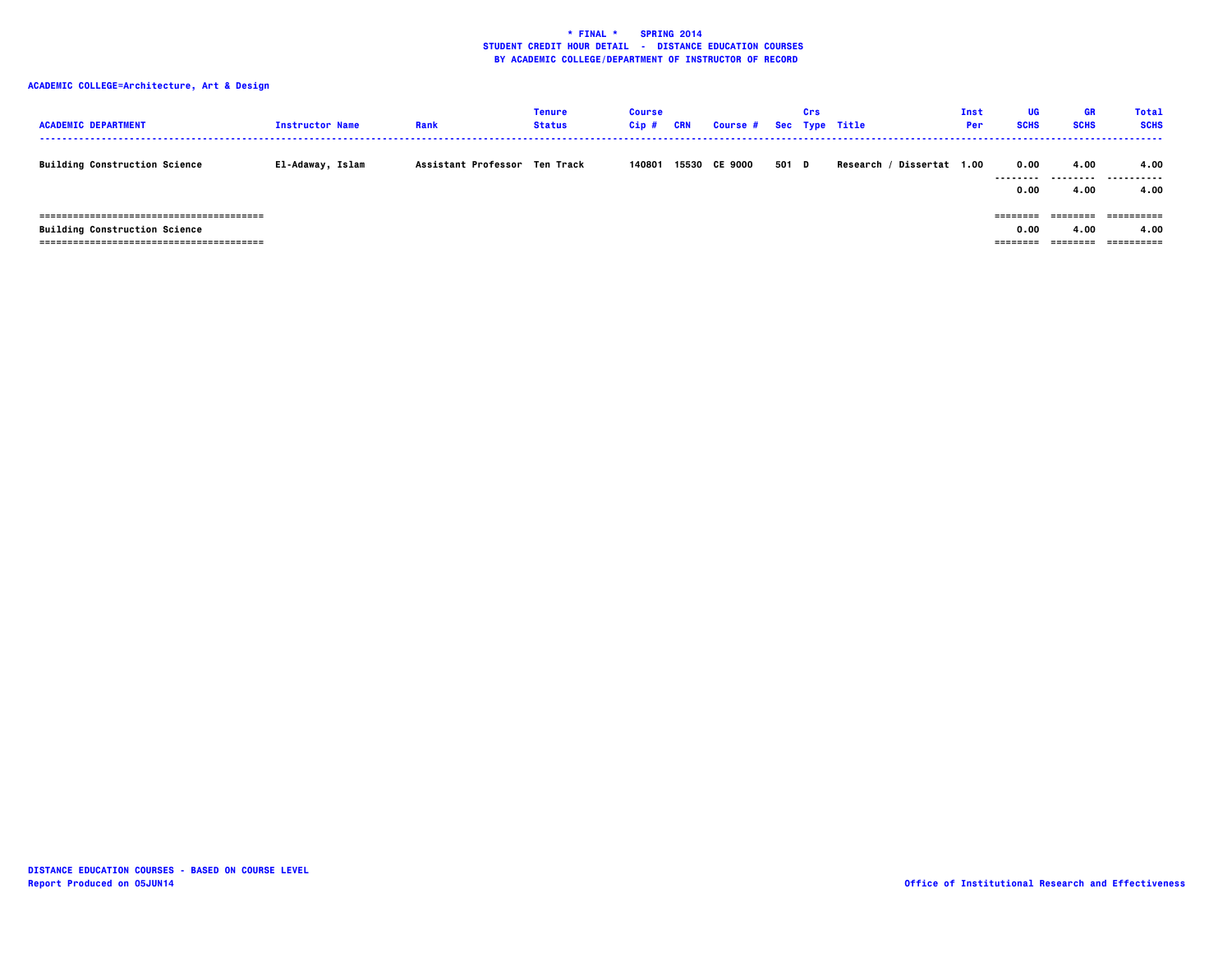| <b>ACADEMIC DEPARTMENT</b>                                       | <b>Instructor Name</b> | Rank       | <b>Tenure</b><br><b>Status</b> | <b>Course</b><br>$Cip$ # | <b>CRN</b> | Course # Sec Type Title |       | Crs |                           | Inst<br><b>Per</b> | UG<br><b>SCHS</b>              | GR<br><b>SCHS</b>            | <b>Total</b><br><b>SCHS</b>       |
|------------------------------------------------------------------|------------------------|------------|--------------------------------|--------------------------|------------|-------------------------|-------|-----|---------------------------|--------------------|--------------------------------|------------------------------|-----------------------------------|
| Interior Design                                                  | Carroll, Robin         | Instructor | Non-Ten Track                  | 190601                   |            | 13796 ID 2603           | 501 C |     | Interior Design Fund 1.00 |                    | 30.00<br>---------<br>30.00    | 0.00<br>--------<br>0.00     | 30.00<br>-------<br>----<br>30.00 |
| ------------------------------<br>===========<br>Interior Design |                        |            |                                |                          |            |                         |       |     |                           |                    | ========<br>30.00<br>--------- | ========<br>0.00<br>======== | ==========<br>30.00               |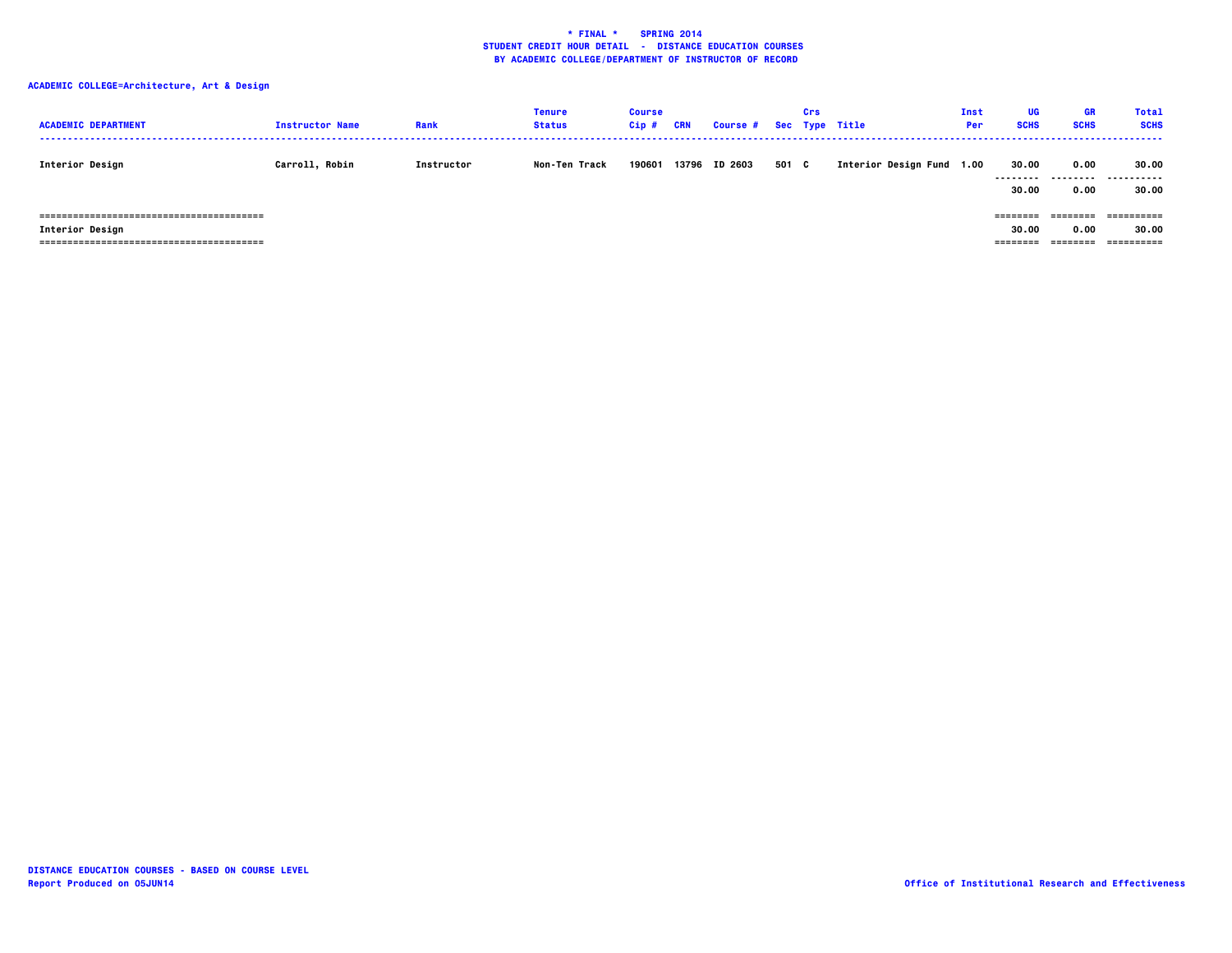| <b>ACADEMIC DEPARTMENT</b>    | <b>Instructor Name</b> | Rank               | <b>Tenure</b><br><b>Status</b> | <b>Course</b><br>Cip# | <b>CRN</b> | Course # Sec Type Title |       | Crs |                   | Inst<br><b>Per</b> | UG<br><b>SCHS</b>              | <b>GR</b><br><b>SCHS</b>  | <b>Total</b><br><b>SCHS</b> |
|-------------------------------|------------------------|--------------------|--------------------------------|-----------------------|------------|-------------------------|-------|-----|-------------------|--------------------|--------------------------------|---------------------------|-----------------------------|
| <b>School of Architecture</b> | Kemp, Leah             | <b>Non-Faculty</b> | <b>Non-Faculty</b>             | 040201                |            | 13610 ARC 1013          | 501 C |     | Arch Appreciation | 1.00               | 39.00<br>.<br>39.00            | 0.00<br>---------<br>0.00 | 39.00<br>.<br>39.00         |
| School of Architecture        |                        |                    |                                |                       |            |                         |       |     |                   |                    | ---------<br>39.00<br>======== | ========<br>0.00          | 39.00                       |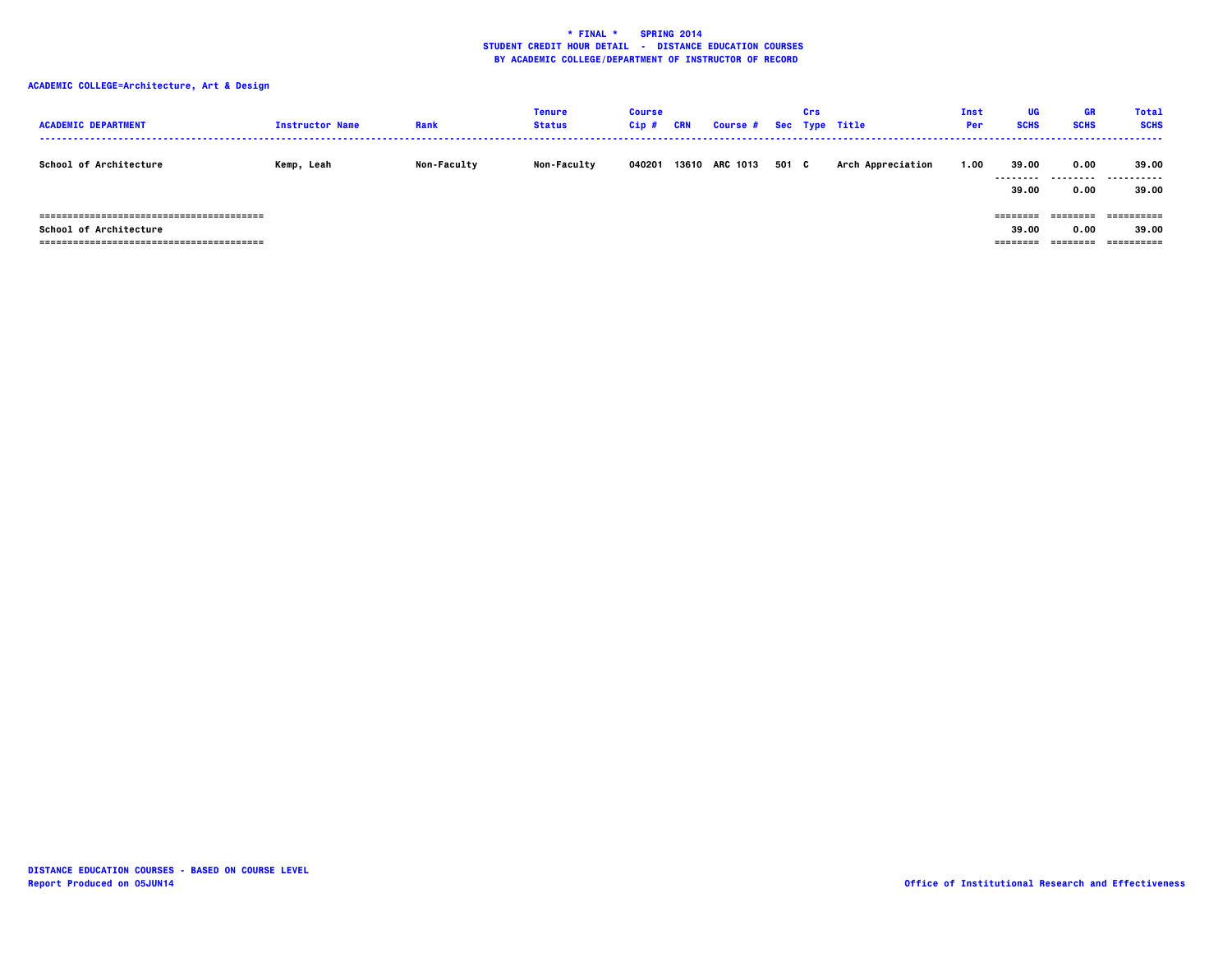| <b>ACADEMIC DEPARTMENT</b> | <b>Instructor Name</b> | Rank                        | <b>Tenure</b><br><b>Status</b> | <b>Course</b><br>$Cip$ # | <b>CRN</b> | Course #              |       | Crs | Sec Type Title            | Inst<br>Per | UG<br><b>SCHS</b> | <b>GR</b><br><b>SCHS</b> | <b>Total</b><br><b>SCHS</b> |
|----------------------------|------------------------|-----------------------------|--------------------------------|--------------------------|------------|-----------------------|-------|-----|---------------------------|-------------|-------------------|--------------------------|-----------------------------|
| <b>Biological Sciences</b> | Brooks, Christopher    | Associate Professor Tenured |                                |                          |            | 261102 13619 BIO 8093 | 501 C |     | Experm Bio & Biostat 1.00 |             | 0.00              | 63.00                    | 63.00                       |
|                            |                        |                             |                                |                          |            |                       |       |     |                           |             | 0.00              | 63.00                    | 63.00                       |
|                            | Doffitt, Christopher   | Lecturer                    | Non-Ten Track                  | 260301                   |            | 13618 BIO 8063        | 501 C |     | Comp Study of Plants 0.90 |             | 0.00<br>--------  | 75.60                    | 75.60                       |
|                            |                        |                             |                                |                          |            |                       |       |     |                           |             | 0.00              | 75.60                    | 75.60                       |
|                            | Ervin, Gary            | Professor                   | Tenured                        | 260301                   |            | 13618 BIO 8063        | 501 C |     | Comp Study of Plants 0.10 |             | 0.00              | 8.40                     | 8.40                        |
|                            |                        |                             |                                |                          |            |                       |       |     |                           |             | 0.00              | 8.40                     | 8.40                        |
|                            | Gordon, Donna          | Associate Professor Tenured |                                | 260101                   | 13620      | BIO 8191              | 501 S |     | Seminar in General B 1.00 |             | 0.00              | 2.00                     | 2.00                        |
|                            |                        |                             |                                | 260401                   | 13617      | <b>BIO 8033</b>       | 501 C |     | Adv. Cell Biology         | 1.00        | 0.00              | 102.00<br>.              | 102.00                      |
|                            |                        |                             |                                |                          |            |                       |       |     |                           |             | 0.00              | 104.00                   | 104.00                      |
|                            | Welch, Mark            | Associate Professor Tenured |                                | 261301                   |            | 13616 BIO 6023        | 501 C |     | Prin Evolutionary Bi 1.00 |             | 0.00              | 99.00<br>.               | 99.00                       |
|                            |                        |                             |                                |                          |            |                       |       |     |                           |             | 0.00              | 99.00                    | 99.00                       |
|                            |                        |                             |                                |                          |            |                       |       |     |                           |             | $=$ = = = = = = = | ========                 | ==========                  |
| <b>Biological Sciences</b> |                        |                             |                                |                          |            |                       |       |     |                           |             | 0.00<br>========  | 350.00<br>========       | 350.00<br>==========        |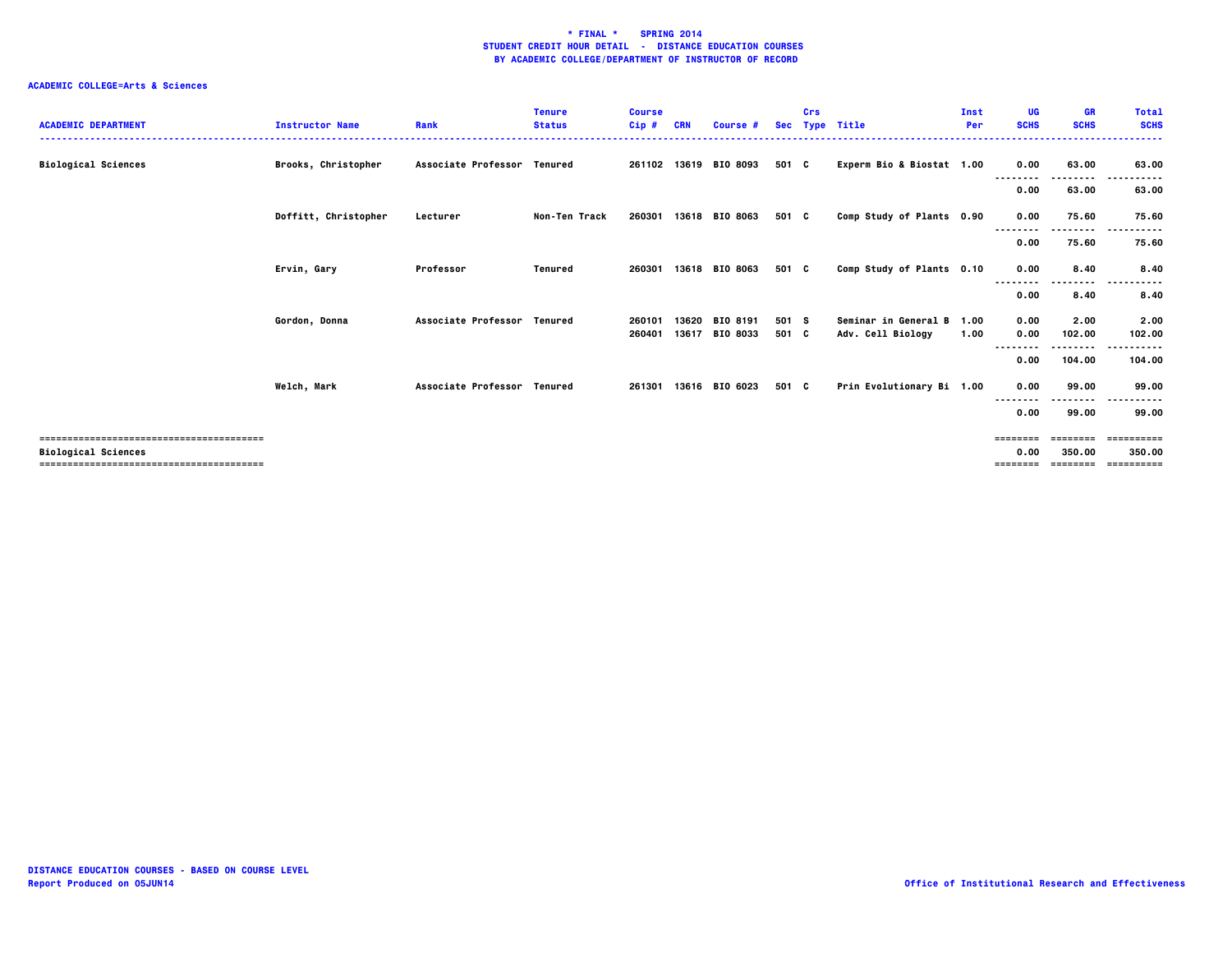|                            |                        |                             | <b>Tenure</b> | <b>Course</b> |            |               |       | Crs |                           | Inst | UG                      | <b>GR</b>                   | <b>Total</b>         |
|----------------------------|------------------------|-----------------------------|---------------|---------------|------------|---------------|-------|-----|---------------------------|------|-------------------------|-----------------------------|----------------------|
| <b>ACADEMIC DEPARTMENT</b> | <b>Instructor Name</b> | Rank                        | <b>Status</b> | Cip#          | <b>CRN</b> | Course #      |       |     | Sec Type Title            | Per  | <b>SCHS</b>             | <b>SCHS</b>                 | <b>SCHS</b><br>----- |
| Communication              | Anthony, Kelli         | Instructor                  | Non-Ten Track | 090101        | 13650      | CO 1223       | 501 C |     | Intro Comm Theory         | 1.00 | 69.00                   | 0.00                        | 69.00                |
|                            |                        |                             |               |               | 13654      | CO 3833       | 501 C |     | Interviewing              | 1.00 | 27.00                   | 0.00                        | 27.00                |
|                            |                        |                             |               | 090401        | 13651      | CO 1403       | 501 C |     | Intro Mass Media          | 1.00 | 96.00                   | 0.00                        | 96.00                |
|                            |                        |                             |               | 090501        | 13653      | CO 3813       | 501 C |     | PR Case Problems          | 1.00 | 30.00<br>--------       | 0.00<br>.                   | 30.00<br>.           |
|                            |                        |                             |               |               |            |               |       |     |                           |      | 222.00                  | 0.00                        | 222.00               |
|                            | Forde, John            | Associate Professor Tenured |               | 090501        |            | 13652 CO 3803 | 501 C |     | Prin Public Relation 1.00 |      | 45.00                   | 0.00                        | 45.00                |
|                            |                        |                             |               |               |            |               |       |     |                           |      | .<br>45.00              | $- - -$<br>0.00             | 45.00                |
|                            | Fountain, Amy          | Instructor                  | Non-Ten Track | 090101        | 13648      | CO 1013       | 501 C |     | Intro to Communicati 1.00 |      | 54.00                   | 0.00                        | 54.00                |
|                            |                        |                             |               |               |            |               |       |     |                           |      | .<br>54.00              | .<br>0.00                   | 54.00                |
|                            |                        |                             |               |               |            |               |       |     |                           |      |                         |                             |                      |
|                            | Goodman, Mark          | Professor                   | Tenured       | 090702        | 13657      | CO 4433       | 501 C |     | Television Criticism 1.00 |      | 54.00                   | 0.00                        | 54.00                |
|                            |                        |                             |               |               | 13660      | CO 6433       | 501 C |     | Television Criticism 1.00 |      | 0.00<br>--------        | 12.00<br>.                  | 12.00                |
|                            |                        |                             |               |               |            |               |       |     |                           |      | 54.00                   | 12.00                       | 66.00                |
|                            | Knight, Amy            | Instructor                  | Non-Ten Track | 090101        | 13649      | CO 1013       | 502 C |     | Intro to Communicati 1.00 |      | 66.00                   | 0.00                        | 66.00                |
|                            |                        |                             |               |               |            |               |       |     |                           |      | .<br>66.00              | ----<br>0.00                | 66.00                |
|                            | Williams, Kevin        | Associate Professor Tenured |               | 090401        | 13656      | CO 4323       | 501 C |     | <b>Mass Media-Society</b> | 1.00 | 75.00                   | 0.00                        | 75.00                |
|                            |                        |                             |               |               |            | 13659 CO 6323 | 501 C |     | Mass Media-Society        | 1.00 | 0.00<br>- - - - - - - - | 21.00                       | 21.00                |
|                            |                        |                             |               |               |            |               |       |     |                           |      | 75.00                   | 21.00                       | 96.00                |
|                            |                        |                             |               |               |            |               |       |     |                           |      | ========                | ========                    | ==========           |
| Communication              |                        |                             |               |               |            |               |       |     |                           |      | 516.00                  | 33.00<br>================== | 549.00<br>========== |
|                            |                        |                             |               |               |            |               |       |     |                           |      |                         |                             |                      |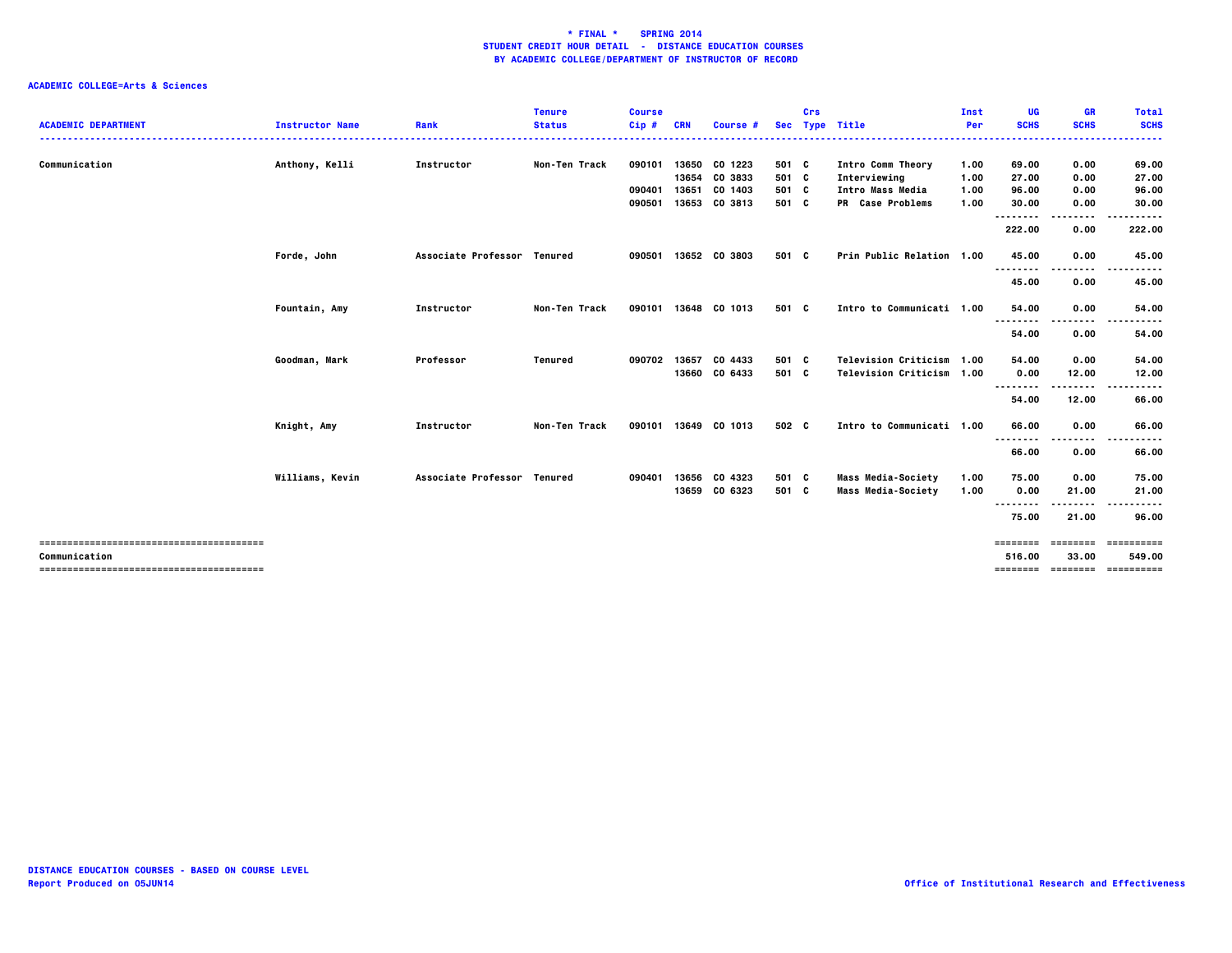| <b>ACADEMIC DEPARTMENT</b>         | <b>Instructor Name</b> | Rank               | <b>Tenure</b><br><b>Status</b> | <b>Course</b><br>Cip# | <b>CRN</b> | Course # Sec Type Title |       | Crs |                           | Inst<br><b>Per</b> | UG<br><b>SCHS</b>             | GR<br><b>SCHS</b> | <b>Total</b><br><b>SCHS</b> |
|------------------------------------|------------------------|--------------------|--------------------------------|-----------------------|------------|-------------------------|-------|-----|---------------------------|--------------------|-------------------------------|-------------------|-----------------------------|
| <b>Dean of Arts &amp; Sciences</b> | Montgomery, Marian     | <b>Non-Faculty</b> | <b>Non-Faculty</b>             | 240101                | 15374      | GLA 4990                | 501 C |     | Special Topic in GLA 1.00 |                    | 12.00<br>---------<br>12.00   | 0.00<br>.<br>0.00 | 12.00<br><br>12.00          |
| <b>Dean of Arts &amp; Sciences</b> |                        |                    |                                |                       |            |                         |       |     |                           |                    | ========<br>12.00<br>======== | ========<br>0.00  | ==========<br>12.00         |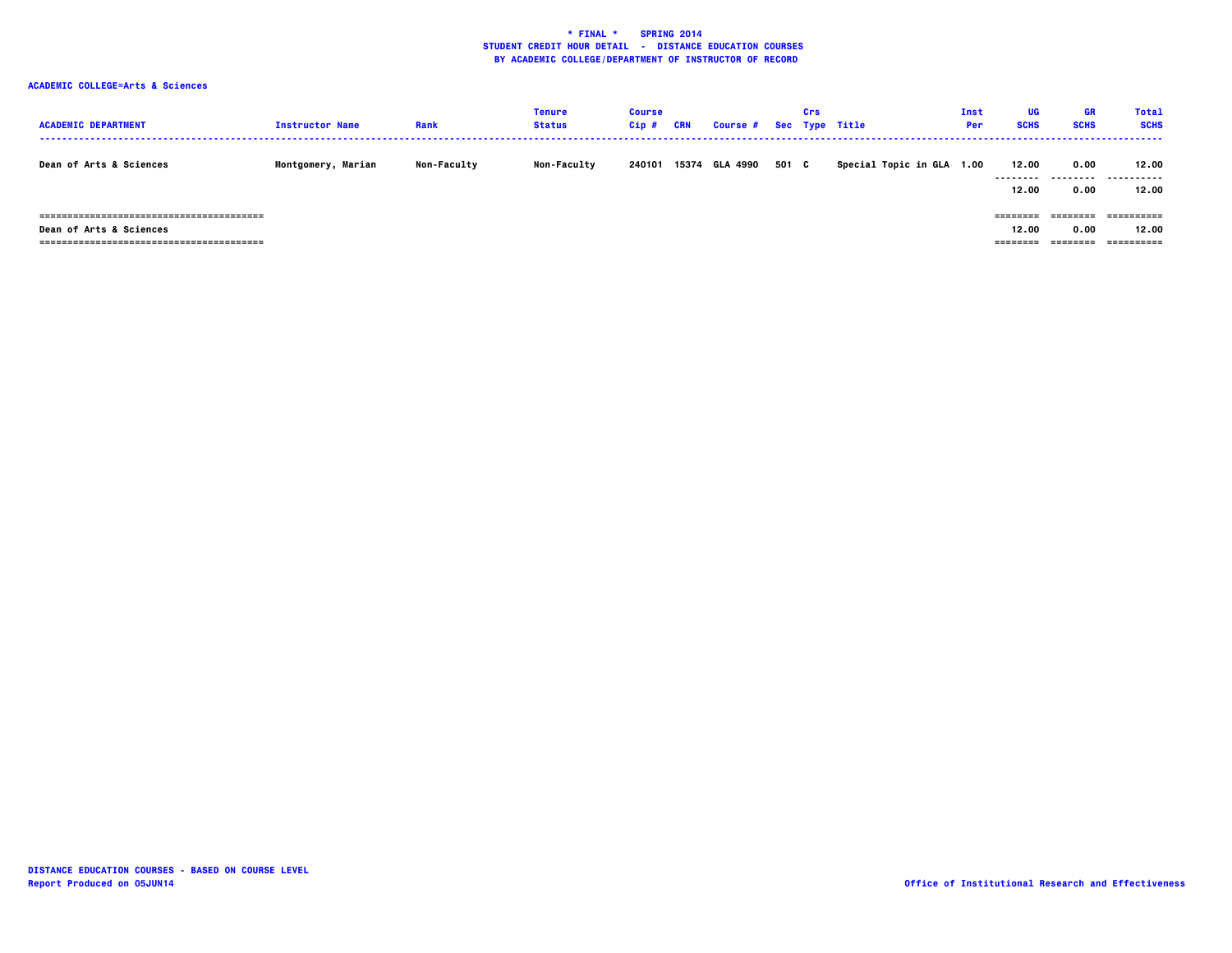| <b>ACADEMIC DEPARTMENT</b> | <b>Instructor Name</b> | Rank     | <b>Tenure</b><br><b>Status</b> | <b>Course</b><br>Cip# | <b>CRN</b> | <b>Course #</b>                                 |                         | Crs | Sec Type Title                                                                     | Inst<br>Per | UG<br><b>SCHS</b>                             | <b>GR</b><br><b>SCHS</b>                  | <b>Total</b><br><b>SCHS</b>                   |
|----------------------------|------------------------|----------|--------------------------------|-----------------------|------------|-------------------------------------------------|-------------------------|-----|------------------------------------------------------------------------------------|-------------|-----------------------------------------------|-------------------------------------------|-----------------------------------------------|
| English                    | Olson, Peter           | Lecturer | Non-Ten Track                  | 230401<br>230801      |            | 13710 EN 1113<br>13712 EN 3313<br>13711 EN 2223 | 501 C<br>501 C<br>501 C |     | <b>En Composition II</b><br>Writing for the Work 1.00<br>English Lit After 18 1.00 | 1.00        | 36.00<br>30.00<br>39.00<br>--------<br>105.00 | 0.00<br>0.00<br>0.00<br>---------<br>0.00 | 36.00<br>30.00<br>39.00<br>.<br>---<br>105.00 |
|                            | Stinson, Emily         | Lecturer | Non-Ten Track                  | 130301                |            | 13813 LSK 6013                                  | 501 C                   |     | Academic Writing for 1.00                                                          |             | 0.00<br>--------<br>0.00                      | 27.00<br>--------<br>27.00                | 27.00<br>-----------<br>27.00                 |
| English                    |                        |          |                                |                       |            |                                                 |                         |     |                                                                                    |             | $=$ = = = = = = =<br>105.00<br>========       | ========<br>27.00<br>========             | 132.00<br>-----------                         |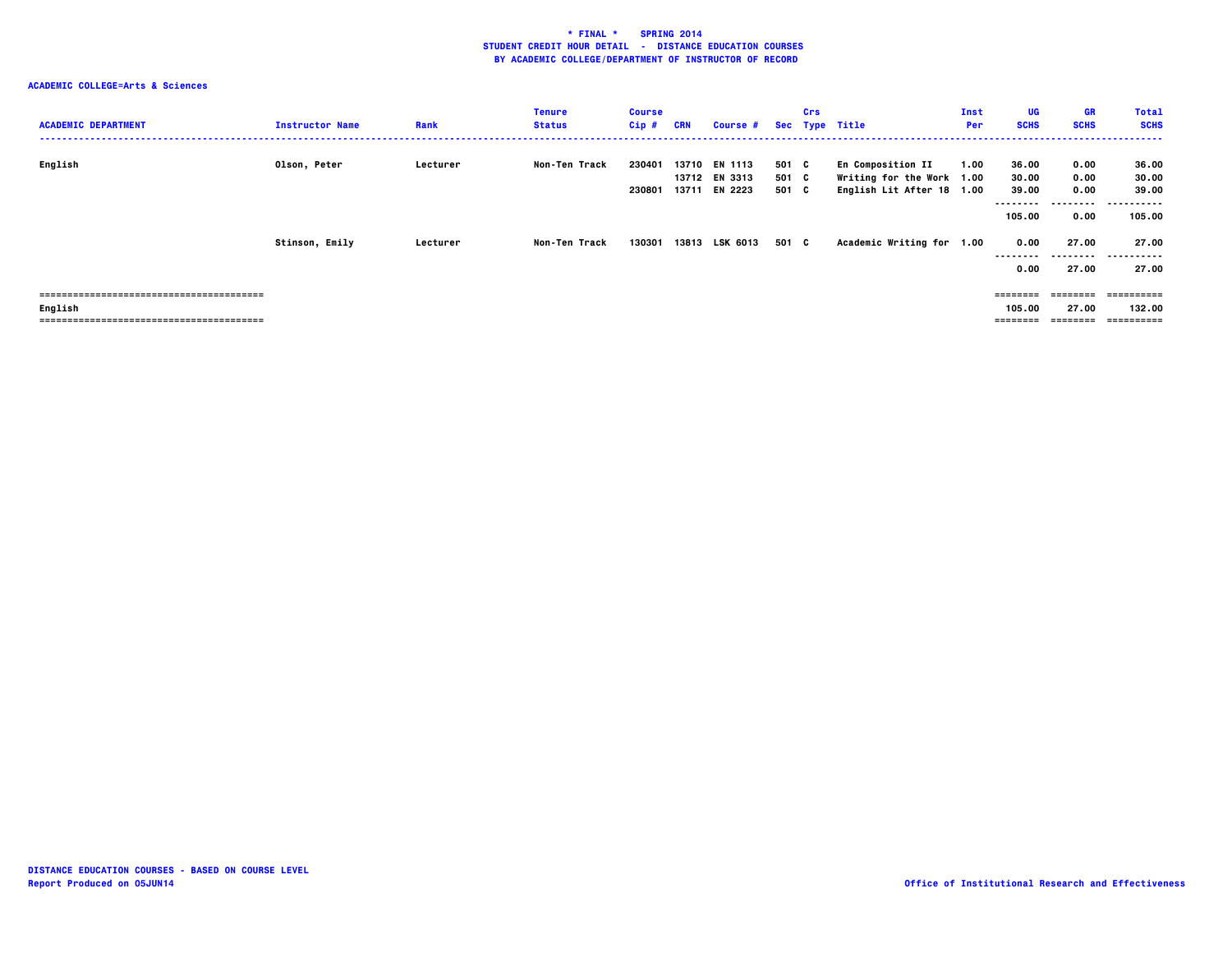|                            |                        |                               | <b>Tenure</b> | <b>Course</b> |              |                      |       | Crs |                            | Inst | UG                                | <b>GR</b>            | <b>Total</b>                                                                                                                             |
|----------------------------|------------------------|-------------------------------|---------------|---------------|--------------|----------------------|-------|-----|----------------------------|------|-----------------------------------|----------------------|------------------------------------------------------------------------------------------------------------------------------------------|
| <b>ACADEMIC DEPARTMENT</b> | <b>Instructor Name</b> | Rank                          | <b>Status</b> | Cip#          | <b>CRN</b>   | <b>Course</b>        |       |     | Sec Type Title             | Per  | <b>SCHS</b>                       | <b>SCHS</b><br>----- | <b>SCHS</b><br>$\frac{1}{2} \left( \frac{1}{2} \right) \left( \frac{1}{2} \right) \left( \frac{1}{2} \right) \left( \frac{1}{2} \right)$ |
| Geosciences                | Brown, Michael         | Professor                     | Tenured       | 450701        | 13771        | GR 6753              | 501 C |     | Satellite & Radar Me 0.10  |      | 0.00                              | 7.50                 | 7.50                                                                                                                                     |
|                            |                        |                               |               |               | 13773        | GR 8123              | 501 C |     | Met II: Fore and St 0.10   |      | 0.00                              | 8.40                 | 8.40                                                                                                                                     |
|                            |                        |                               |               |               |              | 13774 GR 8123        | 502 C |     | Met II: Fore and St 0.10   |      | 0.00<br>.                         | 4.20<br>.            | 4.20<br>.                                                                                                                                |
|                            |                        |                               |               |               |              |                      |       |     |                            |      | $\sim$ $\sim$<br>0.00             | 20.10                | 20.10                                                                                                                                    |
|                            | Carter, William        | Lecturer                      | Non-Ten Track | 400404        |              | 13776 GR 8133        | 501 C |     | Foundations Forecast 0.90  |      | 0.00                              | 54.00                | 54.00                                                                                                                                    |
|                            |                        |                               |               |               | 14598        | GR 8133              | 502 C |     | Foundations Forecast 0.90  |      | 0.00                              | 72.90                | 72.90                                                                                                                                    |
|                            |                        |                               |               |               | 14599        | GR 8143              | 501 C |     | Adv Forecasting Tech 0.90  |      | 0.00<br>٠.<br>.                   | 51.30<br>            | 51.30<br>.                                                                                                                               |
|                            |                        |                               |               |               |              |                      |       |     |                            |      | 0.00                              | 178.20               | 178.20                                                                                                                                   |
|                            | Clary, Renee           | Associate Professor Tenured   |               | 400601        | 13749        | GG 6103              | 501 C |     | GeologyI Processes & 0.10  |      | 0.00                              | 8.10                 | 8.10                                                                                                                                     |
|                            |                        |                               |               |               | 13750        | GG 6103              | 502 C |     | GeologyI Processes & 0.10  |      | 0.00                              | 7.80                 | 7.80                                                                                                                                     |
|                            |                        |                               |               |               | 14655        | GG 8990              | 501 C |     | Special Topic In GG        | 1.00 | 0.00                              | 48.00                | 48.00                                                                                                                                    |
|                            |                        |                               |               |               | 14854        | GG 8000              | 501 D |     | Research / Thesis          | 1.00 | 0.00<br>$\sim$ $\sim$ $\sim$<br>. | 6.00<br>             | 6.00<br>$- - - - -$                                                                                                                      |
|                            |                        |                               |               |               |              |                      |       |     |                            |      | 0.00                              | 69.90                | 69.90                                                                                                                                    |
|                            | Cooke, William         | Associate Professor Tenured   |               |               |              | 450701 13758 GR 4313 | 501 B |     | <b>Advanced GIS</b>        | 0.10 | 0.30                              | 0.00                 | 0.30                                                                                                                                     |
|                            |                        |                               |               |               |              | 13770 GR 6313        | 501 B |     | <b>Advanced GIS</b>        | 0.10 | 0.00                              | 3.30                 | 3.30                                                                                                                                     |
|                            |                        |                               |               |               |              |                      |       |     |                            |      | - -<br>0.30                       | 3.30                 | .<br>3.60                                                                                                                                |
|                            | Dixon, Paul            | Associate Professor Tenured   |               | 400404        | 13776        | GR 8133              | 501 C |     | Foundations Forecast 0.10  |      | 0.00                              | 6.00                 | 6.00                                                                                                                                     |
|                            |                        |                               |               |               |              | 14598 GR 8133        | 502 C |     | Foundations Forecast 0.10  |      | 0.00                              | 8.10                 | 8.10                                                                                                                                     |
|                            |                        |                               |               |               |              |                      |       |     |                            |      | .<br>٠.<br>0.00                   | -----<br>14.10       | $- - - - -$<br>14.10                                                                                                                     |
|                            | Dyer, Jamie            | Associate Professor Tenured   |               | 400404        | 14599        | GR 8143              | 501 C |     | Adv Forecasting Tech 0.10  |      | 0.00                              | 5.70                 | 5.70                                                                                                                                     |
|                            |                        |                               |               |               | 450701 13767 | GR 4823              | 501 C |     | Dynamic Meteorology        | 0.10 | 0.90                              | 0.00                 | 0.90                                                                                                                                     |
|                            |                        |                               |               |               |              | 13772 GR 6823        | 501 C |     | Dynamic Meteorolgy I 0.60  |      | 0.00                              | 18.00                | 18.00                                                                                                                                    |
|                            |                        |                               |               |               |              |                      |       |     |                            |      | .<br><br>0.90                     | -----<br>23.70       | $- - - - -$<br>24.60                                                                                                                     |
|                            | Gabitov, Rinat         | Assistant Professor Ten Track |               | 400601        |              | 14536 GG 8133        | 501 C |     | <b>Rocks and Minerals</b>  | 1.00 | 0.00                              | 78.00                | 78.00                                                                                                                                    |
|                            |                        |                               |               |               |              |                      |       |     |                            |      | - -<br>0.00                       | -----<br>78.00       | .<br>78.00                                                                                                                               |
|                            | Grala, Katarzyna       | Non-Faculty                   | Non-Faculty   | 450701        | 13758        | GR 4313              | 501 B |     | <b>Advanced GIS</b>        | 0.90 | 2.70                              | 0.00                 | 2.70                                                                                                                                     |
|                            |                        |                               |               |               | 13770        | GR 6313              | 501 B |     | <b>Advanced GIS</b>        | 0.90 | 0.00                              | 29.70                | 29.70                                                                                                                                    |
|                            |                        |                               |               |               | 14537        | GR 4353              | 501 C |     | Geodatabase Design         | 0.90 | 10.80                             | 0.00                 | 10.80                                                                                                                                    |
|                            |                        |                               |               |               |              | 14538 GR 6353        | 501 C |     | Geodatabase Design         | 0.90 | 0.00                              | 13.50                | 13.50                                                                                                                                    |
|                            |                        |                               |               |               |              |                      |       |     |                            |      | .<br>13.50                        | .<br>43.20           | $- - - - -$<br>56.70                                                                                                                     |
|                            | Haney, Christa         | Instructor                    | Non-Ten Track | 400601        |              | 13746 GG 3613        | 501 C |     | <b>Water Resources</b>     | 1.00 | 129.00                            | 0.00                 | 129.00                                                                                                                                   |
|                            |                        |                               |               |               | 13747        | GG 3613              | 502 C |     | Water Resources            | 1.00 | 120.00                            | 0.00                 | 120.00                                                                                                                                   |
|                            |                        |                               |               |               | 450701 13777 | GR 8553              | 501 S |     | <b>Research Methods in</b> | 0.90 | 0.00                              | 81.00                | 81.00                                                                                                                                    |
|                            |                        |                               |               |               | 13778        | GR 8553              | 502 S |     | <b>Research Methods in</b> | 0.90 | 0.00<br>.                         | 67.50<br>.           | 67.50<br>.                                                                                                                               |
|                            |                        |                               |               |               |              |                      |       |     |                            |      | 249.00                            | 148.50               | 397.50                                                                                                                                   |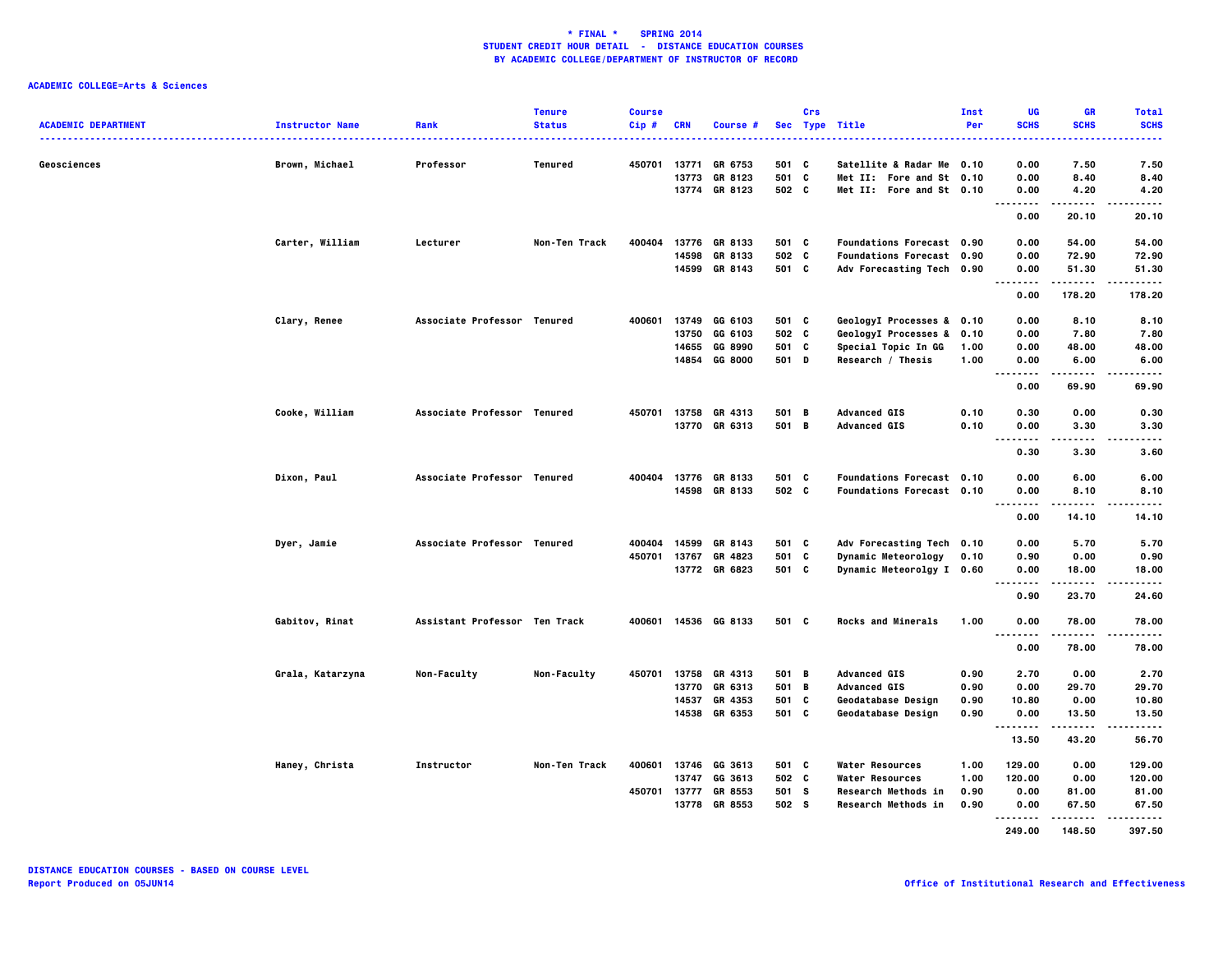|                            |                                                     |                               | <b>Tenure</b>  | <b>Course</b> |            |                |       | Crs |                              | Inst | UG                                    | GR                   | <b>Total</b>             |
|----------------------------|-----------------------------------------------------|-------------------------------|----------------|---------------|------------|----------------|-------|-----|------------------------------|------|---------------------------------------|----------------------|--------------------------|
| <b>ACADEMIC DEPARTMENT</b> | <b>Instructor Name</b>                              | Rank                          | <b>Status</b>  | $Cip$ #       | <b>CRN</b> | Course #       |       |     | Sec Type Title               | Per  | <b>SCHS</b>                           | <b>SCHS</b>          | <b>SCHS</b><br>.         |
| Geosciences                | Keeney, David                                       | Instructor                    | Non-Ten Track  | 450701 13765  |            | GR 4753        | 501 C |     | Satellite & Radar Me 1.00    |      | 123.00                                | 0.00                 | 123.00                   |
|                            |                                                     |                               |                |               | 13766      | GR 4753        | 502 C |     | Satellite & Radar Me         | 1.00 | 117.00                                | 0.00                 | 117.00                   |
|                            |                                                     |                               |                |               | 13767      | GR 4823        | 501 C |     | Dynamic Meteorology          | 0.90 | 8.10                                  | 0.00                 | 8.10                     |
|                            |                                                     |                               |                |               |            | 13772 GR 6823  | 501 C |     | Dynamic Meteorology          | 0.40 | 0.00<br>                              | 12.00<br>            | 12.00<br>.               |
|                            |                                                     |                               |                |               |            |                |       |     |                              |      | 248.10                                | 12.00                | 260.10                   |
|                            | Meng, Qingmin                                       | Assistant Professor Ten Track |                | 450701 14537  |            | GR 4353        | 501 C |     | Geodatabase Design           | 0.10 | 1.20                                  | 0.00                 | 1.20                     |
|                            |                                                     |                               |                |               |            | 14538 GR 6353  | 501 C |     | Geodatabase Design           | 0.10 | 0.00                                  | 1.50                 | 1.50                     |
|                            |                                                     |                               |                |               |            |                |       |     |                              |      | <br>1.20                              | .<br>1.50            | $- - - - -$<br>.<br>2.70 |
|                            | Moe Hoffman, Amy                                    | Instructor                    | Non-Ten Track  | 400601        | 13744      | GG 1111        | 501 L |     | Earth Science I Lab          | 1.00 | 31.00                                 | 0.00                 | 31.00                    |
|                            |                                                     |                               |                |               |            | 13745 GG 1113  | 501 C |     | Survey Earth Sci I           | 1.00 | 132.00                                | 0.00                 | 132.00                   |
|                            |                                                     |                               |                |               |            |                |       |     |                              |      | .<br>163.00                           | 0.00                 | .<br>163.00              |
|                            | Nagel, Athena                                       | Instructor                    | Non-Ten Track  | 400601 13749  |            | GG 6103        | 501 C |     | GeologyI Processes & 0.90    |      | 0.00                                  | 72.90                | 72.90                    |
|                            |                                                     |                               |                |               | 13750      | GG 6103        | 502 C |     | GeologyI Processes & 0.90    |      | 0.00                                  | 70.20                | 70.20                    |
|                            |                                                     |                               |                | 450701 14539  |            | GR 4813        | 501 C |     | Natural Hazards              | 1.00 | 147.00                                | 0.00                 | 147.00                   |
|                            |                                                     |                               |                |               | 14597      | GR 4813        | 502 C |     | Natural Hazards              | 1.00 | 150.00                                | 0.00                 | 150.00                   |
|                            |                                                     |                               |                |               |            |                |       |     |                              |      | .<br>297.00                           | . <b>.</b><br>143.10 | .<br>440.10              |
|                            | Nordstrom, Gregory                                  | Lecturer                      | Non-Ten Track  | 450701 13759  |            | GR 4443        | 501 C |     | Weather Prediction I 1.00    |      | 117.00                                | 0.00                 | 117.00                   |
|                            |                                                     |                               |                |               |            | 13760 GR 4443  | 502 C |     | Weather Prediction I 1.00    |      | 69.00                                 | 0.00                 | 69.00                    |
|                            |                                                     |                               |                |               |            |                |       |     |                              |      | .<br>186.00                           | 0.00                 | 186.00                   |
|                            | Reagan, Matthew                                     | Grad Teach Assist             | Not Applicable | 450701        |            | 13773 GR 8123  | 501 C |     | Met II: Fore and St 0.90     |      | 0.00                                  | 75.60                | 75.60                    |
|                            |                                                     |                               |                |               |            | 13774 GR 8123  | 502 C |     | Met II: Fore and St 0.90     |      | 0.00                                  | 37.80                | 37.80                    |
|                            |                                                     |                               |                |               |            |                |       |     |                              |      | $\sim$ $\sim$ $\sim$<br>-----<br>0.00 | . <b>.</b><br>113.40 | <u>.</u><br>113.40       |
|                            | Sherman-Morris, Kathlee Associate Professor Tenured |                               |                | 400401 13782  |            | GR 8833        | 501 C |     | <b>Weather &amp; Society</b> | 1.00 | 0.00                                  | 75.00                | 75.00                    |
|                            |                                                     |                               |                |               | 13783      | GR 8833        | 502 C |     | Weather & Society            | 1.00 | 0.00                                  | 45.00                | 45.00                    |
|                            |                                                     |                               |                | 450701 13763  |            | GR 4640        | 501 E |     | Met Internship               | 1.00 | 9.00                                  | 0.00                 | 9.00                     |
|                            |                                                     |                               |                |               | 13777      | GR 8553        | 501 S |     | Research Methods in          | 0.10 | 0.00                                  | 9.00                 | 9.00                     |
|                            |                                                     |                               |                |               | 13778      | GR 8553        | 502 S |     | Research Methods in          | 0.10 | 0.00                                  | 7.50                 | 7.50                     |
|                            |                                                     |                               |                |               | 15738      | <b>GR 4000</b> | 501 I |     | <b>Directed Individual</b>   | 1.00 | 1.00                                  | 0.00                 | 1.00                     |
|                            |                                                     |                               |                |               |            |                |       |     |                              |      | -----<br><br>10.00                    | <br>136.50           | .<br>146.50              |
|                            | <b>Wallace, Timothy</b>                             | Instructor                    | Non-Ten Track  | 450701 13755  |            | GR 1123        | 501 C |     | Intro World Geog             | 1.00 | 114.00                                | 0.00                 | 114.00                   |
|                            |                                                     |                               |                |               | 13756      | GR 1123        | 502 C |     | Intro World Geog             | 1.00 | 114.00                                | 0.00                 | 114.00                   |
|                            |                                                     |                               |                |               | 13757      | GR 1123        | 503 C |     | Intro World Geog             | 1.00 | 102.00                                | 0.00                 | 102.00                   |
|                            |                                                     |                               |                |               | 13768      | GR 4923        | 501 C |     | Severe Weather               | 1.00 | 117.00                                | 0.00                 | 117.00                   |
|                            |                                                     |                               |                |               | 13769      | GR 4923        | 502 C |     | Severe Weather               | 1.00 | 33.00                                 | 0.00                 | 33.00                    |
|                            |                                                     |                               |                |               | 13771      | GR 6753        | 501 C |     | Satellite & Radar Me         | 0.90 | 0.00                                  | 67.50                | 67.50                    |
|                            |                                                     |                               |                |               |            |                |       |     |                              |      | <br>480.00                            | 67.50                | .<br>547.50              |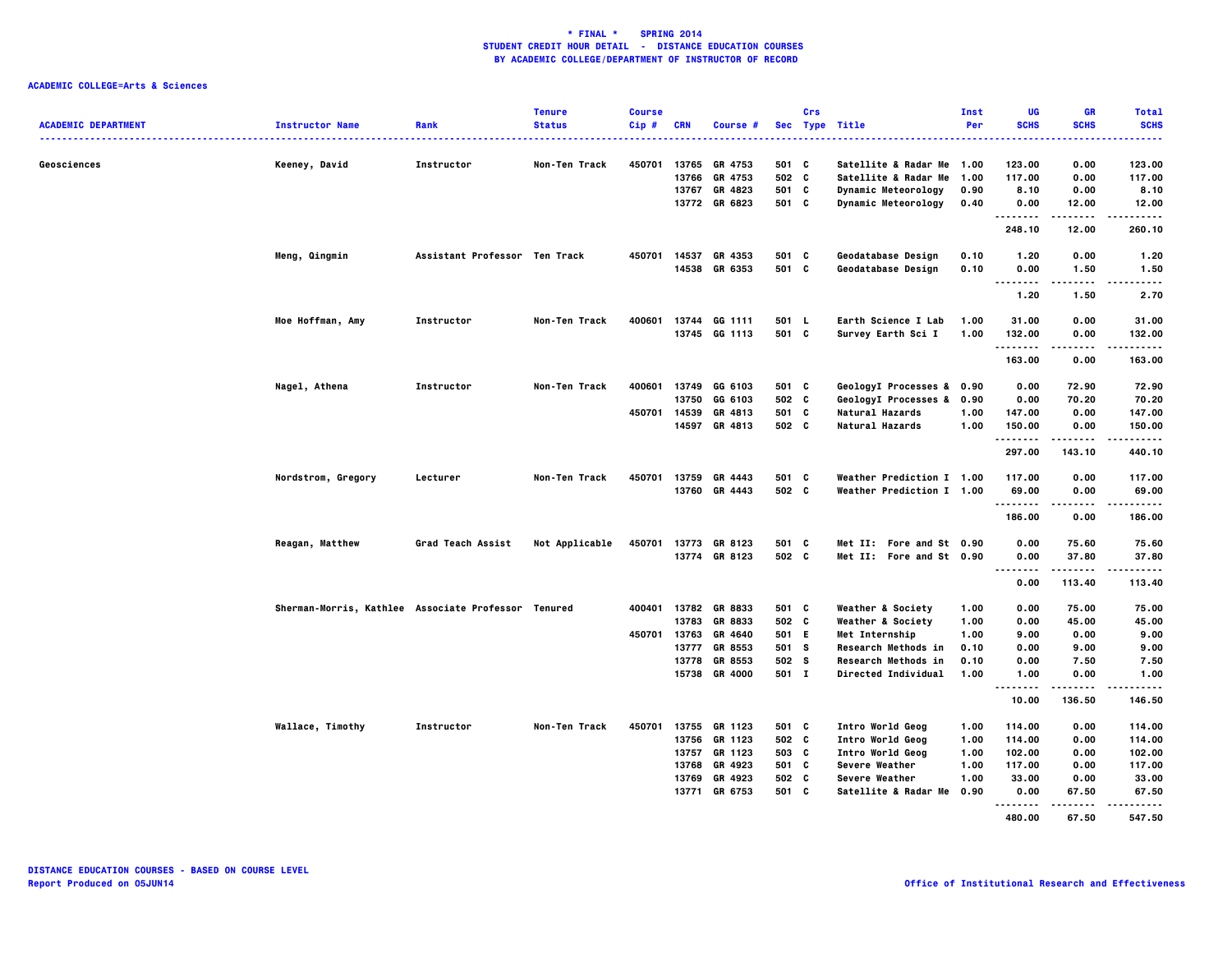### **ACADEMIC COLLEGE=Arts & Sciences**

|                            |                        | Tenure |                                   |  | Tnet. | <b>TIG</b>  |             | <b>Total</b> |
|----------------------------|------------------------|--------|-----------------------------------|--|-------|-------------|-------------|--------------|
| <b>ACADEMIC DEPARTMENT</b> | <b>Instructor Name</b> | Status | Cip # CRN Course # Sec Type Title |  |       | <b>SCHS</b> | <b>SCHS</b> | <b>SCHS</b>  |
|                            |                        |        |                                   |  |       |             |             |              |

 **======================================== ======== ======== ==========**

 **======================================== ======== ======== ==========**

-------- ------- ---------- **Geosciences 1649.00 1053.00 2702.00**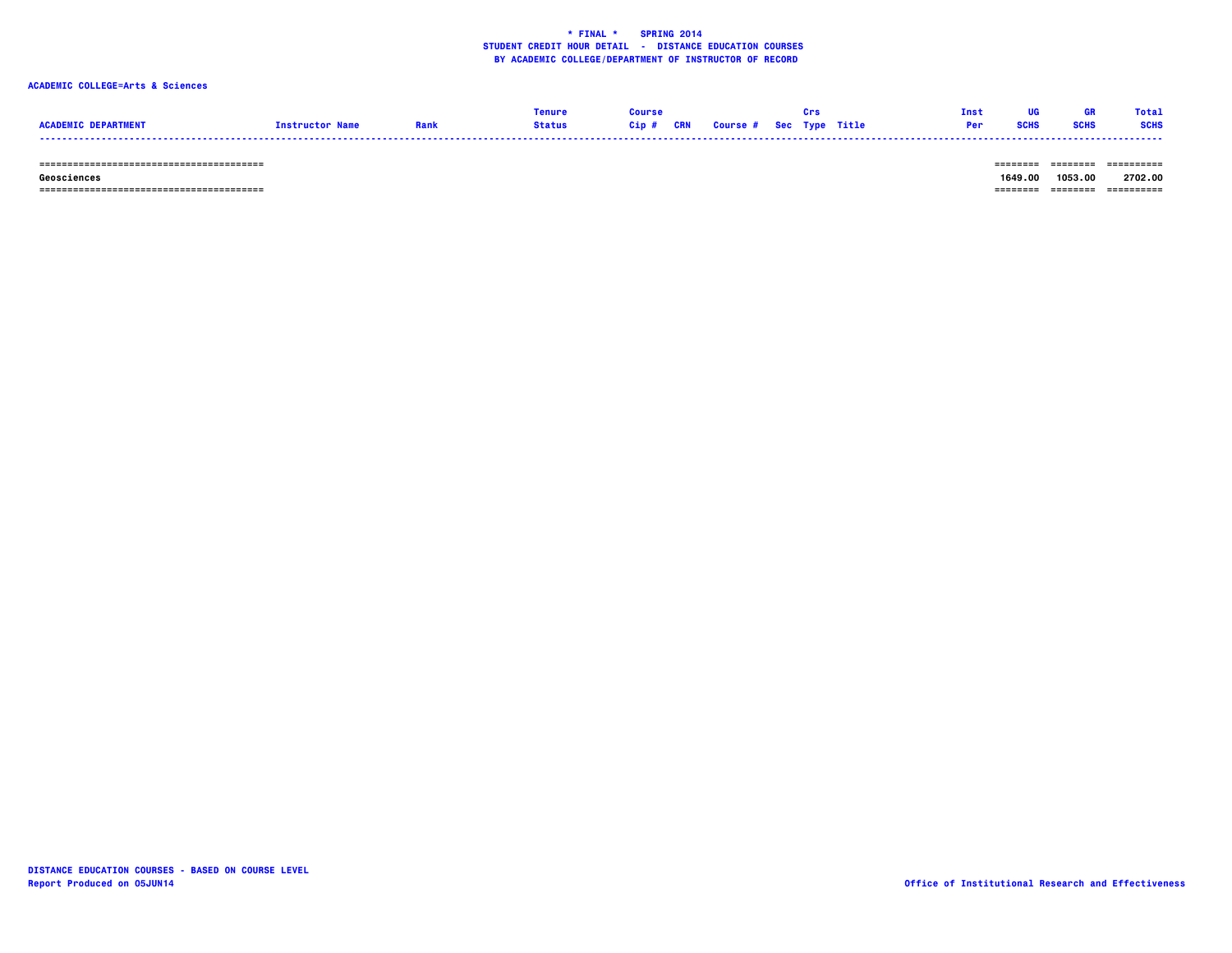| <b>ACADEMIC DEPARTMENT</b> |               | <b>Instructor Name</b> | Rank              | <b>Tenure</b><br><b>Status</b> | <b>Course</b><br>$Cip$ # | <b>CRN</b> | Course # | <b>Sec</b> | Crs | <b>Type Title</b>           | Inst<br>Per | <b>UG</b><br><b>SCHS</b> | <b>GR</b><br><b>SCHS</b> | <b>Total</b><br><b>SCHS</b>         |
|----------------------------|---------------|------------------------|-------------------|--------------------------------|--------------------------|------------|----------|------------|-----|-----------------------------|-------------|--------------------------|--------------------------|-------------------------------------|
|                            |               |                        |                   |                                |                          |            |          |            |     |                             |             |                          |                          |                                     |
| History                    |               | Bruton, Kathryn        | Lecturer          | Non-Ten Track                  | 050201                   | 13792      | HI 8783  | 501 C      |     | Issues in Afr Am His 1.00   |             | 0.00                     | 15.00                    | 15.00                               |
|                            |               |                        |                   |                                | 540102                   | 13785      | HI 1063  | 501 C      |     | Early U S History           | 1.00        | 99.00                    | 0.00                     | 99.00                               |
|                            |               |                        |                   |                                |                          | 13786      | HI 1073  | 501 C      |     | Modern U S History          | 1.00        | 129.00                   | 0.00                     | 129.00                              |
|                            |               |                        |                   |                                |                          |            |          |            |     |                             |             | 228.00                   | --------<br>15.00        | .<br>$\sim$ $\sim$ $\sim$<br>243.00 |
|                            | Harmon, David |                        | Lecturer          | Non-Ten Track                  | 050207                   | 13790      | HI 4273  | 501 C      |     | Women In Am History         | 1.00        | 51.00                    | 0.00                     | 51.00                               |
|                            |               |                        |                   |                                | 540102                   | 13789      | HI 4193  | 501 C      |     | <b>US Environmental His</b> | 1.00        | 42.00                    | 0.00                     | 42.00                               |
|                            |               |                        |                   |                                |                          | 13791      | HI 4303  | 501 C      |     | The Old South               | 1.00        | 51.00                    | 0.00                     | 51.00                               |
|                            |               |                        |                   |                                |                          |            |          |            |     |                             |             | --------                 | .                        | .<br>$\sim$ $\sim$ $\sim$           |
|                            |               |                        |                   |                                |                          |            |          |            |     |                             |             | 144.00                   | 0.00                     | 144.00                              |
|                            |               | Zinsou, Cameron        | Grad Teach Assist | Not Applicable                 | 050114 13787             |            | HI 1213  | 501 C      |     | Early Western World         | 1.00        | 36.00                    | 0.00                     | 36.00                               |
|                            |               |                        |                   |                                |                          |            |          |            |     |                             |             | --------                 | --------                 | ----------                          |
|                            |               |                        |                   |                                |                          |            |          |            |     |                             |             | 36.00                    | 0.00                     | 36.00                               |
|                            |               |                        |                   |                                |                          |            |          |            |     |                             |             | $=$ = = = = = = =        | ========                 | -----------                         |
| History                    |               |                        |                   |                                |                          |            |          |            |     |                             |             | 408.00                   | 15.00                    | 423.00                              |
|                            |               |                        |                   |                                |                          |            |          |            |     |                             |             | =======                  |                          |                                     |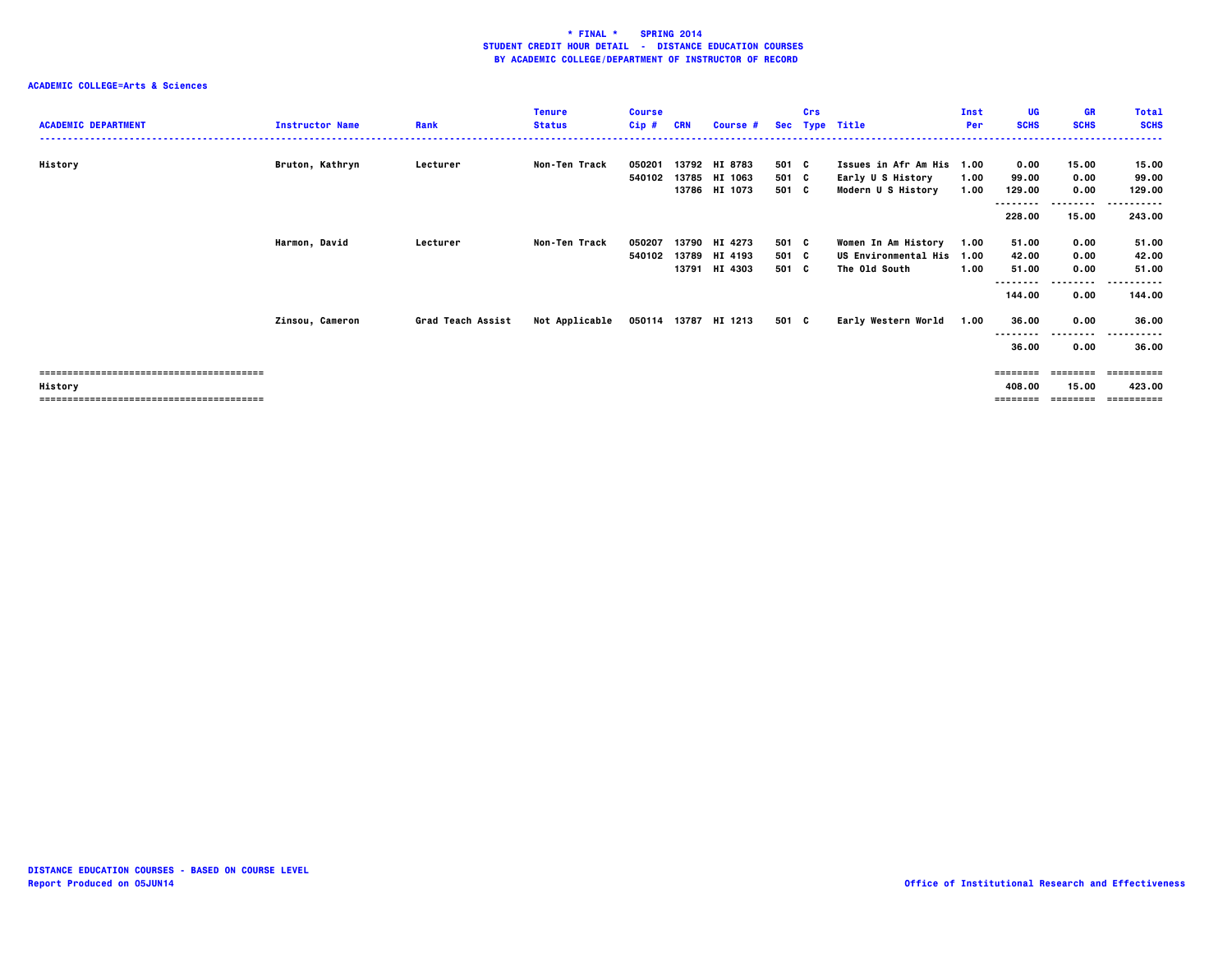| <b>ACADEMIC DEPARTMENT</b> | <b>Instructor Name</b>  | Rank       | <b>Tenure</b><br><b>Status</b> | <b>Course</b><br>Cip# | <b>CRN</b> | Course #                       |                | Crs | Sec Type Title                   | Inst<br>Per  | UG<br><b>SCHS</b> | GR<br><b>SCHS</b> | <b>Total</b><br><b>SCHS</b><br>----- |
|----------------------------|-------------------------|------------|--------------------------------|-----------------------|------------|--------------------------------|----------------|-----|----------------------------------|--------------|-------------------|-------------------|--------------------------------------|
| Mathematics & Statistics   | Eaton, Jonathan         | Instructor | <b>Non-Ten Track</b>           | 270501                |            | 13822 MA 2113<br>13866 ST 2113 | 501 C<br>501 C |     | Intro to Stats<br>Intro to Stats | 1.00<br>1.00 | 21.00<br>45.00    | 0.00<br>0.00      | 21.00<br>45.00                       |
|                            |                         |            |                                |                       |            |                                |                |     |                                  |              | --------<br>66.00 | .<br>0.00         | -----<br>66.00                       |
|                            | <b>Tschume, William</b> | Lecturer   | Non-Ten Track                  | 270101 14617          |            | MA 1613                        | 501 C          |     | Cal Bus & Life Sc I              | 1.00         | 27.00<br>         | 0.00<br>--------  | 27.00<br>.                           |
|                            |                         |            |                                |                       |            |                                |                |     |                                  |              | 27.00             | 0.00              | 27.00                                |
|                            | Walters, Kimberly       | Instructor | <b>Non-Ten Track</b>           | 270101                | 13817      | MA 1313                        | 501 C          |     | College Algebra                  | 1.00         | 66.00<br>-------- | 0.00<br>.         | 66.00<br>-----                       |
|                            |                         |            |                                |                       |            |                                |                |     |                                  |              | 66.00             | 0.00              | 66.00                                |
|                            | Woodard, Kelly          | Lecturer   | Non-Ten Track                  | 270101                | 13816      | <b>MA 0103</b>                 | 501 C          |     | Intermediate Algebra 1.00        |              | 36.00             | 0.00              | 36.00                                |
|                            |                         |            |                                |                       | 13818      | MA 1323                        | 501 C          |     | Trigonometry                     | 1.00         | 54.00             | 0.00              | 54.00                                |
|                            |                         |            |                                |                       | 13819      | MA 1413                        | 501 C          |     | Structure Real Numbe 1.00        |              | 24.00             | 0.00              | 24.00                                |
|                            |                         |            |                                |                       | 13820      | MA 1423                        | 501 C          |     | Problem Solving Real 1.00        |              | 60.00             | 0.00              | 60.00                                |
|                            |                         |            |                                |                       | 13821      | MA 1433                        | 501 C          |     | Informal Geom & Meas 1.00        |              | 27.00             | 0.00              | 27.00                                |
|                            |                         |            |                                |                       |            |                                |                |     |                                  |              | --------          | ----              |                                      |
|                            |                         |            |                                |                       |            |                                |                |     |                                  |              | 201.00            | 0.00              | 201.00                               |
|                            |                         |            |                                |                       |            |                                |                |     |                                  |              | ========          | ---------         | ==========                           |
| Mathematics & Statistics   |                         |            |                                |                       |            |                                |                |     |                                  |              | 360.00            | 0.00              | 360.00                               |
|                            |                         |            |                                |                       |            |                                |                |     |                                  |              | =======           |                   | ==========                           |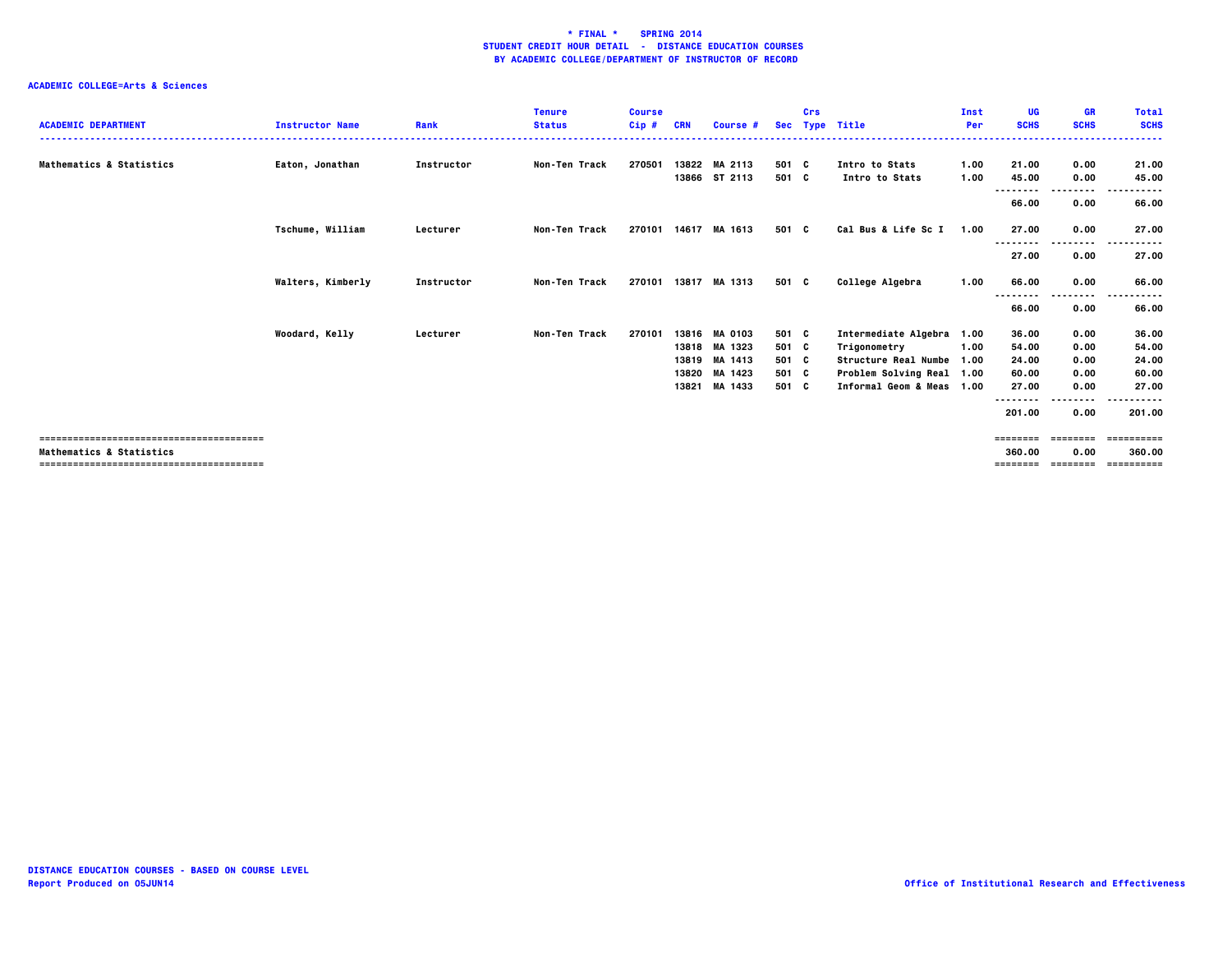| <b>ACADEMIC DEPARTMENT</b>       | <b>Instructor Name</b> | Rank      | <b>Tenure</b><br><b>Status</b> | <b>Course</b><br>Cip# | <b>CRN</b> | Course # Sec Type Title |       | Crs |                           | Inst<br>Per | <b>UG</b><br><b>SCHS</b>       | <b>GR</b><br><b>SCHS</b>      | <b>Total</b><br><b>SCHS</b>         |
|----------------------------------|------------------------|-----------|--------------------------------|-----------------------|------------|-------------------------|-------|-----|---------------------------|-------------|--------------------------------|-------------------------------|-------------------------------------|
| Philosophy & Religion            | Clifford, Michael      | Professor | Tenured                        | 380101                |            | 12932 PHI 3013          | 501 C |     | <b>Business Ethics</b>    | 1.00        | 87.00<br>--------<br>87.00     | 0.00<br>0.00                  | 87.00<br><br>87.00                  |
|                                  | Codling, James         | Lecturer  | Non-Ten Track                  | 450101                | 13686      | <b>EDF 3333</b>         | 501 C |     | Social Foundation Ed 1.00 |             | 45.00<br>--------<br>45.00     | 0.00<br>---------<br>0.00     | 45.00<br>.<br>45.00                 |
| <b>Philosophy &amp; Religion</b> |                        |           |                                |                       |            |                         |       |     |                           |             | ========<br>132.00<br>======== | ---------<br>0.00<br>======== | -----------<br>132.00<br>========== |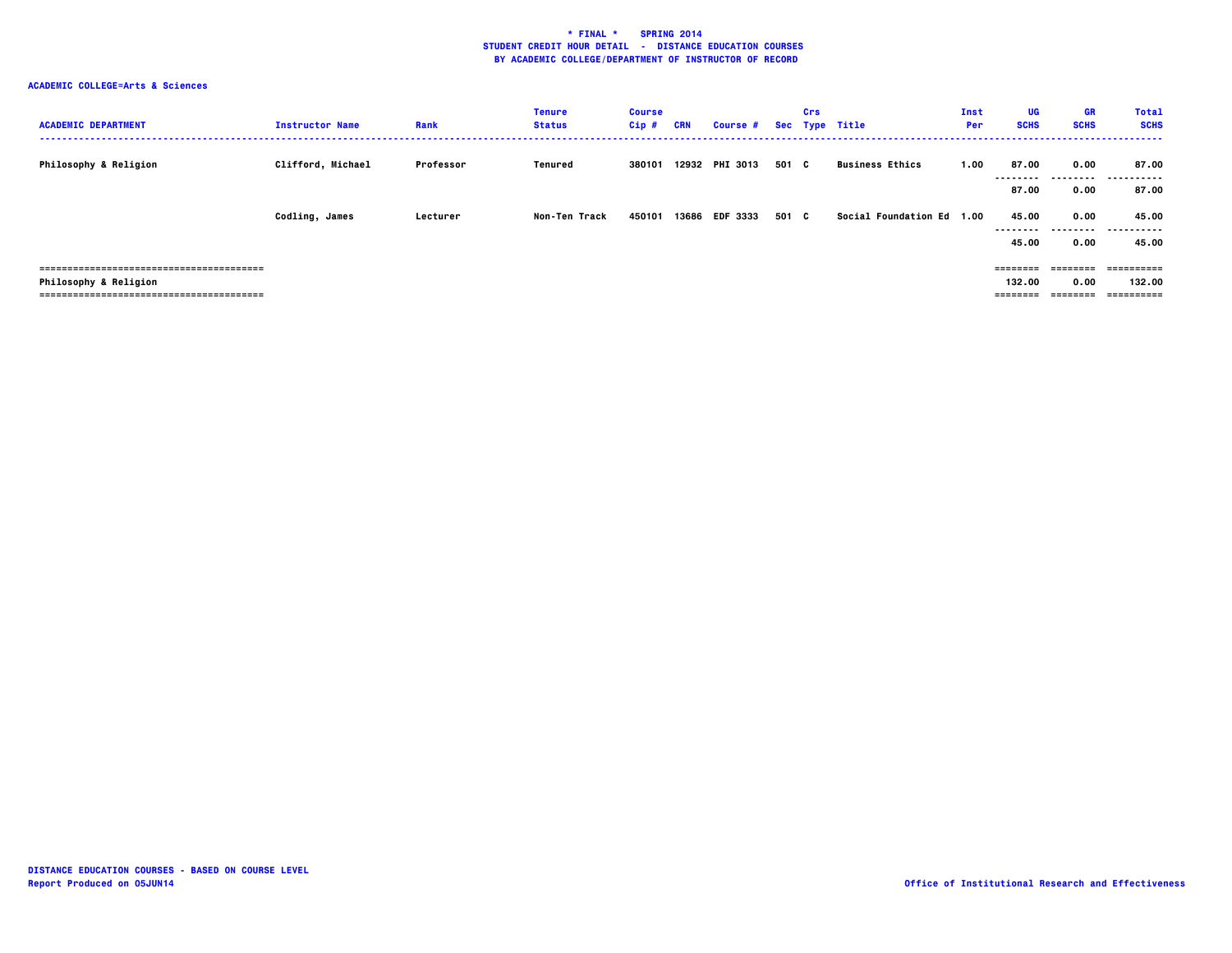| <b>ACADEMIC DEPARTMENT</b>     | <b>Instructor Name</b> | Rank     | <b>Tenure</b><br><b>Status</b> | <b>Course</b><br>Cip# | <b>CRN</b> | Course # Sec Type Title |     | Crs |                     | Inst<br>Per | UG<br><b>SCHS</b>              | <b>GR</b><br><b>SCHS</b>     | <b>Total</b><br><b>SCHS</b> |
|--------------------------------|------------------------|----------|--------------------------------|-----------------------|------------|-------------------------|-----|-----|---------------------|-------------|--------------------------------|------------------------------|-----------------------------|
| <b>Physics &amp; Astronomy</b> | Moody, Judith          | Lecturer | Non-Ten Track                  | 400801                |            | 14649 PH 1023           | 501 | C   | Physical Sci Survey | 1.00        | 63.00<br>.<br>63.00            | 0.00<br>---------<br>0.00    | 63.00<br>.<br>63.00         |
| <b>Physics &amp; Astronomy</b> |                        |          |                                |                       |            |                         |     |     |                     |             | ---------<br>63.00<br>======== | ========<br>0.00<br>======== | 63.00                       |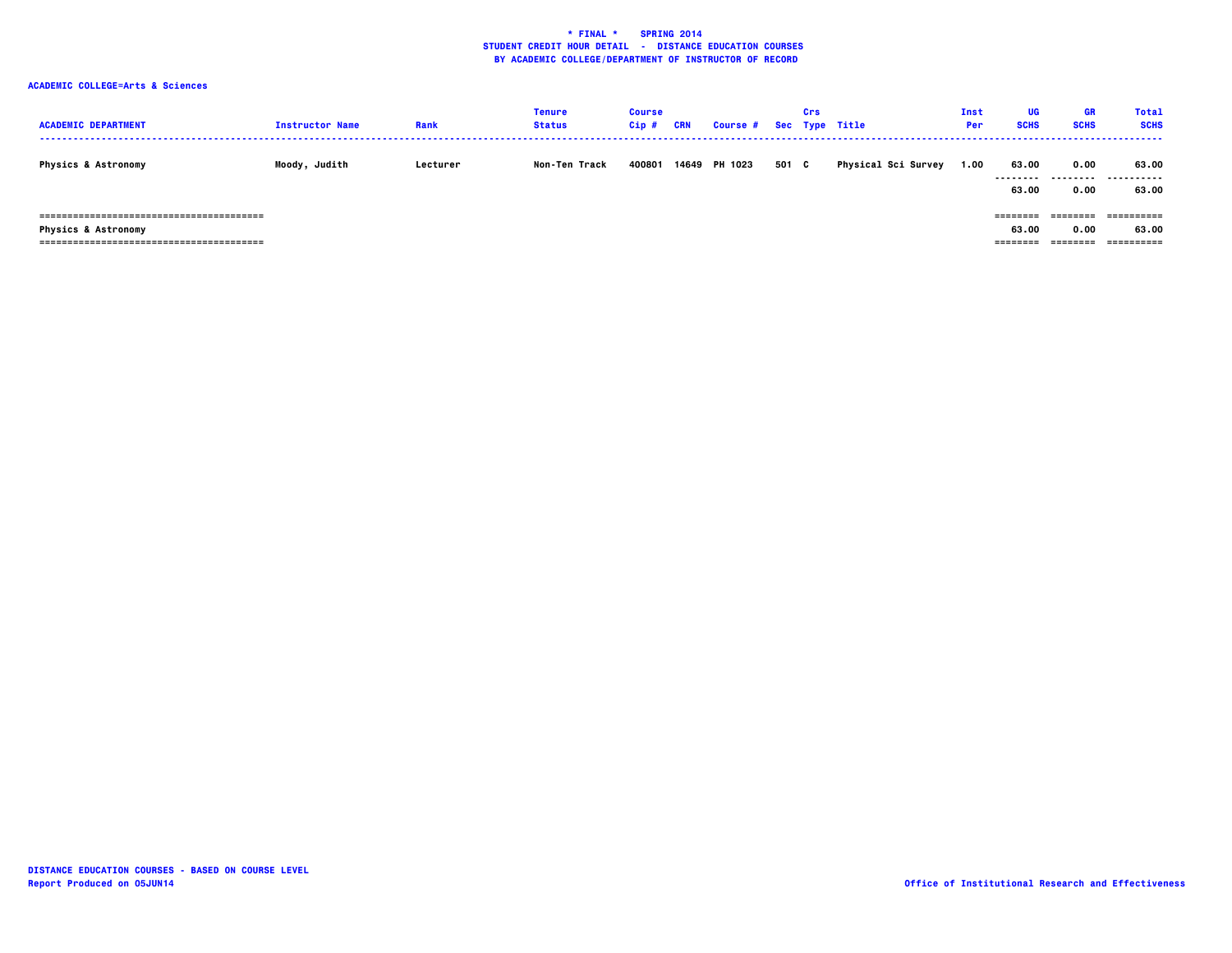| <b>ACADEMIC DEPARTMENT</b>                               | <b>Instructor Name</b> | Rank                          | <b>Tenure</b><br><b>Status</b> | <b>Course</b><br>$Cip$ # | <b>CRN</b> | <b>Course #</b> |       | Crs | Sec Type Title            | Inst<br>Per | UG<br><b>SCHS</b>        | <b>GR</b><br><b>SCHS</b> | <b>Total</b><br><b>SCHS</b>        |
|----------------------------------------------------------|------------------------|-------------------------------|--------------------------------|--------------------------|------------|-----------------|-------|-----|---------------------------|-------------|--------------------------|--------------------------|------------------------------------|
| Political Science & Public Administratio Rush, Christine |                        | Assistant Professor Ten Track |                                | 440401                   |            | 14779 PPA 8193  | 501 S |     | Sem In Intergovt Rel 1.00 |             | 0.00<br>--------<br>0.00 | 51.00<br>51.00           | 51.00<br><br>51.00                 |
|                                                          | Stanisevski, Dragan    | Associate Professor Tenured   |                                | 440401                   |            | 14669 PPA 8103  | 501 S |     | Seminar In Pub Admin      | 1.00        | 0.00<br>--------<br>0.00 | 9.00<br>--------<br>9.00 | 9.00<br>.<br>9.00                  |
| Political Science & Public Administratio                 |                        |                               |                                |                          |            |                 |       |     |                           |             | ========<br>0.00         | ========<br>60.00        | -----------<br>60.00<br>========== |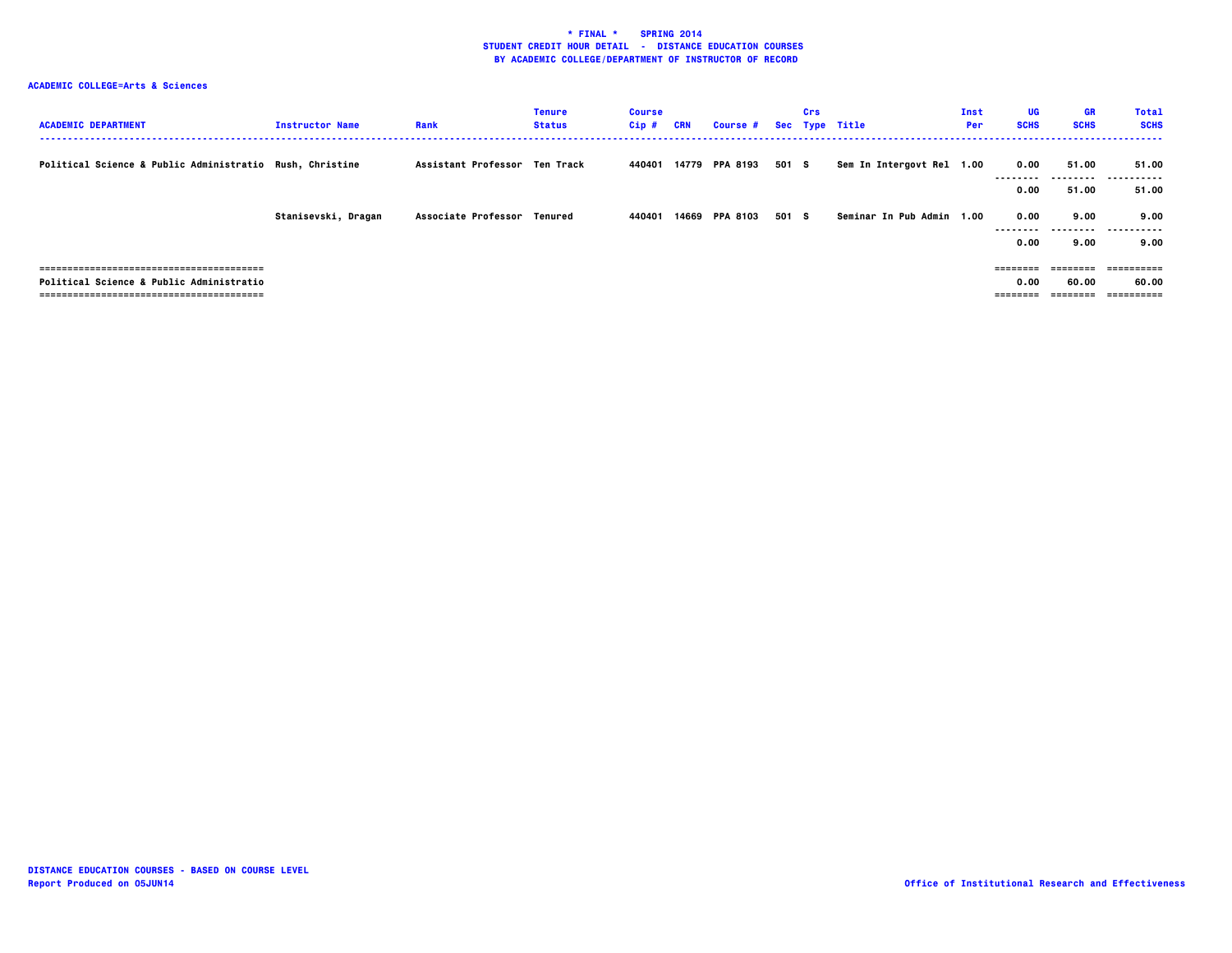| <b>ACADEMIC DEPARTMENT</b> | <b>Instructor Name</b> | Rank                              | <b>Tenure</b><br><b>Status</b> | <b>Course</b><br>$Cip$ # | <b>CRN</b>     | Course #                           |                | <b>Crs</b> | Sec Type Title                                 | Inst<br>Per | UG<br><b>SCHS</b>              | <b>GR</b><br><b>SCHS</b>   | <b>Total</b><br><b>SCHS</b>      |
|----------------------------|------------------------|-----------------------------------|--------------------------------|--------------------------|----------------|------------------------------------|----------------|------------|------------------------------------------------|-------------|--------------------------------|----------------------------|----------------------------------|
| Psychology                 | Gresham, Courtney      | <b>Non-Faculty</b>                | <b>Non-Faculty</b>             | 420101                   | 13850<br>13851 | <b>PSY 3213</b><br><b>PSY 3343</b> | 501 C<br>501 C |            | Psych Of Ab Behavior 1.00<br>Psych Of Learning | 1.00        | 114.00<br>84.00                | 0.00<br>0.00<br>--------   | 114.00<br>84.00<br>.<br>.        |
|                            | O'Mally, Jamie         | Research Assist Pro Non-Ten Track |                                | 130603                   | 13689          | <b>EDF 9373</b>                    | 503 C          |            | Ed Res Design                                  | 1.00        | 198.00<br>0.00                 | 0.00<br>54.00              | 198.00<br>54.00                  |
|                            | Valentine, Michael     | Instructor                        | Non-Ten Track                  | 420101                   |                | 13852 PSY 3353                     | 501 C          |            | Motivation                                     | 1.00        | 0.00<br>105.00                 | ---------<br>54.00<br>0.00 | .<br>----<br>54.00<br>105.00     |
|                            |                        |                                   |                                |                          |                |                                    |                |            |                                                |             | --------<br>105.00             | --------<br>0.00           | ----------<br>105.00             |
| Psychology                 |                        |                                   |                                |                          |                |                                    |                |            |                                                |             | ========<br>303.00<br>======== | 54.00<br>========          | :=======<br>357.00<br>========== |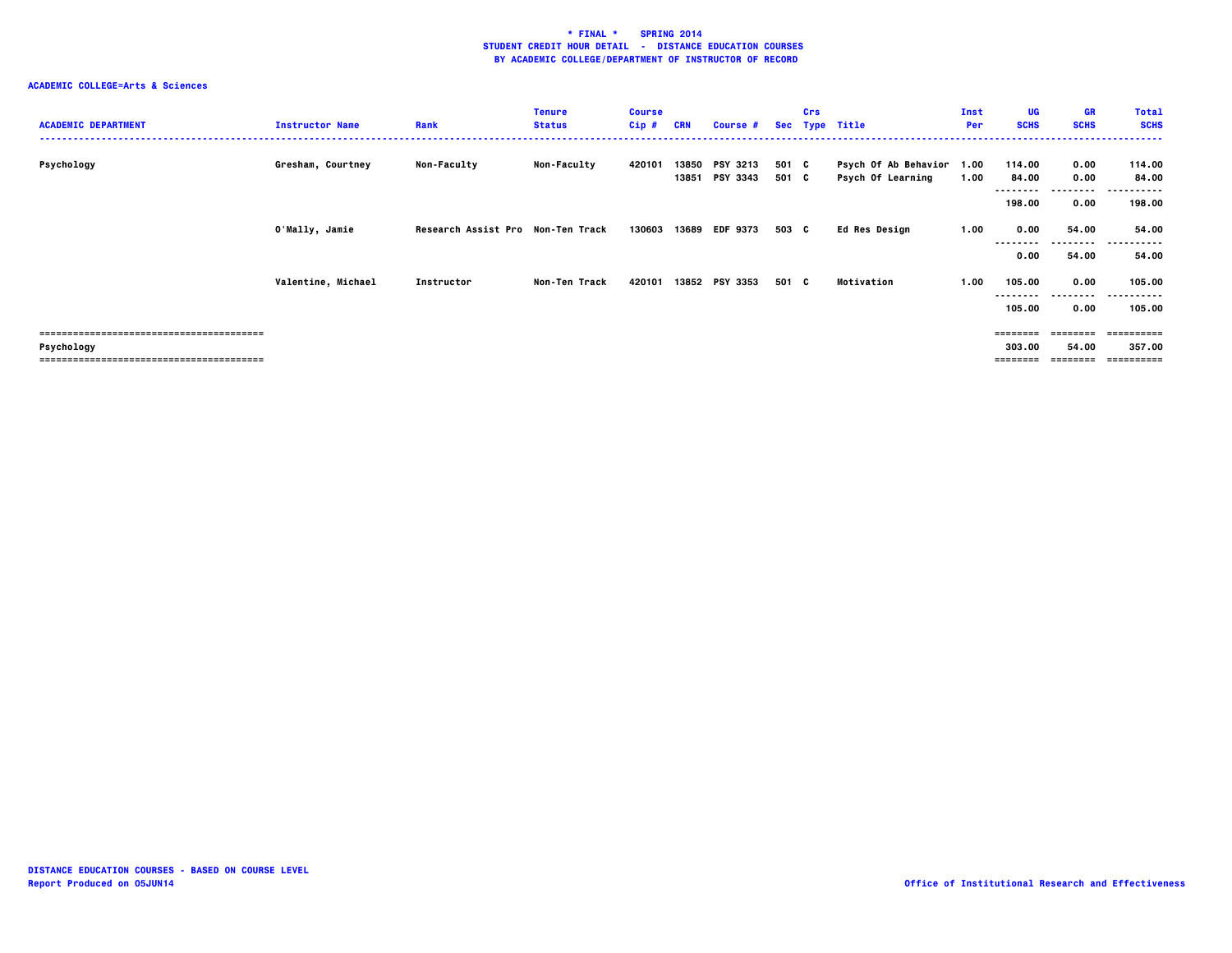| <b>ACADEMIC DEPARTMENT</b> | <b>Instructor Name</b> | Rank        | <b>Tenure</b><br><b>Status</b> | <b>Course</b><br>$Cip$ # | <b>CRN</b>     | <b>Course #</b>                |                | Crs | Sec Type Title                                 | Inst<br>Per  | UG<br><b>SCHS</b>   | GR<br><b>SCHS</b> | <b>Total</b><br><b>SCHS</b>              |
|----------------------------|------------------------|-------------|--------------------------------|--------------------------|----------------|--------------------------------|----------------|-----|------------------------------------------------|--------------|---------------------|-------------------|------------------------------------------|
| Sociology                  | Husain, Jonelle        | Lecturer    | <b>Non-Ten Track</b>           | 451101                   |                | 13861 SO 1203                  | 501 C          |     | Marriage & Family                              | 1.00         | 90.00               | 0.00              | 90.00                                    |
|                            |                        |             |                                |                          |                |                                |                |     |                                                |              | 90.00               | 0.00              | 90.00                                    |
|                            | McKee, Colleen         | Non-Faculty | <b>Non-Faculty</b>             | 451101                   |                | 13864 SO 4233                  | 501 C          |     | Juvenile Delinquency 1.00                      |              | 78.00               | 0.00              | 78.00                                    |
|                            |                        |             |                                |                          |                |                                |                |     |                                                |              | . <b>.</b><br>78.00 | 0.00              | 78.00                                    |
|                            | Netadj, Mehrzad        | Instructor  | Non-Ten Track                  | 451101                   |                | 13860 SO 1003                  | 501 C          |     | Intro To Sociology                             | 1.00         | 72.00<br>.          | 0.00              | 72.00                                    |
|                            |                        |             |                                |                          |                |                                |                |     |                                                |              | 72.00               | 0.00              | 72.00                                    |
|                            | Sparks, Jessica        | Lecturer    | <b>Non-Ten Track</b>           | 451101                   |                | 13862 SO 3313<br>13865 SO 4333 | 501 C<br>501 C |     | <b>Deviant Behavior</b><br>Sociology of Sports | 1.00<br>1.00 | 48.00<br>54.00      | 0.00<br>0.00      | 48.00<br>54.00                           |
|                            |                        |             |                                |                          |                |                                |                |     |                                                |              | .<br>102.00         | .<br>0.00         | 102.00                                   |
|                            | Vasquez, Lauren        | Lecturer    | Non-Ten Track                  | 450401                   | 14852          | <b>CRM 3343</b>                | 501 C          |     | Gender Crime & Justi 1.00                      |              | 39.00               | 0.00              | 39.00                                    |
|                            |                        |             |                                |                          |                | 14853 CRM 4513                 | 501 C          |     | Correctional Systems 1.00                      |              | 18.00<br>.          | 0.00              | 18.00                                    |
|                            |                        |             |                                |                          |                |                                |                |     |                                                |              | 57.00               | 0.00              | 57.00                                    |
|                            | Whetstone, Tamara      | Lecturer    | Non-Ten Track                  | 440701                   |                | 13869 SW 3013                  | 501 C          |     | Hum Beh Soc Envir I                            | 1.00         | 51.00<br>.          | 0.00              | 51.00                                    |
|                            |                        |             |                                |                          |                |                                |                |     |                                                |              | 51.00               | 0.00              | 51.00                                    |
|                            | Young, Sarah           | Lecturer    | <b>Non-Ten Track</b>           | 440701                   | 13868<br>14851 | <b>SW 3003</b><br>SW 2303      | 501 C<br>501 C |     | <b>Populations at-risk</b><br>Welfare Policy I | 1.00<br>1.00 | 36.00<br>18.00      | 0.00<br>0.00      | 36.00<br>18.00                           |
|                            |                        |             |                                |                          |                |                                |                |     |                                                |              | 54.00               | 0.00              | 54.00                                    |
|                            |                        |             |                                |                          |                |                                |                |     |                                                |              | ========            | ========          | ==========                               |
| Sociology                  |                        |             |                                |                          |                |                                |                |     |                                                |              | 504.00              | 0.00              | 504.00<br>========= ========= ========== |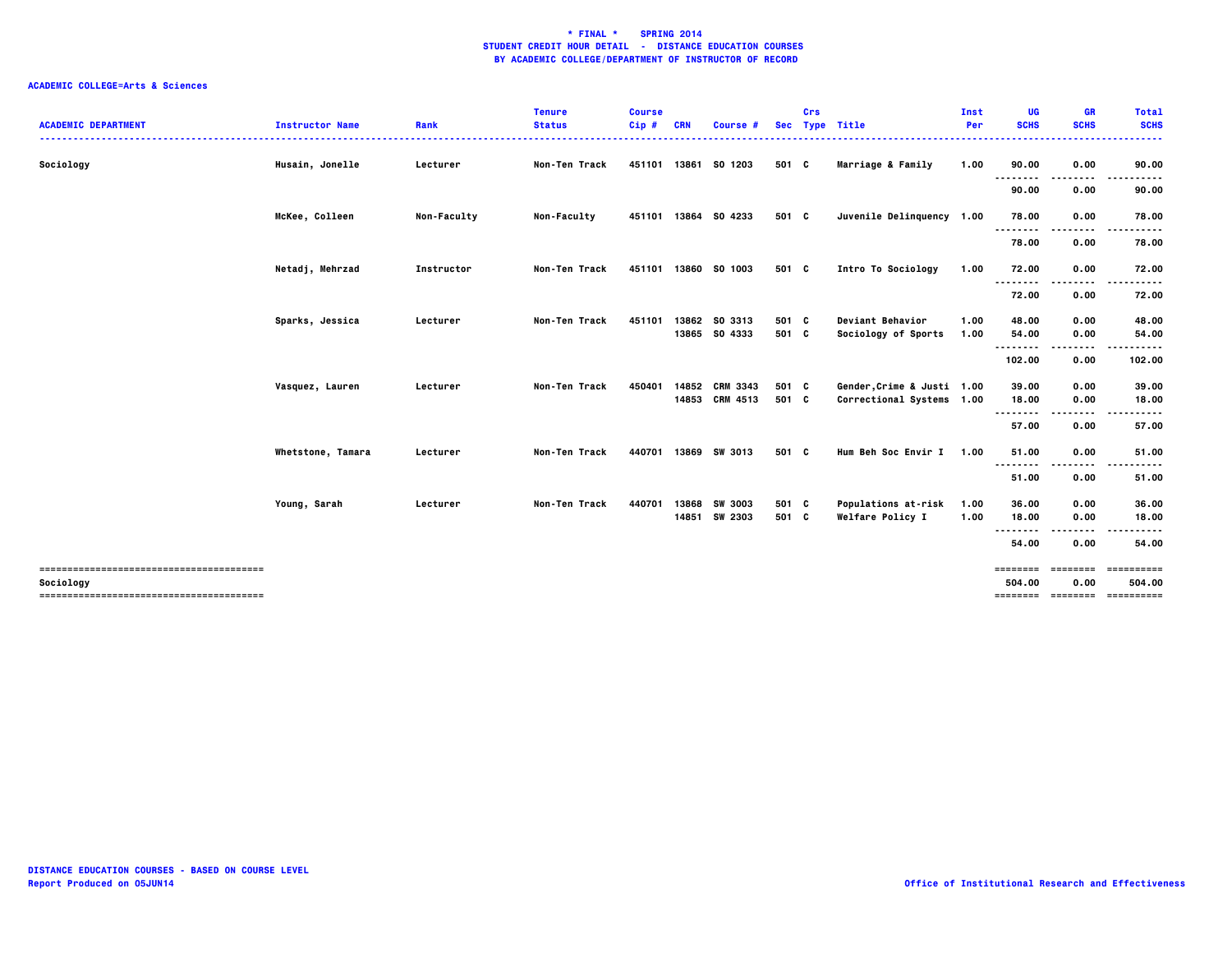| <b>ACADEMIC DEPARTMENT</b>     | <b>Instructor Name</b> | Rank                          | <b>Tenure</b><br><b>Status</b> | <b>Course</b><br>$Cip$ # | <b>CRN</b> | Course #        | <b>Sec</b> | Crs | <b>Type Title</b>         | Inst<br>Per | UG<br><b>SCHS</b>  | <b>GR</b><br><b>SCHS</b> | <b>Total</b><br><b>SCHS</b> |
|--------------------------------|------------------------|-------------------------------|--------------------------------|--------------------------|------------|-----------------|------------|-----|---------------------------|-------------|--------------------|--------------------------|-----------------------------|
| <b>Finance &amp; Economics</b> | He, Wei                | Instructor                    | Non-Ten Track                  | 520801                   |            | 13715 FIN 3113  | 506 C      |     | <b>Financial Systems</b>  | 1.00        | 54.00<br>--------  | 0.00<br>$- - - -$        | 54.00                       |
|                                |                        |                               |                                |                          |            |                 |            |     |                           |             | 54.00              | 0.00                     | 54.00                       |
|                                | Henry, Thomas          | Lecturer                      | Non-Ten Track                  | 450601                   | 13666      | EC 2123         | 504 C      |     | Prin Of Microecon         | 1.00        | 45.00              | 0.00                     | 45.00                       |
|                                |                        |                               |                                |                          |            |                 |            |     |                           |             | --------<br>45.00  | -----<br>0.00            | <br>. .<br>45.00            |
|                                | Metz, Tammi            | Instructor                    | Non-Ten Track                  | 520804                   | 13808      | <b>INS 3103</b> | 506 C      |     | Prin Of Insurance         | 1.00        | 96.00              | 0.00                     | 96.00                       |
|                                |                        |                               |                                |                          | 13809      | <b>INS 3503</b> | 506 C      |     | <b>Employee Benefits</b>  | 1.00        | 129.00<br>-------- | 0.00                     | 129.00<br>.                 |
|                                |                        |                               |                                |                          |            |                 |            |     |                           |             | 225.00             | 0.00                     | 225.00                      |
|                                | Roskelley, Kenneth     | Associate Professor Tenured   |                                | 520801                   | 13716      | <b>FIN 3123</b> | 504 C      |     | Financial Management 1.00 |             | 108.00             | 0.00                     | 108.00                      |
|                                |                        |                               |                                |                          | 13717      | <b>FIN 8113</b> | 501 C      |     | Corporate Finance         | 1.00        | 0.00<br>--------   | 78.00<br>---------       | 78.00<br>.<br>. .           |
|                                |                        |                               |                                |                          |            |                 |            |     |                           |             | 108.00             | 78.00                    | 186.00                      |
|                                | Spurlin, William       | Assistant Professor Ten Track |                                | 520601                   | 13667      | EC 8103         | 501 C      |     | <b>Econ for Managers</b>  | 1.00        | 0.00               | 93.00                    | 93.00                       |
|                                |                        |                               |                                |                          |            |                 |            |     |                           |             | $- - -$<br>0.00    | -------<br>93.00         | $- - -$<br>93.00            |
|                                |                        |                               |                                |                          |            |                 |            |     |                           |             | ========           | --------                 | ==========                  |
| <b>Finance &amp; Economics</b> |                        |                               |                                |                          |            |                 |            |     |                           |             | 432.00<br>======== | 171.00<br>========       | 603.00<br>==========        |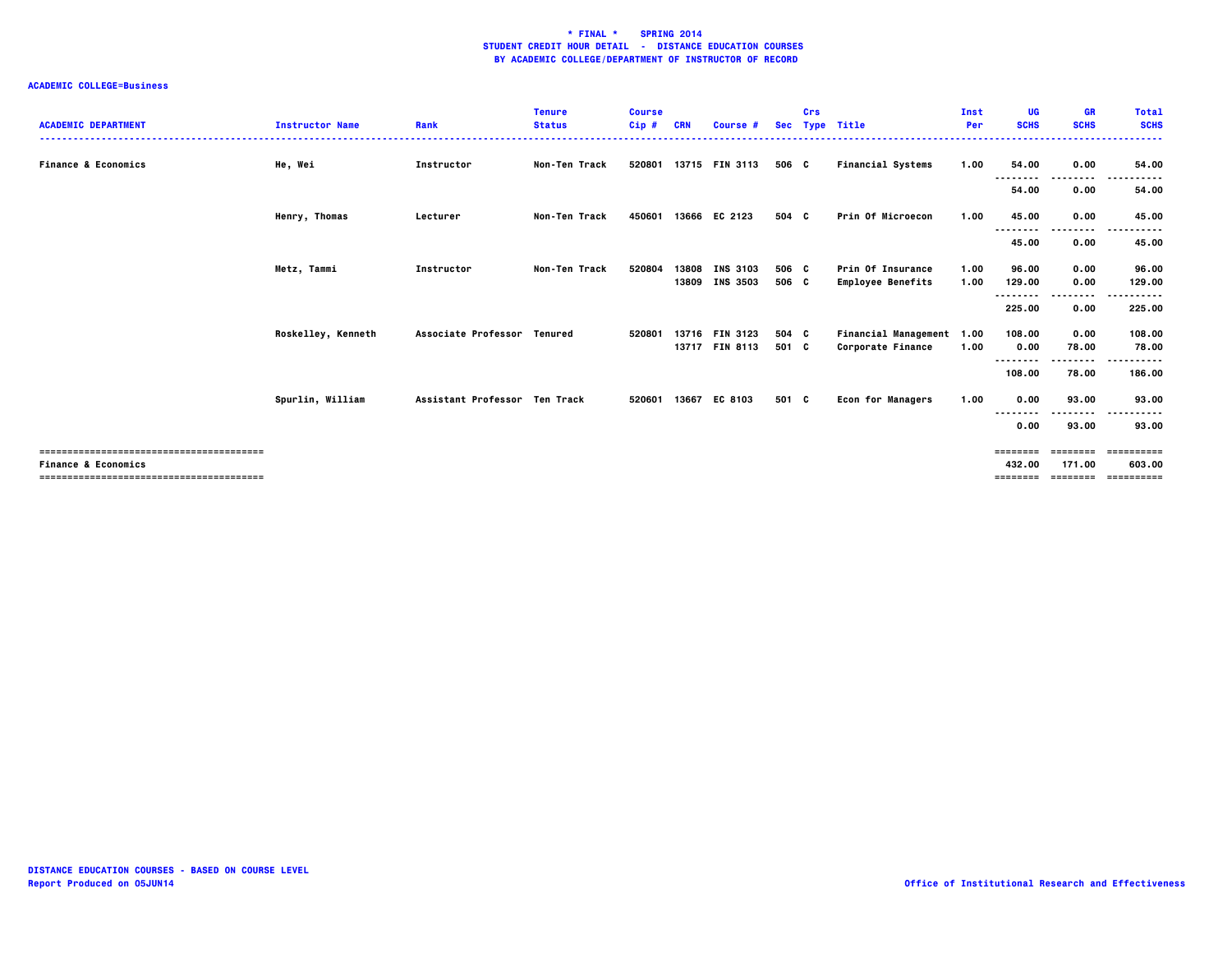| <b>ACADEMIC DEPARTMENT</b>                  | <b>Instructor Name</b> | Rank                          | <b>Tenure</b><br><b>Status</b> | <b>Course</b><br>Cip# | <b>CRN</b> | Course #              |       | Crs | Sec Type Title            | Inst<br>Per | UG<br><b>SCHS</b> | GR<br><b>SCHS</b> | <b>Total</b><br><b>SCHS</b><br>.        |
|---------------------------------------------|------------------------|-------------------------------|--------------------------------|-----------------------|------------|-----------------------|-------|-----|---------------------------|-------------|-------------------|-------------------|-----------------------------------------|
| Management & Information Systems            | Crossler, Robert       | Assistant Professor Ten Track |                                |                       |            | 521201 13625 BIS 8313 | 501 C |     | Adv Database Des Adm 1.00 |             | 0.00              | 30.00             | 30.00                                   |
|                                             |                        |                               |                                |                       |            |                       |       |     |                           |             | --------<br>0.00  | 30.00             | 30.00                                   |
|                                             | Marett, Emily          | Instructor                    | Non-Ten Track                  | 520201                |            | 13825 MGT 3213        | 506 C |     | Org Communication         | 1.00        | 51.00             | 0.00              | 51.00                                   |
|                                             |                        |                               |                                |                       |            |                       |       |     |                           |             | 51.00             | 0.00              | 51.00                                   |
|                                             | Marett, Lawrence       | Associate Professor Tenured   |                                | 521201                |            | 14725 BIS 6113        | 501 C |     | BIS Security Managem 1.00 |             | 0.00              | 45.00             | 45.00                                   |
|                                             |                        |                               |                                |                       |            |                       |       |     |                           |             | .<br>0.00         | 45.00             | 45.00                                   |
|                                             | Otondo, Robert         | Associate Professor Tenured   |                                | 521201                |            | 13626 BIS 8513        | 501 C |     | Bus Telecommunicatio 1.00 |             | 0.00              | 33.00             | 33.00                                   |
|                                             |                        |                               |                                |                       |            | 13627 BIS 8753        | 501 C |     | Inf Sys Collabrtve P 1.00 |             | 0.00<br>-----     | 30.00             | 30.00                                   |
|                                             |                        |                               |                                |                       |            |                       |       |     |                           |             | 0.00              | 63.00             | 63.00                                   |
|                                             | Randle, Vikki          | Associate Professor Tenured   |                                | 521003                | 13827      | <b>MGT 8111</b>       | 511 C |     | Human Resource Issue 1.00 |             | 0.00              | 15.00             | 15.00                                   |
|                                             |                        |                               |                                |                       |            | 13830 MGT 8112        | 521 C |     | Leadership Skills         | 1.00        | 0.00<br>--------  | 36.00<br>.        | 36.00                                   |
|                                             |                        |                               |                                |                       |            |                       |       |     |                           |             | 0.00              | 51.00             | 51.00                                   |
|                                             | Spencer, Barbara       | Professor                     | Tenured                        | 520201                |            | 13831 MGT 8123        | 501 C |     | Strategic Bus Consul 1.00 |             | 0.00              | 117.00            | 117.00                                  |
|                                             |                        |                               |                                |                       |            |                       |       |     |                           |             | 0.00              | 117.00            | 117.00                                  |
|                                             | Templeton, Gary        | Associate Professor Tenured   |                                | 521201                |            | 13624 BIS 8112        | 521 C |     | Mgt Info Tech & Sys       | 1.00        | 0.00              | 76.00             | 76.00                                   |
|                                             |                        |                               |                                |                       |            |                       |       |     |                           |             | 0.00              | 76.00             | 76.00                                   |
|                                             | Vardaman, James        | Assistant Professor Ten Track |                                | 521003                | 13828      | <b>MGT 8111</b>       | 521 C |     | Human Resource Issue 1.00 |             | 0.00              | 13.00             | 13.00                                   |
|                                             |                        |                               |                                |                       |            | 13829 MGT 8112        | 511 C |     | Leadership Skills         | 1.00        | 0.00<br>--------  | 24.00<br>.        | 24.00                                   |
|                                             |                        |                               |                                |                       |            |                       |       |     |                           |             | 0.00              | 37.00             | 37.00                                   |
|                                             |                        |                               |                                |                       |            |                       |       |     |                           |             | ========          | <b>EEEEEEE</b>    | ==========                              |
| <b>Management &amp; Information Systems</b> |                        |                               |                                |                       |            |                       |       |     |                           |             | 51.00             | 419.00            | 470.00<br>========= ======== ========== |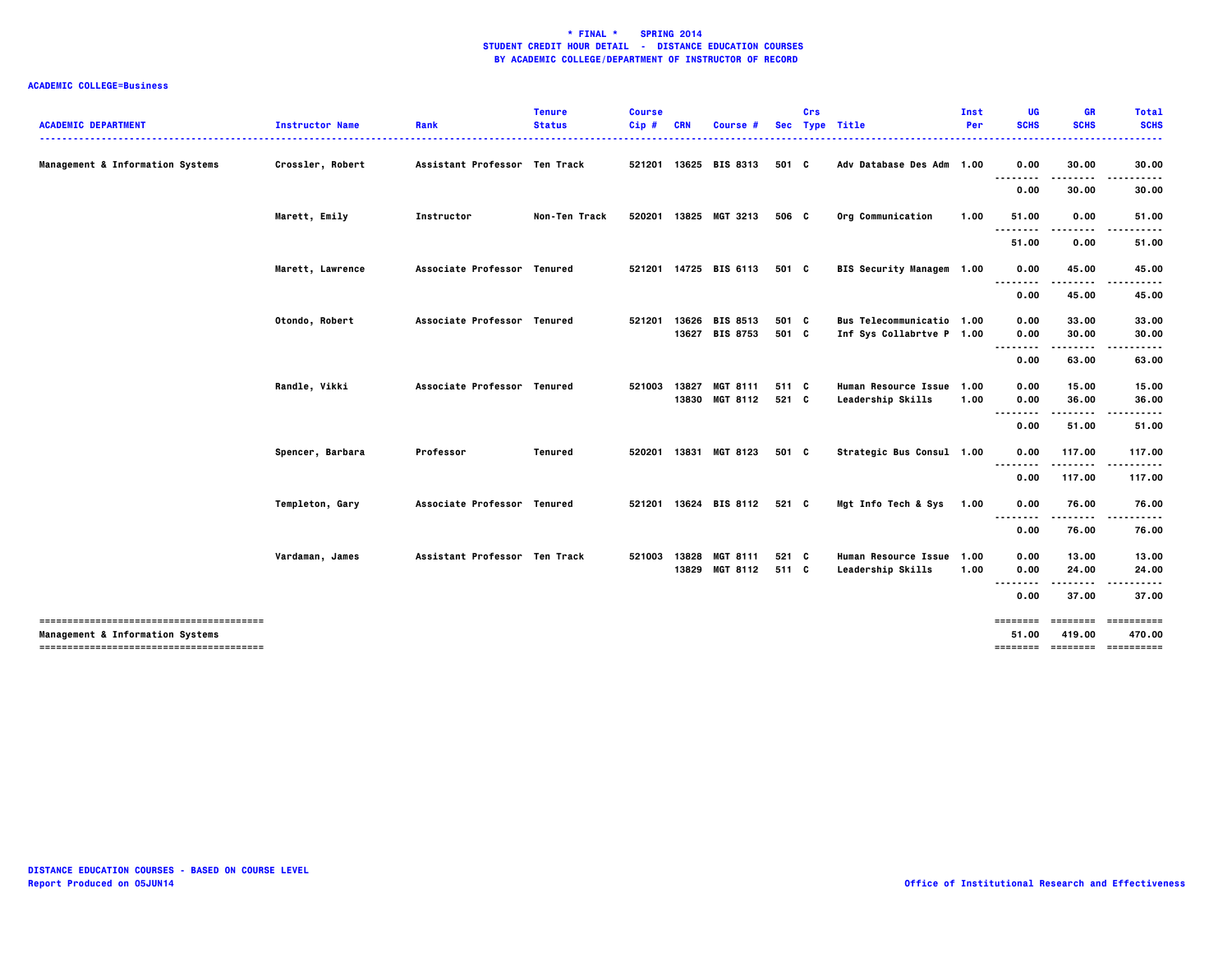| <b>ACADEMIC DEPARTMENT</b>                                | <b>Instructor Name</b> | Rank                        | <b>Tenure</b><br><b>Status</b> | <b>Course</b><br>Cip# | <b>CRN</b> | Course          |       | Crs | Sec Type Title            | Inst<br>Per | UG<br><b>SCHS</b> | <b>GR</b><br><b>SCHS</b> | <b>Total</b><br><b>SCHS</b>  |
|-----------------------------------------------------------|------------------------|-----------------------------|--------------------------------|-----------------------|------------|-----------------|-------|-----|---------------------------|-------------|-------------------|--------------------------|------------------------------|
| Marketing, Quantitative Analysis & Busin Blakeney, Alisha |                        | Grad Teach Assist           | Not Applicable                 | 521401                |            | 13832 MKT 3013  | 504 C |     | Principles Of Mkt         | 1.00        | 48.00             | 0.00                     | 48.00                        |
|                                                           |                        |                             |                                |                       |            |                 |       |     |                           |             | 48.00             | 0.00                     | 48.00                        |
|                                                           | Bryant, James          | Lecturer                    | Non-Ten Track                  | 220199                |            | 13629 BL 8112   | 521 C |     | Law Ethics Disp Res       | 1.00        | 0.00              | 66.00                    | 66.00                        |
|                                                           |                        |                             |                                |                       |            |                 |       |     |                           |             | 0.00              | 66.00                    | 66.00                        |
|                                                           | Collier, Joel          | Associate Professor Tenured |                                | 521401                |            | 13834 MKT 8153  | 511 C |     | Strategic Marketing       | 1.00        | 0.00              | 48.00                    | 48.00                        |
|                                                           |                        |                             |                                |                       |            |                 |       |     |                           |             | 0.00              | 48.00                    | 48.00                        |
|                                                           | Gaskin, Leonard        | <b>Non-Faculty</b>          | <b>Non-Faculty</b>             | 521401                |            | 13833 MKT 6143  | 501 C |     | <b>Sales Management</b>   | 1.00        | 0.00              | 72.00                    | 72.00                        |
|                                                           |                        |                             |                                |                       |            |                 |       |     |                           |             | 0.00              | 72.00                    | 72.00                        |
|                                                           | Liddell, Gloria        | Associate Professor Tenured |                                | 220199                |            | 13628 BL 8112   | 511 C |     | Law Ethics Disp Res       | 1.00        | 0.00              | 46.00                    | 46.00                        |
|                                                           |                        |                             |                                |                       |            |                 |       |     |                           |             | 0.00              | 46.00                    | 46.00                        |
|                                                           | Shanahan, Kevin        | Associate Professor Tenured |                                | 089999                |            | 16080 MKT 6990  | 501 C |     | Special Topic In MKT 1.00 |             | 0.00              | 9.00                     | 9.00                         |
|                                                           |                        |                             |                                |                       |            |                 |       |     |                           |             | 0.00              | 9.00                     | 9.00                         |
|                                                           | Sullivan, J.           | Professor                   | <b>Tenured</b>                 | 521302                | 13631      | <b>BQA 8443</b> | 501 C |     | <b>Stat Analy Bus Dec</b> | 1.00        | 0.00              | 60.00                    | 60.00                        |
|                                                           |                        |                             |                                |                       |            |                 |       |     |                           |             | 0.00              | 60.00                    | 60.00                        |
|                                                           | Taylor, Ronald         | Professor                   | <b>Tenured</b>                 | 521302                |            | 13630 BQA 8233  | 501 C |     | Quant Analysis & Bus 1.00 |             | 0.00              | 57.00                    | 57.00                        |
|                                                           |                        |                             |                                |                       |            |                 |       |     |                           |             | 0.00              | 57.00                    | 57.00                        |
|                                                           |                        |                             |                                |                       |            |                 |       |     |                           |             | ========          |                          |                              |
| Marketing, Quantitative Analysis & Busin                  |                        |                             |                                |                       |            |                 |       |     |                           |             | 48.00<br>======== | 358.00                   | 406.00<br>======== ========= |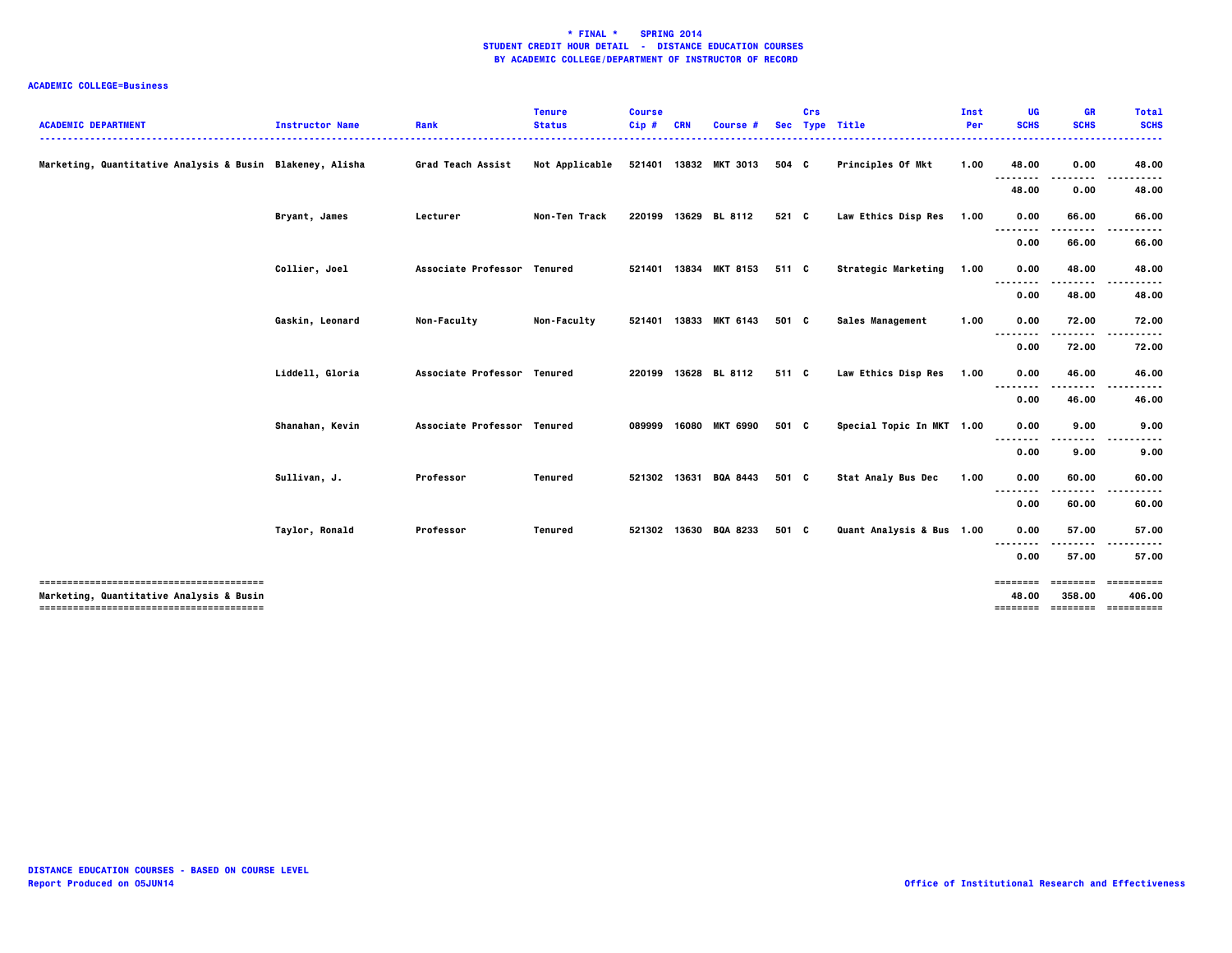| <b>ACADEMIC DEPARTMENT</b> | <b>Instructor Name</b> | Rank                        | <b>Tenure</b><br><b>Status</b> | <b>Course</b><br>$Cip$ # | <b>CRN</b> | <b>Course #</b> |       | Crs | Sec Type Title     | Inst<br>Per | UG<br><b>SCHS</b>             | <b>GR</b><br><b>SCHS</b>      | <b>Total</b><br><b>SCHS</b>       |
|----------------------------|------------------------|-----------------------------|--------------------------------|--------------------------|------------|-----------------|-------|-----|--------------------|-------------|-------------------------------|-------------------------------|-----------------------------------|
| School of Accountancy      | Addy, Noel             | Associate Professor Tenured |                                | 520399                   |            | 13607 ACC 8112  | 511 C |     | Fin & Acc Rpt Anal | 1.00        | 0.00<br>---------<br>0.00     | 72.00<br>---------<br>72.00   | 72.00<br>-------<br>.<br>72.00    |
| School of Accountancy      |                        |                             |                                |                          |            |                 |       |     |                    |             | ---------<br>0.00<br>======== | --------<br>72.00<br>======== | ==========<br>72.00<br>========== |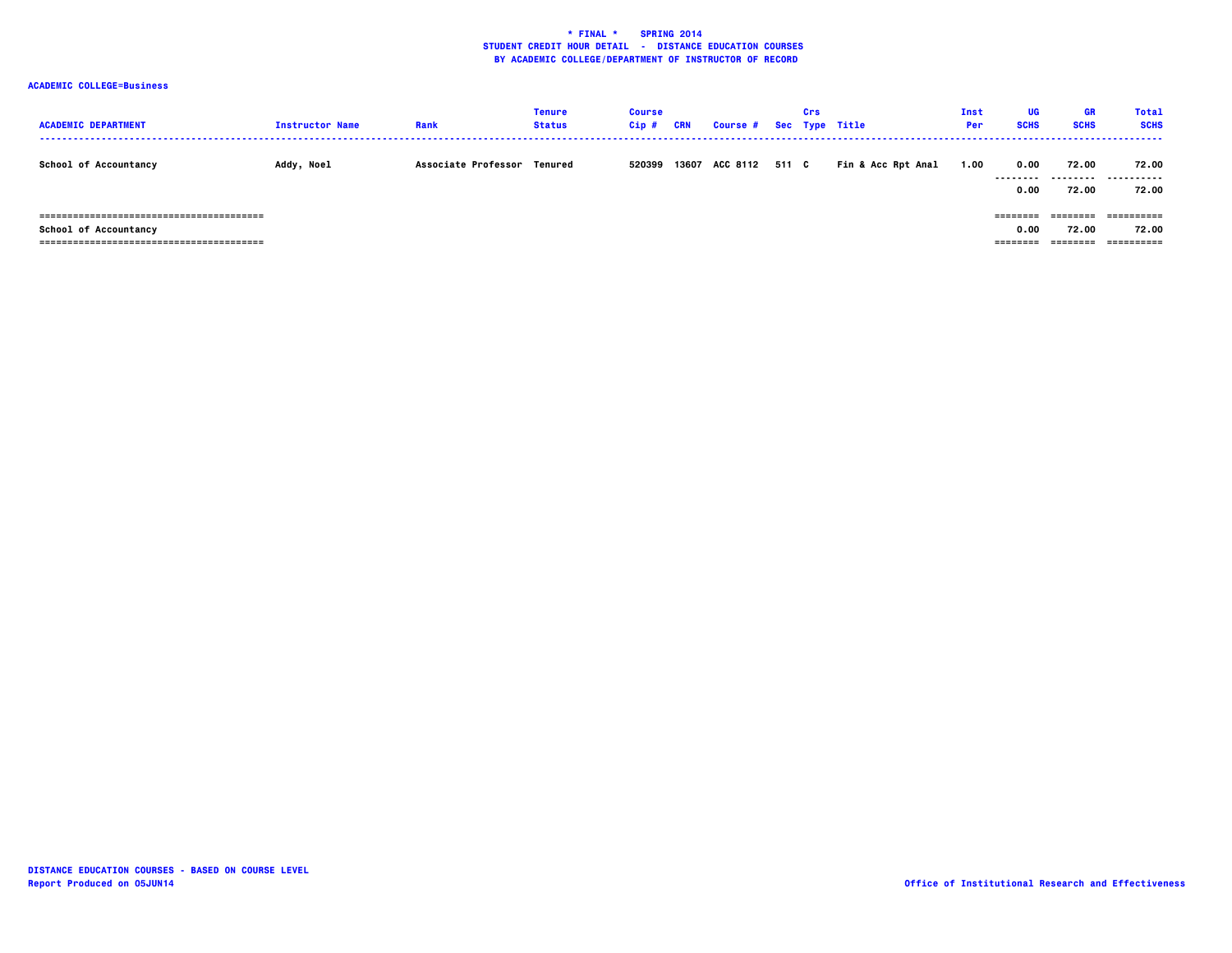| <b>ACADEMIC DEPARTMENT</b>          | <b>Instructor Name</b> | Rank                        | <b>Tenure</b><br><b>Status</b> | <b>Course</b><br>$Cip$ # | <b>CRN</b>     | Course #              |                | Crs | Sec Type Title                                         | Inst<br>Per | UG<br><b>SCHS</b>            | <b>GR</b><br><b>SCHS</b> | <b>Total</b><br><b>SCHS</b>                 |
|-------------------------------------|------------------------|-----------------------------|--------------------------------|--------------------------|----------------|-----------------------|----------------|-----|--------------------------------------------------------|-------------|------------------------------|--------------------------|---------------------------------------------|
| Counseling & Educational Psychology | Elder, Anastasia       | Associate Professor Tenured |                                |                          |                | 130604 15476 EPY 8473 | 501 C          |     | Mid Level Assessment 0.50                              |             | 0.00                         | 45.00                    | 45.00                                       |
|                                     |                        |                             |                                |                          |                |                       |                |     |                                                        |             | 0.00                         | 45.00                    | 45.00                                       |
|                                     | LeJeune, Bonnie        | Non-Faculty                 | <b>Non-Faculty</b>             | 131009<br>131101         | 13662<br>13661 | COE 6323<br>COE 6303  | 501 C<br>501 C |     | Sensory Aid Technlgy 1.00<br>Re Hab Visual Impair 1.00 |             | 0.00<br>0.00                 | 27.00<br>30.00           | 27.00<br>30.00                              |
|                                     |                        |                             |                                |                          |                |                       |                |     |                                                        |             | - - - - - - - -<br>0.00      | .<br>57.00               | 57.00                                       |
|                                     | Porter, Julia          | Professor                   | Tenured                        | 130407                   |                | 15849 CCL 9000        | 506 D          |     | Diss./Dissertation R 1.00                              |             | 0.00                         | 9.00                     | 9.00                                        |
|                                     |                        |                             |                                |                          |                |                       |                |     |                                                        |             | --------<br>0.00             | 9.00                     | 9.00                                        |
|                                     | Seymour, Dana          | Non-Faculty                 | <b>Non-Faculty</b>             | 130604                   |                | 15476 EPY 8473        | 501 C          |     | Mid Level Assessment 0.50                              |             | 0.00<br>--------             | 45.00                    | 45.00                                       |
|                                     |                        |                             |                                |                          |                |                       |                |     |                                                        |             | 0.00                         | 45.00                    | 45.00                                       |
|                                     | Taylor, Robin          | Lecturer                    | <b>Non-Ten Track</b>           | 130603                   |                | 14731 EPY 6214        | 501 C          |     | Ed & Psy Statistics                                    | 1.00        | 0.00<br>--------             | 72.00<br>------          | 72.00                                       |
|                                     |                        |                             |                                |                          |                |                       |                |     |                                                        |             | 0.00                         | 72.00                    | 72.00                                       |
|                                     | Wang, Chih-Hsuan       | Lecturer                    | Non-Ten Track                  |                          |                | 130603 13713 EPY 8214 | 501 B          |     | Adv Ed & Psy Stat                                      | 1.00        | 0.00<br>----                 | 20.00                    | 20.00                                       |
|                                     |                        |                             |                                |                          |                |                       |                |     |                                                        |             | 0.00                         | 20.00                    | 20.00                                       |
| Counseling & Educational Psychology |                        |                             |                                |                          |                |                       |                |     |                                                        |             | ========<br>0.00<br>======== | eeeeeee<br>248.00        | ==========<br>248.00<br>=================== |
|                                     |                        |                             |                                |                          |                |                       |                |     |                                                        |             |                              |                          |                                             |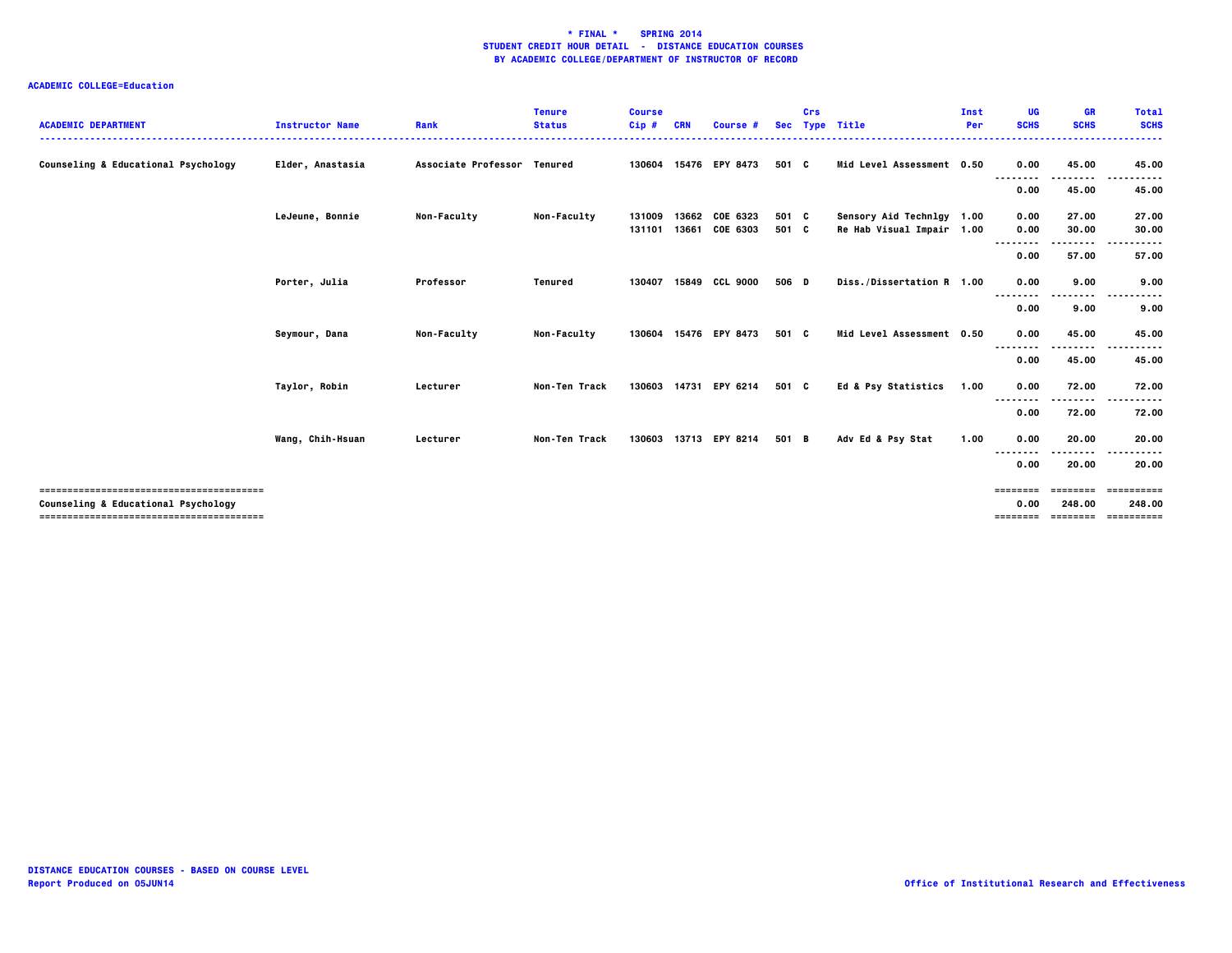|                                                         |                        |                                   | <b>Tenure</b> | <b>Course</b> |            |                       |            | Crs |                                  | Inst | UG          | <b>GR</b>   | <b>Total</b> |
|---------------------------------------------------------|------------------------|-----------------------------------|---------------|---------------|------------|-----------------------|------------|-----|----------------------------------|------|-------------|-------------|--------------|
| <b>ACADEMIC DEPARTMENT</b>                              | <b>Instructor Name</b> | Rank                              | <b>Status</b> | Cip#          | <b>CRN</b> | Course #              | <b>Sec</b> |     | <b>Type Title</b>                | Per  | <b>SCHS</b> | <b>SCHS</b> | <b>SCHS</b>  |
|                                                         |                        |                                   |               |               |            |                       |            |     |                                  |      | .           |             | .            |
|                                                         |                        |                                   |               |               |            |                       |            |     |                                  |      |             |             |              |
| Curriculum, Instruction & Special Educat Brenner, Devon |                        | Professor                         | Tenured       | 131001 13698  |            | <b>EDS 8886</b>       | 501 H      |     | <b>Dimensions of Learni 1.00</b> |      | 0.00        | 210.00      | 210.00       |
|                                                         |                        |                                   |               |               | 13699      | <b>EDS 8896</b>       | 501 H      |     | Dimensions of Learni 1.00        |      | 0.00        | 126.00      | 126.00       |
|                                                         |                        |                                   |               | 131203 13685  |            | EDE 8143              | 501 H      |     | <b>Middle Level Intersh</b>      | 0.90 | 0.00        | 27.00       | 27.00        |
|                                                         |                        |                                   |               | 131205        | 15752      | <b>EDS 7000</b>       | 501 I      |     | <b>Directed Individual</b>       | 1.00 | 0.00        | 1.00        | 1.00         |
|                                                         |                        |                                   |               |               | 15753      | <b>EDS 7000</b>       | 502 I      |     | <b>Directed Individual</b>       | 1.00 | 0.00        | 1.00        | 1.00         |
|                                                         |                        |                                   |               |               | 15938      | <b>EDS 7000</b>       | 503 I      |     | <b>Directed Individual</b>       | 1.00 | 0.00        | 3.00        | 3.00         |
|                                                         |                        |                                   |               |               |            |                       |            |     |                                  |      | .           | .           | $- - - - -$  |
|                                                         |                        |                                   |               |               |            |                       |            |     |                                  |      | 0.00        | 368.00      | 368.00       |
|                                                         | Craven, Penny          | Assistant Professor Ten Track     |               |               |            | 131299 15112 EDX 6990 | 501 C      |     | Special Topic In EDX 1.00        |      | 0.00        | 36.00       | 36.00        |
|                                                         |                        |                                   |               |               |            |                       |            |     |                                  |      | $ -$        |             |              |
|                                                         |                        |                                   |               |               |            |                       |            |     |                                  |      | 0.00        | 36.00       | 36.00        |
|                                                         |                        |                                   |               |               |            |                       |            |     |                                  |      |             |             |              |
|                                                         | Dycus, Brooke          | Lecturer                          | Non-Ten Track | 131315 13854  |            | <b>RDG 3113</b>       | 501 C      |     | Early Literacy Instr 1.00        |      | 30.00       | 0.00        | 30.00        |
|                                                         |                        |                                   |               |               | 13855      | <b>RDG 3123</b>       | 501 C      |     | Early Lit Instruct I 1.00        |      | 27.00       | 0.00        | 27.00        |
|                                                         |                        |                                   |               |               | 15695      | <b>RDG 3113</b>       | 502 C      |     | Early Literacy Instr 1.00        |      | 24.00       | 0.00        | 24.00        |
|                                                         |                        |                                   |               |               |            | 15696 RDG 3123        | 502 C      |     |                                  |      | 24.00       | 0.00        | 24.00        |
|                                                         |                        |                                   |               |               |            |                       |            |     | Early Lit Instruct I 1.00        |      | --------    | $- - - -$   | .            |
|                                                         |                        |                                   |               |               |            |                       |            |     |                                  |      |             | 0.00        |              |
|                                                         |                        |                                   |               |               |            |                       |            |     |                                  |      | 105.00      |             | 105.00       |
|                                                         | Holley, Kenne          | Lecturer                          | Non-Ten Track | 131203        |            | 13676 EDE 3223        | 501 C      |     | Middle Level Educati 1.00        |      | 27.00       | 0.00        | 27.00        |
|                                                         |                        |                                   |               |               |            |                       |            |     |                                  |      | --------    | ----        | -----        |
|                                                         |                        |                                   |               |               |            |                       |            |     |                                  |      | 27.00       | 0.00        | 27.00        |
|                                                         |                        |                                   |               |               |            |                       |            |     |                                  |      |             |             |              |
|                                                         | Hollis, Anitra         | Lecturer                          | Non-Ten Track |               |            | 131318 13680 EDE 4143 | 501 B      |     | Teach Elem/Mid Lvl S 1.00        |      | 21.00       | 0.00        | 21.00        |
|                                                         |                        |                                   |               |               |            |                       |            |     |                                  |      |             |             |              |
|                                                         |                        |                                   |               |               |            |                       |            |     |                                  |      |             |             |              |
|                                                         |                        |                                   |               |               |            |                       |            |     |                                  |      | 21.00       | 0.00        | 21.00        |
|                                                         |                        |                                   |               |               |            |                       |            |     |                                  |      |             |             |              |
|                                                         | Hopper, Peggy          | Associate Professor Tenured       |               | 131205 14959  |            | <b>EDS 8623</b>       | 501 C      |     | Effective Instructio 1.00        |      | 0.00        | 27.00       | 27.00        |
|                                                         |                        |                                   |               |               | 16277      | <b>EDS 8623</b>       | 502 C      |     | <b>Effective Instructio</b>      | 1.00 | 0.00        | 21.00       | 21.00        |
|                                                         |                        |                                   |               | 131315 13859  |            | <b>RDG 8653</b>       | 501 C      |     | Teach Read Sec Sch               | 1.00 | 0.00        | 27.00       | 27.00        |
|                                                         |                        |                                   |               |               |            |                       |            |     |                                  |      |             | .           | .            |
|                                                         |                        |                                   |               |               |            |                       |            |     |                                  |      | 0.00        | 75.00       | 75.00        |
|                                                         |                        |                                   |               |               |            |                       |            |     |                                  |      |             |             |              |
|                                                         | Huffman, Suzanne       | Lecturer                          | Non-Ten Track | 131099        | 13702      | <b>EDX 4873</b>       | 501 S      |     | Prof Sem In Sp Ed                | 1.00 | 6.00        | 0.00        | 6.00         |
|                                                         |                        |                                   |               | 429999        | 13700      | <b>EDX 3213</b>       | 501 C      |     | Psy of Excep Chld &              | 1.00 | 39.00       | 0.00        | 39.00        |
|                                                         |                        |                                   |               |               | 15693      | <b>EDX 3213</b>       | 502 C      |     | Psy of Excep Chld &              | 1.00 | 45.00       | 0.00        | 45.00        |
|                                                         |                        |                                   |               |               |            |                       |            |     |                                  |      |             |             |              |
|                                                         |                        |                                   |               |               |            |                       |            |     |                                  |      | 90.00       | 0.00        | 90.00        |
|                                                         |                        |                                   |               |               |            |                       |            |     |                                  |      |             |             |              |
|                                                         | Ivy, Jessica           | Visiting Assist Pro Non-Ten Track |               |               |            | 130604 15475 EPY 8473 | 502 C      |     | Mid Level Assessment 1.00        |      | 0.00        | 54.00       | 54.00        |
|                                                         |                        |                                   |               |               |            |                       |            |     |                                  |      |             |             |              |
|                                                         |                        |                                   |               |               |            |                       |            |     |                                  |      | 0.00        | 54.00       | 54.00        |
|                                                         |                        |                                   |               |               |            |                       |            |     |                                  |      |             |             |              |
|                                                         | <b>Miller, Nicole</b>  | Assistant Professor Non-Ten Track |               | 131203        | 13684      | <b>EDE 8113</b>       | 501 C      |     | Mid Level Mgmt & Y. 1.00         |      | 0.00        | 60.00       | 60.00        |
|                                                         |                        |                                   |               |               | 13685      | <b>EDE 8143</b>       | 501 H      |     | Middle Level Intersh 0.10        |      | 0.00        | 3.00        | 3.00         |
|                                                         |                        |                                   |               |               |            | 15703 EDE 8113        | 502 C      |     | Mid Level Mgmt & Y. 1.00         |      | 0.00        | 30.00       | 30.00        |
|                                                         |                        |                                   |               |               |            |                       |            |     |                                  |      |             | .           |              |
|                                                         |                        |                                   |               |               |            |                       |            |     |                                  |      | 0.00        | 93.00       | 93.00        |
|                                                         |                        |                                   |               |               |            |                       |            |     |                                  |      |             |             |              |
|                                                         | Moser, Kelly           | Assistant Professor Ten Track     |               | 131205        | 13696      | <b>EDS 8613</b>       | 501 C      |     | Mdle & Sec Sch Curr              | 1.00 | 0.00        | 33.00       | 33.00        |
|                                                         |                        |                                   |               |               |            | 14958 EDS 6683        | 501 C      |     | Methods FL Teaching              | 1.00 | 0.00        | 9.00        | 9.00         |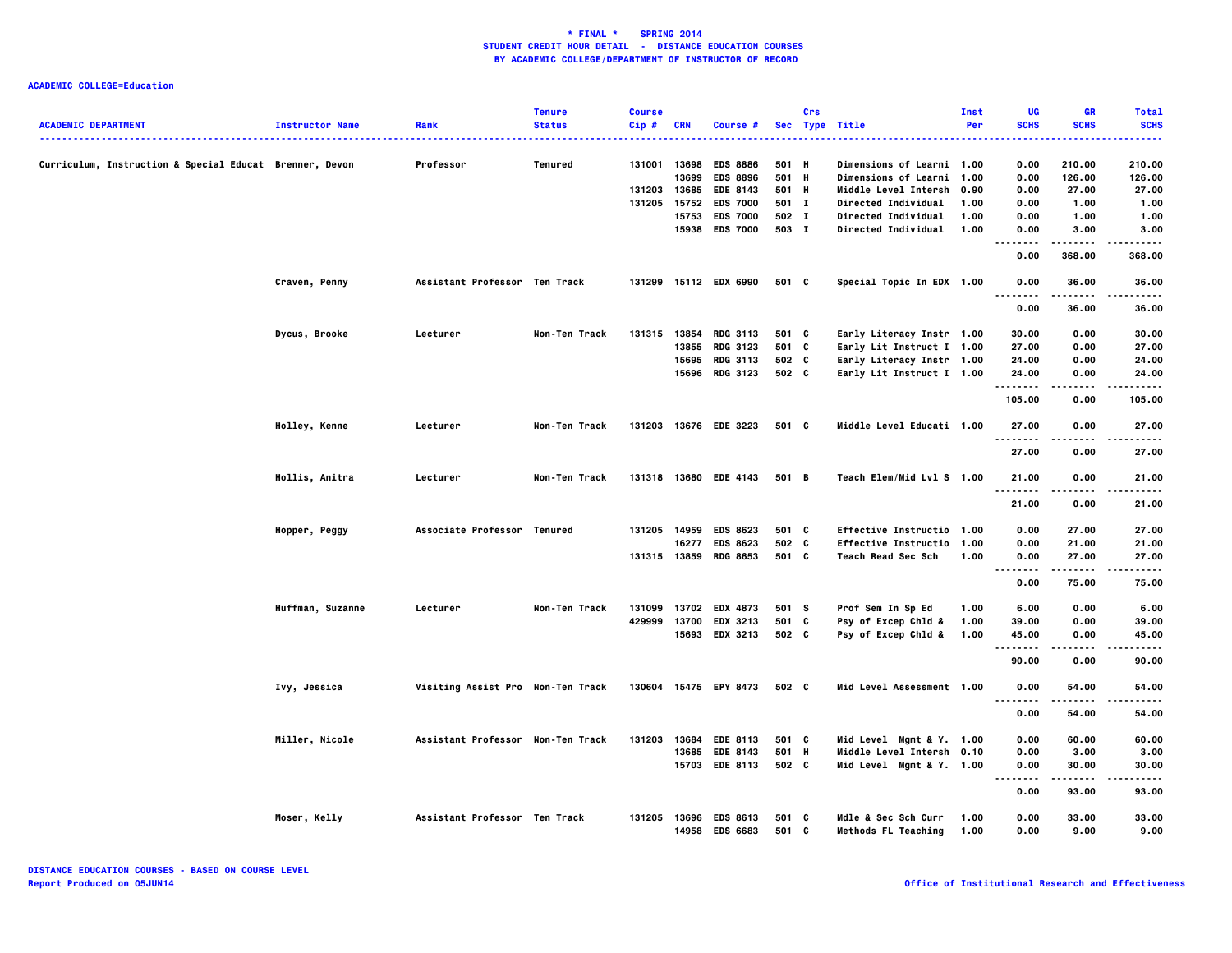| <b>ACADEMIC DEPARTMENT</b>                               | <b>Instructor Name</b> | Rank                        | <b>Tenure</b><br><b>Status</b> | <b>Course</b><br>$Cip$ # | <b>CRN</b>     | Course #                                |                | Crs | Sec Type Title                                         | Inst<br>Per  | UG<br><b>SCHS</b>   | <b>GR</b><br><b>SCHS</b> | <b>Total</b><br><b>SCHS</b> |
|----------------------------------------------------------|------------------------|-----------------------------|--------------------------------|--------------------------|----------------|-----------------------------------------|----------------|-----|--------------------------------------------------------|--------------|---------------------|--------------------------|-----------------------------|
|                                                          |                        |                             |                                |                          |                |                                         |                |     |                                                        |              |                     |                          |                             |
|                                                          |                        |                             |                                |                          |                |                                         |                |     |                                                        |              | 0.00                | 42.00                    | 42.00                       |
| Curriculum, Instruction & Special Educat Mulkana, Angela |                        | Instructor                  | Non-Ten Track                  | 131203                   | 13856<br>13857 | <b>RDG 3413</b><br><b>RDG 3423</b>      | 501 C<br>501 C |     | Middle Lvl Lit I<br>Middle Lvl Lit II                  | 1.00<br>1.00 | 51.00<br>51.00<br>. | 0.00<br>0.00<br>.        | 51.00<br>51.00<br>.         |
|                                                          |                        |                             |                                |                          |                |                                         |                |     |                                                        |              | 102.00              | 0.00                     | 102.00                      |
|                                                          | Pannell, Myra          | Non-Faculty                 | Non-Faculty                    |                          |                | 131203 14025 EDE 3223                   | 502 C          |     | Middle Level Educati 1.00                              |              | 30.00               | 0.00                     | 30.00                       |
|                                                          |                        |                             |                                |                          |                |                                         |                |     |                                                        |              | 30.00               | 0.00                     | 30.00                       |
|                                                          | Platt, Jennifer        | Lecturer                    | Non-Ten Track                  | 131202<br>131315         | 13681<br>15909 | <b>EDE 4883</b><br><b>EDE 3233</b>      | 501 C<br>501 C |     | Manag Elem/Mid Lvl C 1.00<br>Teach Lit at Elem/Mi 1.00 |              | 90.00<br>21.00      | 0.00<br>0.00             | 90.00<br>21.00              |
|                                                          |                        |                             |                                |                          |                |                                         |                |     |                                                        |              | .<br>111.00         | .<br>0.00                | .<br>111.00                 |
|                                                          | Pope, Margaret         | Associate Professor Tenured |                                |                          |                | 131316 13678 EDE 4113                   | 501 B          |     | Teach Elem/Mid Level 1.00                              |              | 21.00<br>.          | 0.00                     | 21.00                       |
|                                                          |                        |                             |                                |                          |                |                                         |                |     |                                                        |              | 21.00               | 0.00                     | 21.00                       |
|                                                          | Ratliff, Patricia      | Lecturer                    | Non-Ten Track                  | 131299                   |                | 15369 EDX 8990                          | 501 C          |     | Special Topic In EDX 1.00                              |              | 0.00                | 54.00                    | 54.00                       |
|                                                          |                        |                             |                                |                          |                |                                         |                |     |                                                        |              | 0.00                | 54.00                    | 54.00                       |
|                                                          | Rush, Brecken          | <b>Non-Faculty</b>          | <b>Non-Faculty</b>             |                          |                | 131001 13705 EDX 8173<br>16031 EDX 8173 | 501 C<br>502 C |     | Sp Ed In Reg Classrm 1.00<br>Sp Ed In Reg Classrm 1.00 |              | 0.00<br>0.00        | 36.00<br>42.00           | 36.00<br>42.00              |
|                                                          |                        |                             |                                |                          |                |                                         |                |     |                                                        |              | 0.00                | 78.00                    | 78.00                       |
|                                                          | Shea, Donna            | Non-Faculty                 | Non-Faculty                    | 131001                   | 13703          | <b>EDX 4886</b>                         | 501 F          |     | Teach Internship in                                    | 1.00         | 12.00               | 0.00                     | 12.00                       |
|                                                          |                        |                             |                                | 131202 13682             | 13704          | EDX 4896<br><b>EDE 4886</b>             | 501 F<br>501   | E.  | Teach Internship in<br>Elem.Mid Lvl Interns 1.00       | 1.00         | 12.00<br>192.00     | 0.00<br>0.00             | 12.00<br>192.00             |
|                                                          |                        |                             |                                |                          | 13683          | <b>EDE 4896</b>                         | 501 E          |     | Elem/Mid Levl Intern 1.00                              |              | 180.00              | 0.00                     | 180.00                      |
|                                                          |                        |                             |                                | 131205 13691             |                | <b>EDS 4886</b>                         | 501            | -F  | Teach Intern in Sec                                    | 1.00         | 18.00               | 0.00                     | 18.00                       |
|                                                          |                        |                             |                                |                          |                | 13692 EDS 4896                          | 501 F          |     | Teach Intern in Sec                                    | 1.00         | 18.00<br>.          | 0.00                     | 18.00                       |
|                                                          |                        |                             |                                |                          |                |                                         |                |     |                                                        |              | 432.00              | 0.00                     | 432.00                      |
|                                                          | Sullivan, Sammy        | Lecturer                    | Non-Ten Track                  | 131203                   | 13693          | <b>EDS 8243</b>                         | 501 C          |     | Adv. Plan Manage Lea 1.00                              |              | 0.00                | 27.00                    | 27.00                       |
|                                                          |                        |                             |                                |                          |                | 13694 EDS 8243                          | 502 C          |     | Adv. Plan Manage Lea 1.00                              |              | 0.00<br>--------    | 30.00<br>-----           | 30.00<br>.                  |
|                                                          |                        |                             |                                |                          |                |                                         |                |     |                                                        |              | 0.00                | 57.00                    | 57.00                       |
|                                                          | Vines, Courtney        | Instructor                  | Non-Ten Track                  | 131202                   |                | 13675 EDE 3123                          | 501 C          |     | Early Childhood Ed                                     | 1.00         | 30.00               | 0.00                     | 30.00                       |
|                                                          |                        |                             |                                |                          |                | 15699 EDE 3123                          | 502 C          |     | Early Childhood Ed                                     | 1.00         | 24.00<br>--------   | 0.00                     | 24.00                       |
|                                                          |                        |                             |                                |                          |                |                                         |                |     |                                                        |              | 54.00               | 0.00                     | 54.00                       |
|                                                          | Virden, Jennifer       | Lecturer                    | Non-Ten Track                  | 131311 13677             |                | <b>EDE 3523</b>                         | 501 C          |     | Found EL/ML Math Edu 1.00                              |              | 45.00               | 0.00                     | 45.00                       |
|                                                          |                        |                             |                                |                          | 13679          | <b>EDE 4123</b>                         | 501 B          |     | Teach Elem/Mid Level 1.00                              |              | 27.00               | 0.00                     | 27.00                       |
|                                                          |                        |                             |                                |                          |                | 14026 EDE 3523                          | 502 C          |     | Found EL/ML Math Edu 1.00                              |              | 9.00                | 0.00                     | 9.00                        |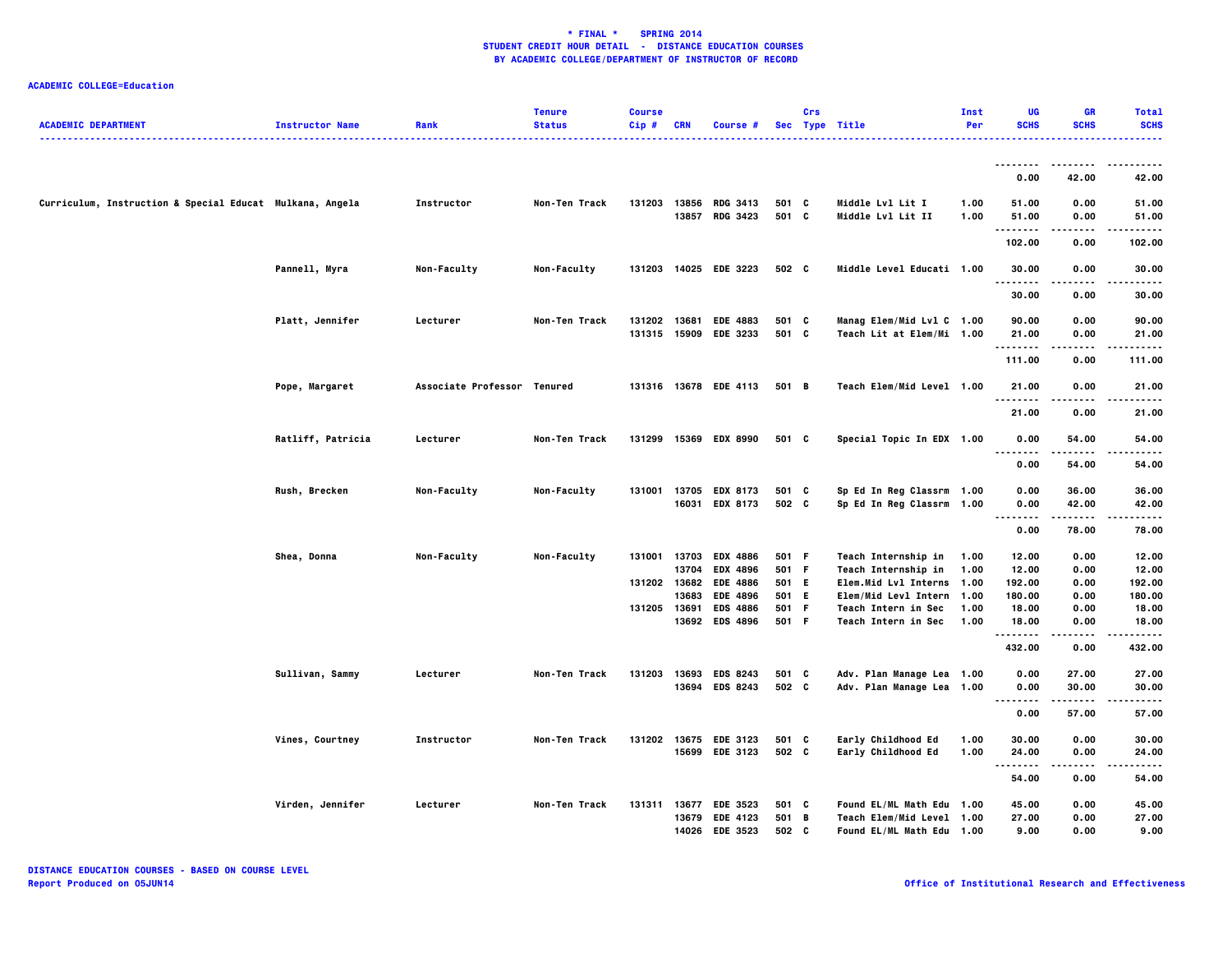| <b>ACADEMIC DEPARTMENT</b>                            | <b>Instructor Name</b> | Rank                          | <b>Tenure</b><br><b>Status</b> | <b>Course</b><br>$Cip$ # | <b>CRN</b> | <b>Course #</b> |       | Crs | Sec Type Title            | Inst<br>Per | UG<br><b>SCHS</b> | GR<br><b>SCHS</b> | <b>Total</b><br><b>SCHS</b> |
|-------------------------------------------------------|------------------------|-------------------------------|--------------------------------|--------------------------|------------|-----------------|-------|-----|---------------------------|-------------|-------------------|-------------------|-----------------------------|
|                                                       |                        |                               |                                |                          |            |                 |       |     |                           |             |                   |                   |                             |
|                                                       |                        |                               |                                |                          |            |                 |       |     |                           |             | 81.00             | 0.00              | 81.00                       |
| Curriculum, Instruction & Special Educat Walker, Ryan |                        | Assistant Professor Ten Track |                                | 130101                   |            | 15526 EDS 8103  | 501 C |     | Adv Meth in Mid/Sec       | 1.00        | 0.00              | 39.00             | 39.00                       |
|                                                       |                        |                               |                                |                          |            |                 |       |     |                           |             | 0.00              | 39.00             | 39.00                       |
|                                                       | Wofford, Jennifer      | Instructor                    | Non-Ten Track                  | 131305                   |            | 13858 RDG 4133  | 501 B |     | Integrat Lang Art In 1.00 |             | 24.00             | 0.00              | 24.00                       |
|                                                       |                        |                               |                                |                          |            |                 |       |     |                           |             | 24.00             | -----<br>0.00     | .<br>24.00                  |
|                                                       |                        |                               |                                |                          |            |                 |       |     |                           |             |                   |                   | ==========                  |
| Curriculum, Instruction & Special Educat              |                        |                               |                                |                          |            |                 |       |     |                           |             | 1098.00           | 896.00            | 1994.00                     |
|                                                       |                        |                               |                                |                          |            |                 |       |     |                           |             | ========          |                   | ==========                  |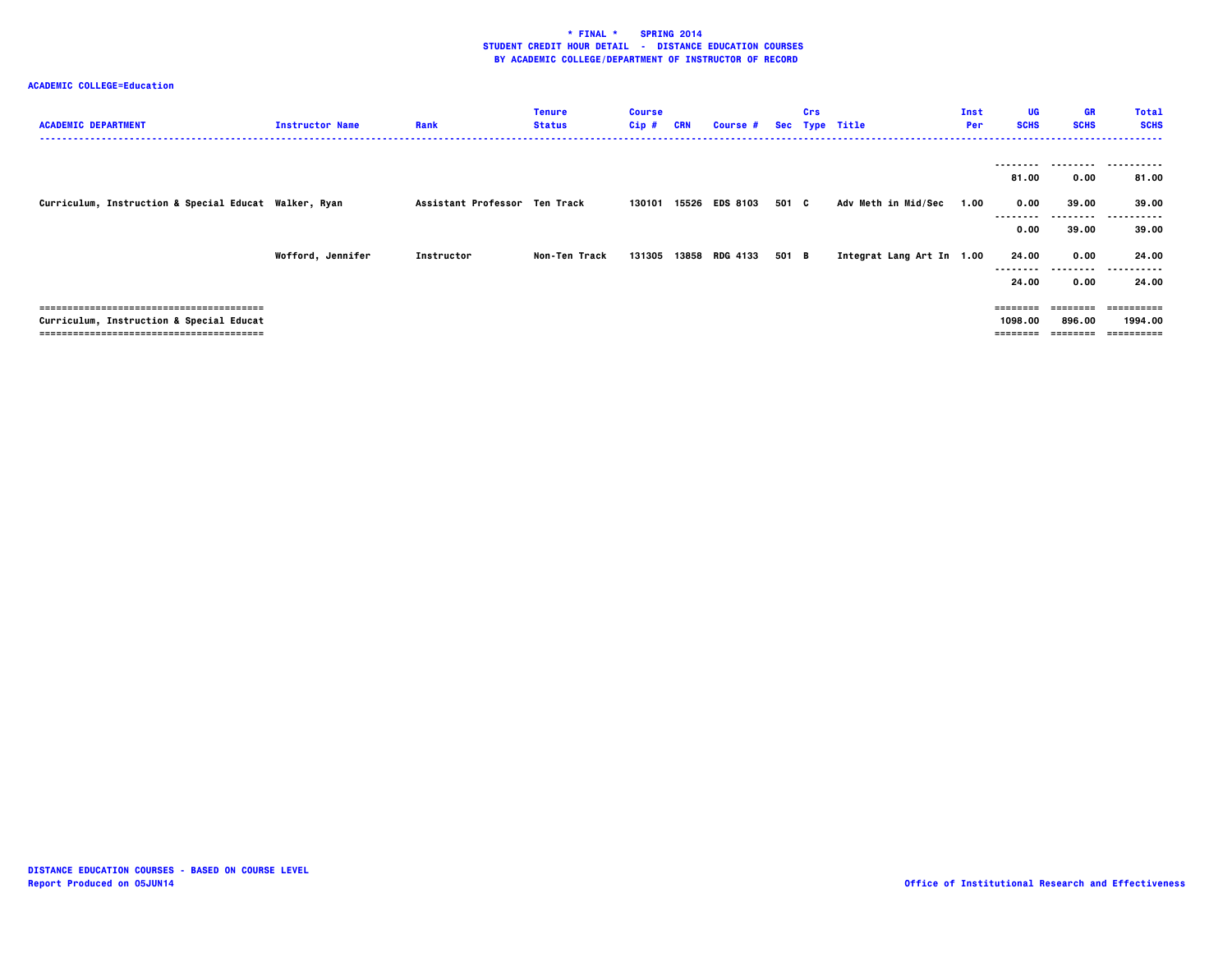### **ACADEMIC COLLEGE=Education**

| <b>ACADEMIC DEPARTMENT</b>                            | <b>Instructor Name</b> | Rank                          | <b>Tenure</b><br><b>Status</b> | <b>Course</b><br>$Cip$ # | CRN   | Course #                                |                | Crs | Sec Type Title                                           | <b>Inst</b><br>Per | UG<br><b>SCHS</b>   | <b>GR</b><br><b>SCHS</b>  | <b>Total</b><br><b>SCHS</b> |
|-------------------------------------------------------|------------------------|-------------------------------|--------------------------------|--------------------------|-------|-----------------------------------------|----------------|-----|----------------------------------------------------------|--------------------|---------------------|---------------------------|-----------------------------|
| Instructional Systems & Workforce Develo Adams, James |                        | Associate Professor Tenured   |                                | 131309                   |       | 14713 TKT 4143<br>14714 TKT 6143        | 501 C<br>501 C |     | His & Phil Career &<br>His & Phil Career &               | 1.00<br>1.00       | 12.00<br>0.00       | 0.00<br>42.00             | 12.00<br>42.00              |
|                                                       |                        |                               |                                |                          |       |                                         |                |     |                                                          |                    | 12.00               | .<br>42.00                | 54.00                       |
|                                                       | Alexander, Mary        | Lecturer                      | Non-Ten Track                  | 300000                   |       | 14709 TKT 4433<br>14710 TKT 6433        | 501 C<br>501 C |     | Dev of Veteran's Ben 1.00<br>Dev of Veterans' Ben        | 1.00               | 6.00<br>0.00        | 0.00<br>15.00             | 6.00                        |
|                                                       |                        |                               |                                |                          |       |                                         |                |     |                                                          |                    | .<br>6.00           | .<br>15.00                | 15.00<br>-----<br>21.00     |
|                                                       | Allison, Justin        | Grad Teach Assist             | Not Applicable                 |                          |       | 110301 13873 TKT 1273                   | 502 C          |     | Computer Application 1.00                                |                    | 90.00               | 0.00                      | 90.00                       |
|                                                       |                        |                               |                                |                          |       |                                         |                |     |                                                          |                    | .<br>90.00          | 0.00                      | 90.00                       |
|                                                       | Bass, Amy              | Lecturer                      | Non-Ten Track                  |                          |       | 130301 13812 LSK 2010                   | 501 C          |     | Praxis: Acad Core En 1.00                                |                    | 39.00               | 0.00                      | 39.00                       |
|                                                       |                        |                               |                                |                          |       | 131315 13811 LSK 1023                   | 501 C          |     | Col Read/Study Skill 1.00                                |                    | 72.00<br>.          | 0.00<br>.<br>0.00         | 72.00<br>.<br>111.00        |
|                                                       | Cornelious, Linda      | Professor                     | Tenured                        | 131309                   |       | 13880 TKT 8200                          | 501 E          |     | Intern Career & Tech 1.00                                |                    | 111.00<br>0.00      | 18.00                     | 18.00                       |
|                                                       |                        |                               |                                |                          |       |                                         |                |     |                                                          |                    | .<br>0.00           | .<br>18.00                | 18.00                       |
|                                                       | Earle, Marie           | Assistant Professor Ten Track |                                | 110301                   |       | 13872 TKT 1273                          | 501 C          |     | Computer Application 1.00                                |                    | 84.00               | 0.00                      | 84.00                       |
|                                                       |                        |                               |                                | 131309                   | 14719 | TKT 4483                                | 501 C          |     | <b>Methods of Teaching</b>                               | 1.00               | 3.00                | 0.00                      | 3.00                        |
|                                                       |                        |                               |                                |                          | 14720 | <b>TKT 6483</b>                         | 501 C          |     | <b>Methods of Teaching</b>                               | 1.00               | 0.00                | 18.00                     | 18.00                       |
|                                                       |                        |                               |                                |                          |       | 131321 13876 TKT 4803<br>13879 TKT 6803 | 501 C<br>501 C |     | Integ Tech for Learn 1.00<br>Integ Tech for Learn 1.00   |                    | 48.00<br>0.00<br>.  | 0.00<br>24.00<br>.        | 48.00<br>24.00<br>.         |
|                                                       |                        |                               |                                |                          |       |                                         |                |     |                                                          |                    | 135.00              | 42.00                     | 177.00                      |
|                                                       | Huang, Kun             | Assistant Professor Ten Track |                                | 131309                   |       | 14604 TKT 4763<br>14605 TKT 6763        | 501 C<br>501 C |     | Digital Tools/Learni 1.00                                |                    | 45.00<br>0.00       | 0.00<br>27.00             | 45.00                       |
|                                                       |                        |                               |                                |                          |       |                                         |                |     | Digital Tools/Learni 1.00                                |                    | --------<br>45.00   | 27.00                     | 27.00<br>72.00              |
|                                                       |                        |                               |                                |                          |       |                                         |                |     |                                                          |                    |                     |                           |                             |
|                                                       | Keel, Vicki            | Instructor                    | Non-Ten Track                  | 131303                   |       | 13871 TKB 3133<br>14711 TKB 2122        | 501 C<br>501 B |     | Admin Management & P 1.00<br>Intro Database Mgt          | 1.00               | 96.00<br>42.00<br>. | 0.00<br>0.00<br>$- - - -$ | 96.00<br>42.00              |
|                                                       |                        |                               |                                |                          |       |                                         |                |     |                                                          |                    | 138.00              | 0.00                      | 138.00                      |
|                                                       | Kelley, Martha         | Lecturer                      | Non-Ten Track                  | 300000                   |       | 14721 TKT 4423<br>14722 TKT 6423        | 501 C<br>501 C |     | History of Veterans' 1.00<br><b>History of Veterans'</b> | 1.00               | 12.00<br>0.00       | 0.00<br>30.00             | 12.00<br>30.00              |
|                                                       |                        |                               |                                |                          |       |                                         |                |     |                                                          |                    | <br>12.00           | <br>30,00                 | .<br>42.00                  |
|                                                       | Wyatt, John            | Associate Professor Tenured   |                                | 150603                   |       | 14707 TKI 4263                          | 501 C          |     | Mfg Tech & Proc                                          | 1.00               | 3.00                | 0.00                      | 3.00                        |
|                                                       |                        |                               |                                |                          |       |                                         |                |     |                                                          |                    | 3.00                | 0.00                      | 3.00                        |
|                                                       |                        |                               |                                |                          |       |                                         |                |     |                                                          |                    | ========            | <b>EDESSERS</b>           | ==========                  |
| Instructional Systems & Workforce Develo              |                        |                               |                                |                          |       |                                         |                |     |                                                          |                    | 552.00<br>========  | 174.00<br>========        | 726.00<br>- ==========      |
|                                                       |                        |                               |                                |                          |       |                                         |                |     |                                                          |                    |                     |                           |                             |

**DISTANCE EDUCATION COURSES - BASED ON COURSE LEVEL Report Produced on 05JUN14 Office of Institutional Research and Effectiveness**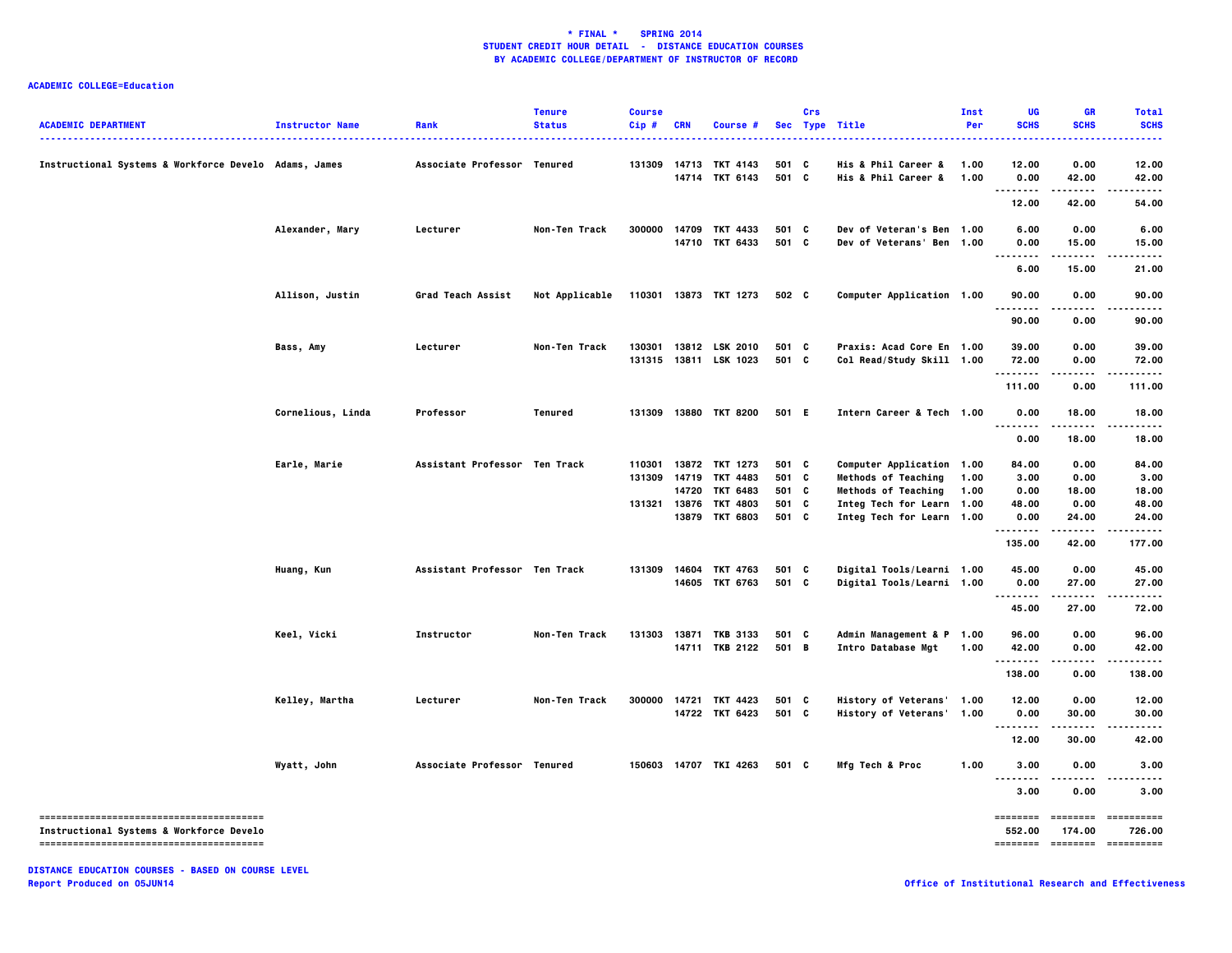| <b>ACADEMIC DEPARTMENT</b> | <b>Instructor Name</b> | Rank       | <b>Tenure</b><br><b>Status</b> | <b>Course</b><br>Cip# | <b>CRN</b> | <b>Course #</b>                                 |                         | Crs | Sec Type Title                                                       | Inst<br>Per  | UG<br><b>SCHS</b>       | <b>GR</b><br><b>SCHS</b> | <b>Total</b><br><b>SCHS</b> |
|----------------------------|------------------------|------------|--------------------------------|-----------------------|------------|-------------------------------------------------|-------------------------|-----|----------------------------------------------------------------------|--------------|-------------------------|--------------------------|-----------------------------|
| Kinesiology                | Rye, David             | Instructor | Non-Ten Track                  | 131314                |            | 13838 PE 4873<br>13839 PE 4886<br>13842 PE 4896 | 501 C<br>501 F<br>501 F |     | Prof Sem In Physica 1.00<br>Teach Intern in PE<br>Teach Intern in PE | 1.00<br>1.00 | 18.00<br>36.00<br>36.00 | 0.00<br>0.00<br>0.00     | 18.00<br>36.00<br>36.00     |
|                            |                        |            |                                |                       |            |                                                 |                         |     |                                                                      |              | --------<br>90.00       | .<br>0.00                | .<br>---<br>90.00           |
|                            |                        |            |                                |                       |            |                                                 |                         |     |                                                                      |              | ---------               | ========                 |                             |
| Kinesiology                |                        |            |                                |                       |            |                                                 |                         |     |                                                                      |              | 90.00                   | 0.00                     | 90.00                       |
|                            |                        |            |                                |                       |            |                                                 |                         |     |                                                                      |              | ========                | ========                 | ==========                  |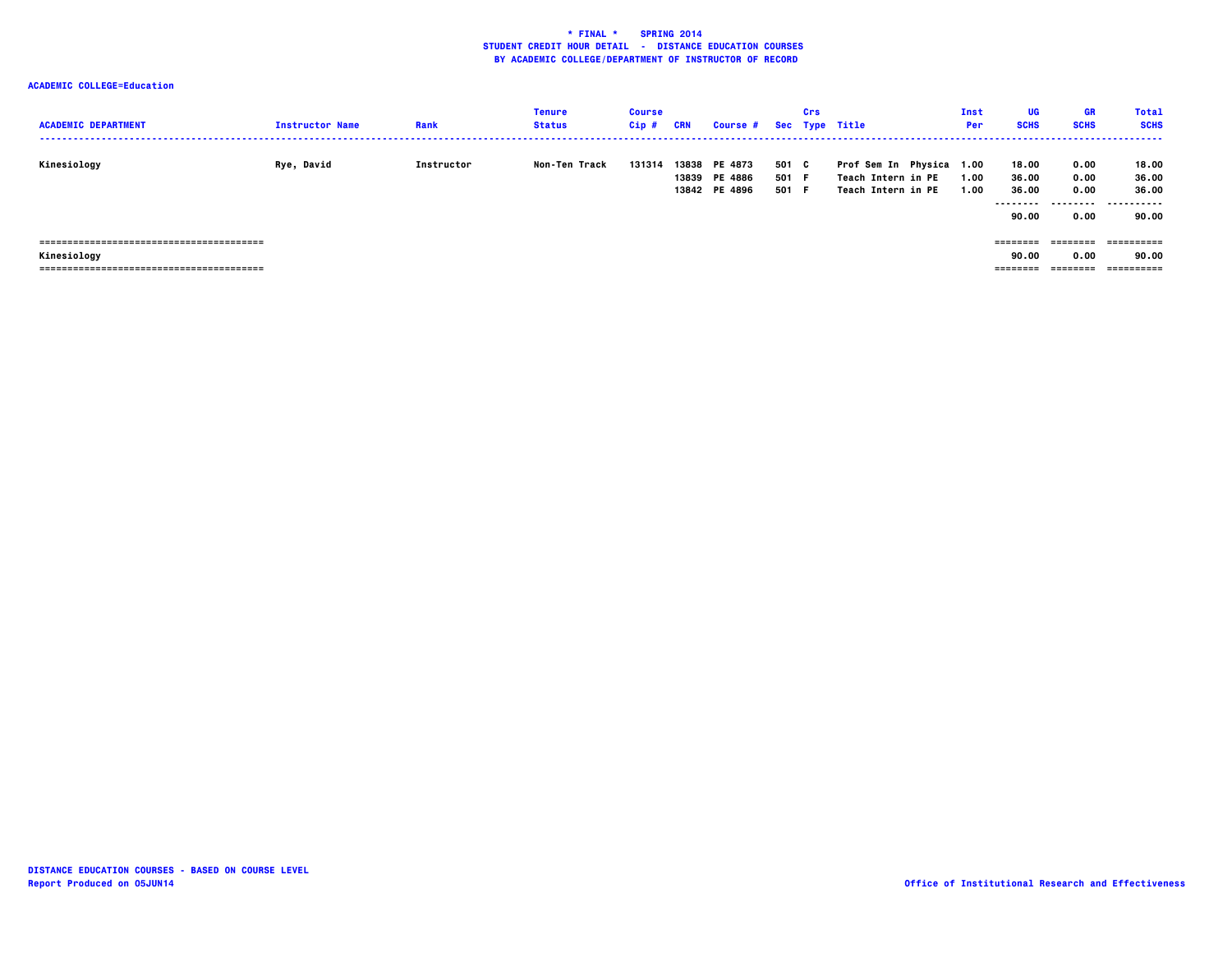| <b>ACADEMIC DEPARTMENT</b>        | <b>Instructor Name</b> | Rank                          | <b>Tenure</b><br><b>Status</b> | <b>Course</b><br>Cip# | <b>CRN</b>     | Course #                    |                | Crs | Sec Type Title                              | Inst<br>Per  | UG<br><b>SCHS</b>    | GR<br><b>SCHS</b> | <b>Total</b><br><b>SCHS</b>           |
|-----------------------------------|------------------------|-------------------------------|--------------------------------|-----------------------|----------------|-----------------------------|----------------|-----|---------------------------------------------|--------------|----------------------|-------------------|---------------------------------------|
| <b>Leadership and Foundations</b> | Brocato, Donna         | Associate Professor Tenured   |                                | 130407                |                | 15525 CCL 9000              | 505 D          |     | Diss./Dissertation R 1.00                   |              | 0.00                 | 1.00              | 1.00                                  |
|                                   |                        |                               |                                |                       |                |                             |                |     |                                             |              | <u>.</u><br>0.00     | 1.00              | 1.00                                  |
|                                   | Davis, James           | Associate Professor Tenured   |                                | 130401                |                | 13673 EDA 8190              | 501 S          |     | Wkshp Ed Adm & Super 1.00                   |              | 0.00                 | 15.00             | 15.00                                 |
|                                   |                        |                               |                                | 130407                | 13634          | CCL 8223                    | 501 E          |     | Intern Work Ed Leade 1.00                   |              | 0.00                 | 12.00             | 12.00                                 |
|                                   |                        |                               |                                |                       | 13636<br>13674 | CCL 8243<br><b>EDA 8323</b> | 501 E<br>501 C |     | Intern Comm College<br>Ed Facilities Design | 1.00<br>1.00 | 0.00<br>0.00         | 12.00<br>42.00    | 12.00<br>42.00                        |
|                                   |                        |                               |                                |                       |                | 14105 CCL 8213              | 501 E          |     | Intern In Comm Colle 1.00                   |              | 0.00                 | 6.00              | 6.00                                  |
|                                   |                        |                               |                                |                       |                | 15520 CCL 9000              | 501 D          |     | Diss./Dissertation R 1.00                   |              | 0.00                 | 55.00             | 55.00                                 |
|                                   |                        |                               |                                |                       | 16125          | <b>CCL 7000</b>             | 501 I          |     | Directed Individual                         | 1.00         | 0.00                 | 3.00              | 3.00                                  |
|                                   |                        |                               |                                |                       |                | 16129 CCL 7000              | 502 I          |     | <b>Directed Individual</b>                  | 1.00         | 0.00                 | 2.00              | 2.00                                  |
|                                   |                        |                               |                                |                       |                |                             |                |     |                                             |              | .                    |                   |                                       |
|                                   |                        |                               |                                |                       |                |                             |                |     |                                             |              | 0.00                 | 147.00            | 147.00                                |
|                                   | King, Stephanie        | Assistant Professor Ten Track |                                | 130407                |                | 13632 CCL 8113              | 501 C          |     | Comm Col Hist/Philos 1.00                   |              | 0.00                 | 54.00             | 54.00                                 |
|                                   |                        |                               |                                |                       | 14104          | CCL 8143                    | 501 C          |     | Program Planning and 1.00                   |              | 0.00                 | 24.00             | 24.00                                 |
|                                   |                        |                               |                                |                       |                | 15522 CCL 9000              | 502 D          |     | Diss./Dissertation R 1.00                   |              | 0.00<br>--------     | 48.00<br>.        | 48.00<br>------                       |
|                                   |                        |                               |                                |                       |                |                             |                |     |                                             |              | 0.00                 | 126.00            | 126.00                                |
|                                   | Prince, Debra          | Associate Professor Tenured   |                                | 130601                |                | 13687 EDF 8363              | 501 C          |     | Func & Met Res In Ed 1.00                   |              | 0.00                 | 54.00             | 54.00                                 |
|                                   |                        |                               |                                |                       |                |                             |                |     |                                             |              | ----<br>----<br>0.00 | -----<br>54.00    | 54.00                                 |
|                                   | Stumpf, Arthur         | Associate Professor Tenured   |                                | 130407                | 13638          | <b>CCL 8353</b>             | 501 C          |     | Appl Org Theory CC L 1.00                   |              | 0.00                 | 48.00             | 48.00                                 |
|                                   |                        |                               |                                |                       | 13639          | CCL 8383                    | 501 C          |     | <b>Ethical Decision CC</b>                  | 1.00         | 0.00                 | 27.00             | 27.00                                 |
|                                   |                        |                               |                                |                       |                | 15523 CCL 9000              | 503 D          |     | Diss./Dissertation R 1.00                   |              | 0.00<br>.            | 37.00             | 37.00                                 |
|                                   |                        |                               |                                |                       |                |                             |                |     |                                             |              | 0.00                 | 112.00            | 112.00                                |
|                                   | Vincent, Shannon       | Lecturer                      | Non-Ten Track                  | 130601                |                | 13688 EDF 8553              | 501 C          |     | Research in the Clas 1.00                   |              | 0.00<br>--------     | 33.00<br>.        | 33.00<br>.                            |
|                                   |                        |                               |                                |                       |                |                             |                |     |                                             |              | 0.00                 | 33.00             | 33.00                                 |
|                                   | Williams, Frankie      | Professor                     | Tenured                        | 130407                |                | 15524 CCL 9000              | 504 D          |     | Diss./Dissertation R 1.00                   |              | 0.00                 | 12.00             | 12.00                                 |
|                                   |                        |                               |                                |                       |                |                             |                |     |                                             |              | .<br>0.00            | 12.00             | 12.00                                 |
|                                   |                        |                               |                                |                       |                |                             |                |     |                                             |              | ========             | ========          | ==========                            |
| <b>Leadership and Foundations</b> |                        |                               |                                |                       |                |                             |                |     |                                             |              | 0.00                 | 485.00            | 485.00<br>======== ======== ========= |
|                                   |                        |                               |                                |                       |                |                             |                |     |                                             |              |                      |                   |                                       |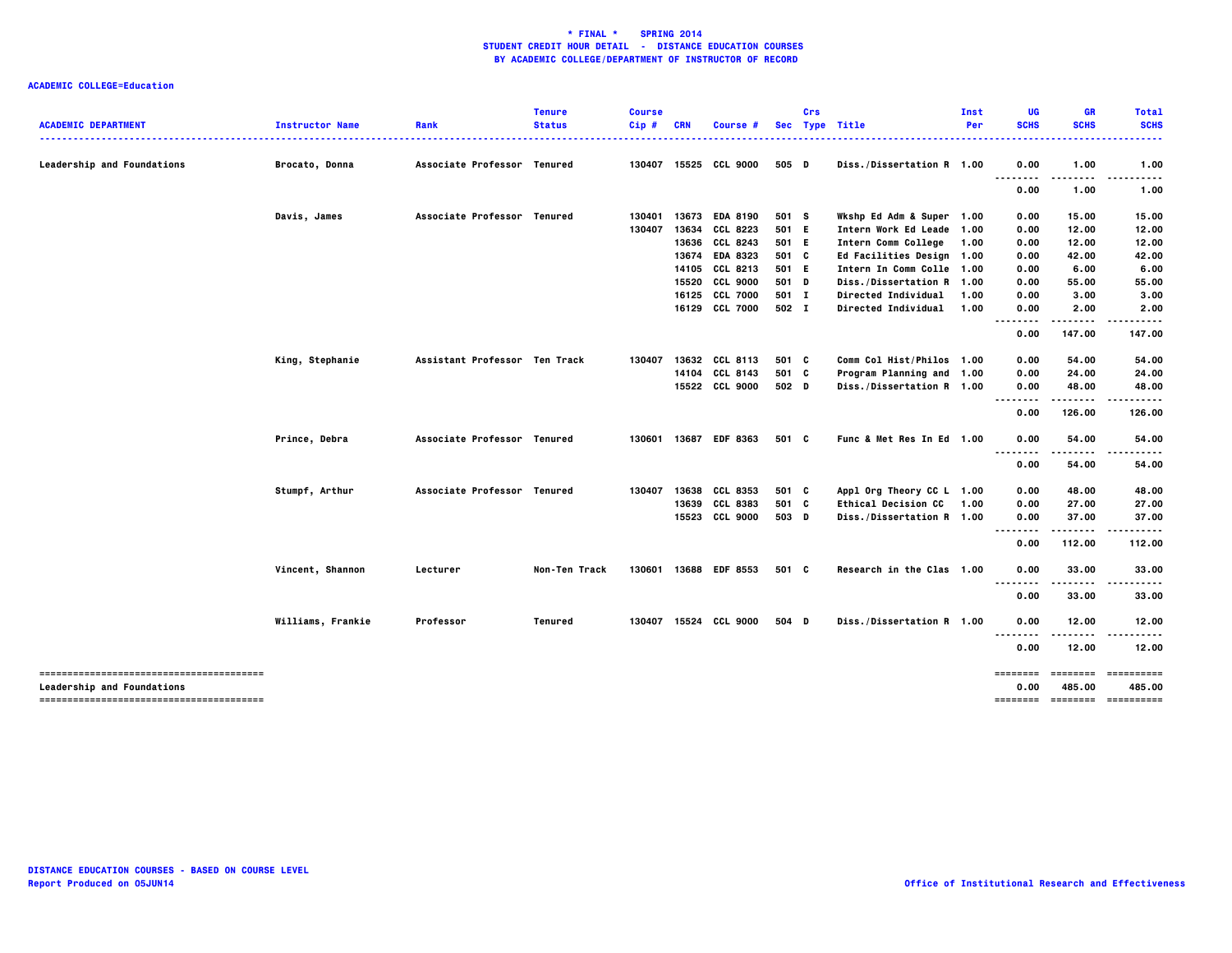| <b>ACADEMIC DEPARTMENT</b>              | <b>Instructor Name</b> | Rank      | <b>Tenure</b><br><b>Status</b> | <b>Course</b><br>$Cip$ # | <b>CRN</b> | <b>Course #</b>                  |                | Crs | Sec Type Title                           | Inst<br>Per  | UG<br><b>SCHS</b>          | GR<br><b>SCHS</b>         | <b>Total</b><br><b>SCHS</b> |
|-----------------------------------------|------------------------|-----------|--------------------------------|--------------------------|------------|----------------------------------|----------------|-----|------------------------------------------|--------------|----------------------------|---------------------------|-----------------------------|
| Music                                   | Damm, Robert           | Professor | Tenured                        | 131312                   |            | 13836 MUE 4886<br>13837 MUE 4896 | 501 F<br>501 F |     | Stu Teach Music Ed<br>Stu Teach Music Ed | 1.00<br>1.00 | 6.00<br>6.00<br>--------   | 0.00<br>0.00<br>.         | 6.00<br>6.00<br>.           |
|                                         |                        |           |                                |                          |            |                                  |                |     |                                          |              | 12.00                      | 0.00                      | 12.00                       |
|                                         | Patilla, Carol         | Lecturer  | Non-Ten Track                  | 500901                   |            | 13835 MU 1113                    | 501 C          |     | His & Apprec Of Musi 1.00                |              | 57.00<br>--------<br>57.00 | 0.00<br>---------<br>0.00 | 57.00<br>.<br>---<br>57.00  |
|                                         |                        |           |                                |                          |            |                                  |                |     |                                          |              | ========                   | ========                  | -==========                 |
| Music<br>------------------------------ |                        |           |                                |                          |            |                                  |                |     |                                          |              | 69.00<br>========          | 0.00<br>---------         | 69.00<br>==========         |
|                                         |                        |           |                                |                          |            |                                  |                |     |                                          |              |                            |                           |                             |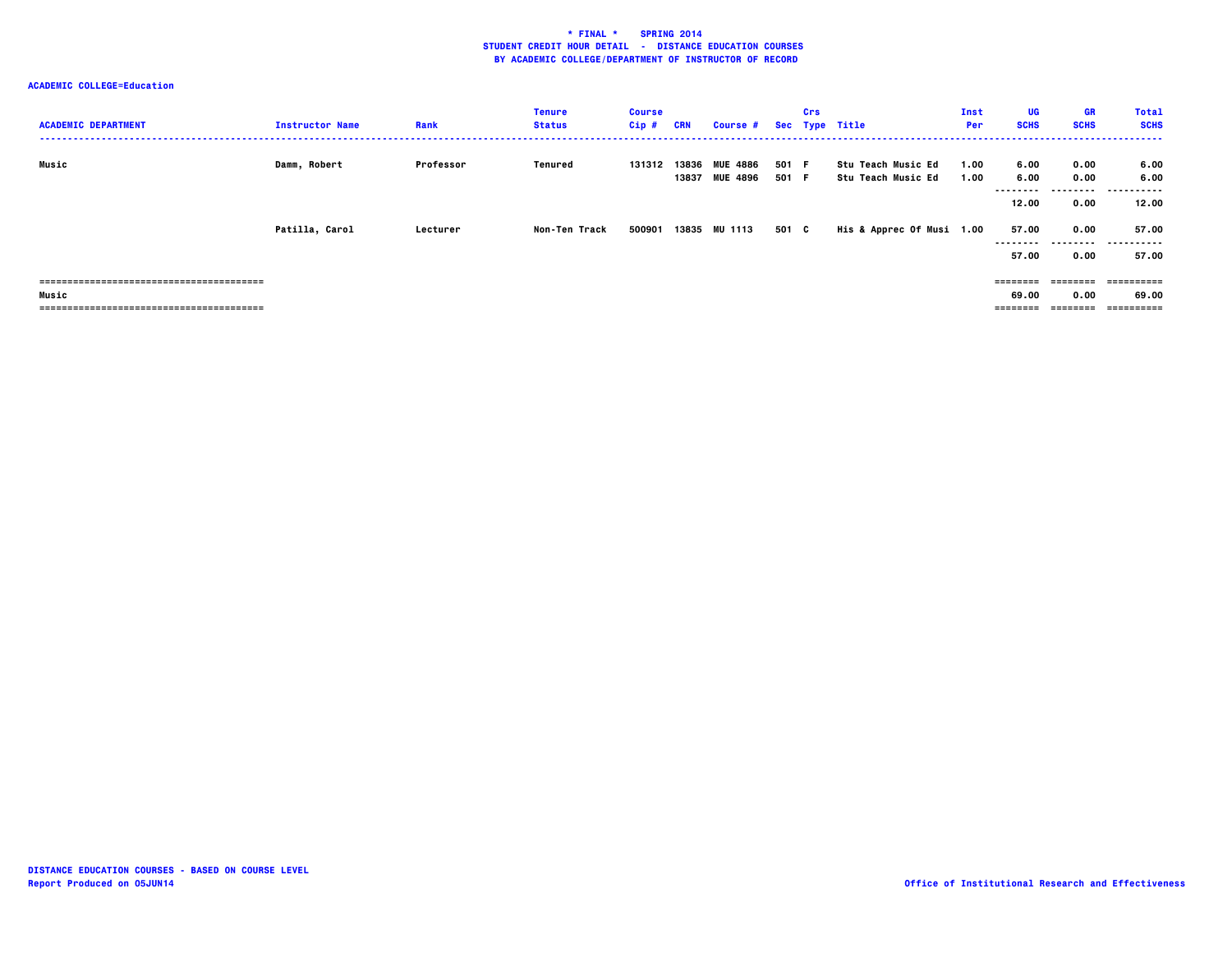| <b>ACADEMIC DEPARTMENT</b> | <b>Instructor Name</b> | Rank                        | <b>Tenure</b><br><b>Status</b> | <b>Course</b><br>Cip# | <b>CRN</b> | Course #                          |                | Crs | Sec Type Title                           | Inst<br>Per  | <b>UG</b><br><b>SCHS</b>  | <b>GR</b><br><b>SCHS</b>  | <b>Total</b><br><b>SCHS</b> |
|----------------------------|------------------------|-----------------------------|--------------------------------|-----------------------|------------|-----------------------------------|----------------|-----|------------------------------------------|--------------|---------------------------|---------------------------|-----------------------------|
| Aerospace Engineering      | Janus, Jonathan        | Associate Professor Tenured |                                | 140201                | 15042      | <b>ASE 8000</b><br>16182 ASE 6013 | 501 D<br>501 E |     | Research / Thesis<br>Directed Project in | 1.00<br>1.00 | 0.00<br>0.00<br>.         | 3.00<br>6.00<br>--------- | 3.00<br>6.00<br>.<br>.      |
|                            |                        |                             |                                |                       |            |                                   |                |     |                                          |              | 0.00                      | 9.00                      | 9.00                        |
|                            | Oppedal, Andrew        | <b>Non-Faculty</b>          | <b>Non-Faculty</b>             | 141101                | 13709      | EM 6213                           | 501 C          |     | Adv Mec Of Mat                           | 1.00         | 0.00<br>--------          | 21.00<br>---------        | 21.00<br>------<br>---      |
|                            |                        |                             |                                |                       |            |                                   |                |     |                                          |              | 0.00                      | 21.00                     | 21.00                       |
|                            | Thompson, David        | Associate Professor Tenured |                                | 140201                |            | 15045 ASE 9000                    | 502 D          |     | Research / Dissertat 1.00                |              | 0.00                      | 1.00<br>--------          | 1.00<br>----------          |
|                            |                        |                             |                                |                       |            |                                   |                |     |                                          |              | 0.00                      | 1.00                      | 1.00                        |
| Aerospace Engineering      |                        |                             |                                |                       |            |                                   |                |     |                                          |              | $=$ = = = = = = =<br>0.00 | <b>EEEEEEEE</b><br>31.00  | eessesses<br>31.00          |
|                            |                        |                             |                                |                       |            |                                   |                |     |                                          |              | ========                  | ---------                 | ==========                  |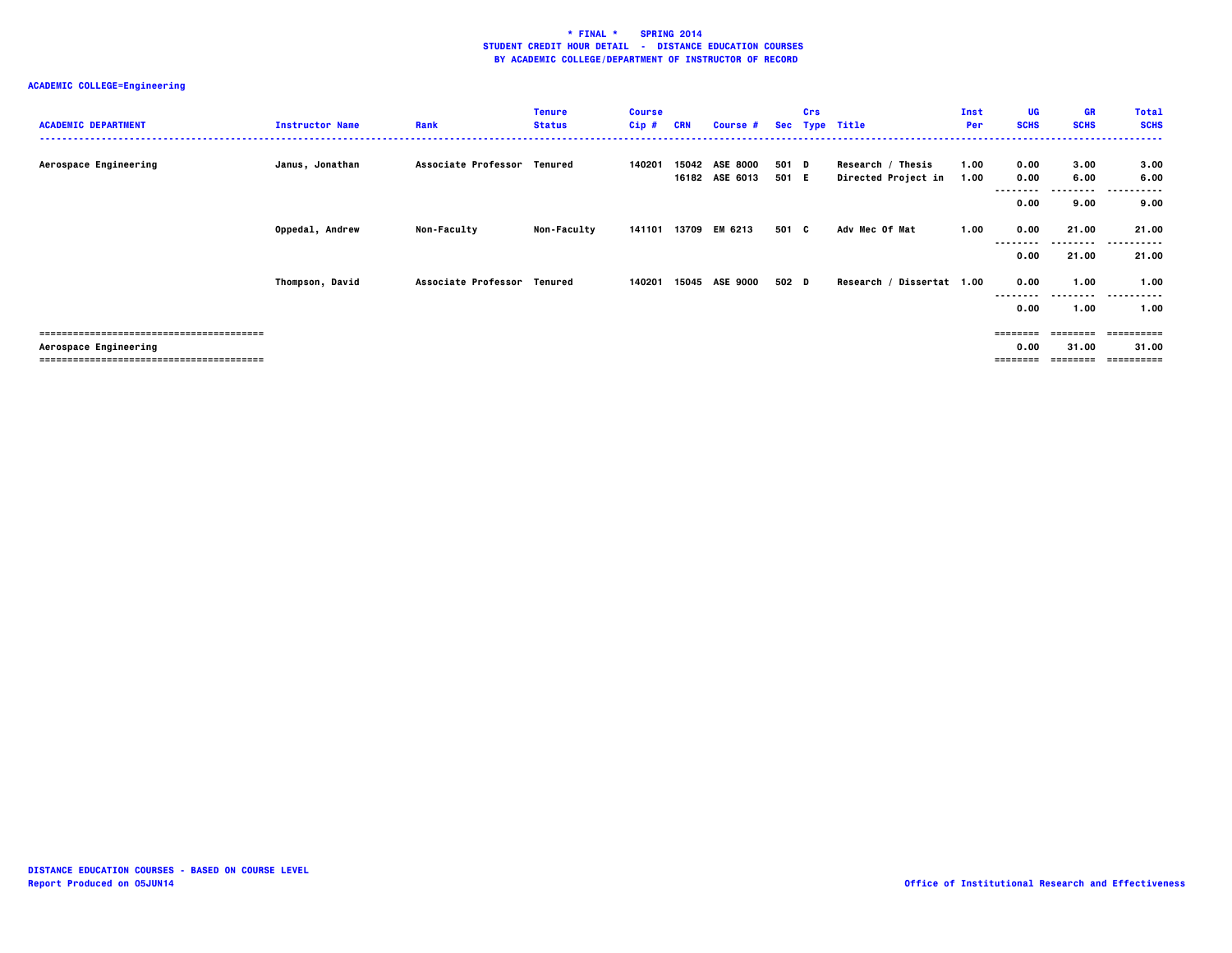| <b>ACADEMIC DEPARTMENT</b>        | <b>Instructor Name</b><br>. | Rank                              | <b>Tenure</b><br><b>Status</b> | <b>Course</b><br>Cip# | <b>CRN</b> | Course #                                         |                         | Crs | Sec Type Title                                                     | Inst<br>Per  | UG<br><b>SCHS</b>    | <b>GR</b><br><b>SCHS</b> | <b>Total</b><br><b>SCHS</b> |
|-----------------------------------|-----------------------------|-----------------------------------|--------------------------------|-----------------------|------------|--------------------------------------------------|-------------------------|-----|--------------------------------------------------------------------|--------------|----------------------|--------------------------|-----------------------------|
| Civil & Environmental Engineering | Gullett, Philip             | Associate Professor Tenured       |                                | 140801                | 15533      | 14620 CE 6963<br><b>CE 9000</b><br>15542 CE 8000 | 501 C<br>504 D<br>504 D |     | Steel Structures<br>Research / Dissertat 1.00<br>Research / Thesis | 1.00<br>1.00 | 0.00<br>0.00<br>0.00 | 45.00<br>5.00<br>4.00    | 45.00<br>5.00<br>4.00       |
|                                   |                             |                                   |                                |                       |            | 141101 13706 EM 6123                             | 501 C                   |     | Intro Finite Element 1.00                                          |              | 0.00<br>.<br>0.00    | 27.00<br>.<br>81.00      | 27.00<br>.<br>81.00         |
|                                   | Howard, Isaac               | Associate Professor Tenured       |                                | 140801<br>140803      |            | 15534 CE 9000<br>14621 CE 8333                   | 505 D<br>501 C          |     | Research / Dissertat 1.00<br>Pavement Rehabillita 1.00             |              | 0.00<br>0.00         | 4.00<br>18.00            | 4.00<br>18.00               |
|                                   |                             |                                   |                                |                       |            |                                                  |                         |     |                                                                    |              | .<br>0.00            | 22.00                    | 22.00                       |
|                                   | Magbanua, Benjamin          | Associate Professor Tenured       |                                | 140899                |            | 14614 CE 8990                                    | 501 C                   |     | Special Topic in CE 1.00                                           |              | 0.00                 | 3.00                     | 3.00                        |
|                                   |                             |                                   |                                |                       |            |                                                  |                         |     |                                                                    |              | 0.00                 | 3.00                     | 3.00                        |
|                                   | Martin, James               | Professor                         | <b>Tenured</b>                 | 140801                |            | 14623 CE 8923                                    | 501 C                   |     | Surf Wat Qual Mod                                                  | 1.00         | 0.00                 | 9.00                     | 9.00                        |
|                                   |                             |                                   |                                |                       |            | 15536 CE 9000<br>15547 CE 8000                   | 507 D<br>508 D          |     | Research / Dissertat 1.00<br>Research / Thesis                     | 1.00         | 0.00<br>0.00         | 6.00<br>5.00             | 6.00<br>5.00                |
|                                   |                             |                                   |                                |                       |            |                                                  |                         |     |                                                                    |              | 0.00                 | 20.00                    | 20.00                       |
|                                   | McAnally, William           | <b>Research Professor</b>         | Non-Ten Track                  |                       |            | 140801 15537 CE 9000                             | 508 D                   |     | Research / Dissertat 1.00                                          |              | 0.00                 | 3.00                     | 3.00                        |
|                                   |                             |                                   |                                |                       |            |                                                  |                         |     |                                                                    |              | 0.00                 | 3.00                     | 3.00                        |
|                                   | Peters, John                | Research Assist Pro Non-Ten Track |                                |                       |            | 140899 14615 CE 8990                             | 502 C                   |     | Special Topic in CE 1.00                                           |              | 0.00                 | 21.00                    | 21.00                       |
|                                   |                             |                                   |                                |                       |            |                                                  |                         |     |                                                                    |              | 0.00                 | 21.00                    | 21.00                       |
|                                   | Pettway, Jacqueline         | Lecturer                          | Non-Ten Track                  |                       |            | 140805 14618 CE 6183                             | 501 C                   |     | Water Transportation 1.00                                          |              | 0.00                 | 15.00                    | 15.00                       |
|                                   |                             |                                   |                                |                       |            |                                                  |                         |     |                                                                    |              | 0.00                 | 15.00                    | 15.00                       |
|                                   | Ramirez Avila, John         | Non-Faculty                       | Non-Faculty                    |                       |            | 140805 14622 CE 8593                             | 501 C                   |     | Environmental Hydrol 1.00                                          |              | 0.00                 | 18.00<br>-----           | 18.00                       |
|                                   |                             |                                   |                                |                       |            |                                                  |                         |     |                                                                    |              | 0.00                 | 18.00                    | 18.00                       |
|                                   | Truax, Dennis               | Professor                         | Tenured                        |                       |            | 140801 15538 CE 9000                             | 509 D                   |     | Research / Dissertat 1.00                                          |              | 0.00<br>.            | 7.00                     | 7.00                        |
|                                   |                             |                                   |                                |                       |            |                                                  |                         |     |                                                                    |              | 0.00                 | 7.00                     | 7.00                        |
|                                   | Vahedifard, Farshid         | Assistant Professor Ten Track     |                                | 140801                |            | 14724 CE 8463<br>15550 CE 8000                   | 501 C<br>511 D          |     | Slopes & Embankments 1.00<br>Research / Thesis                     | 1.00         | 0.00<br>0.00         | 39.00<br>3.00            | 39.00<br>3.00               |
|                                   |                             |                                   |                                |                       |            |                                                  |                         |     |                                                                    |              | 0.00                 | 42.00                    | 42.00                       |
|                                   | White, Thomas               | Professor                         | <b>Tenured</b>                 | 140801                |            | 15529 CE 9000<br>15551 CE 8000                   | 511 D<br>512 D          |     | Research / Dissertat 1.00<br>Research / Thesis                     | 1.00         | 0.00<br>0.00         | 3.00<br>3.00             | 3.00<br>3.00                |
|                                   |                             |                                   |                                |                       |            |                                                  |                         |     |                                                                    |              | 0.00                 | $- - - -$<br>6.00        | 6.00                        |
|                                   | Zhang, Li                   | Associate Professor Tenured       |                                |                       |            | 140801 15850 CE 9000                             | 512 D                   |     | Research / Dissertat 1.00                                          |              | 0.00                 | 6.00                     | 6.00                        |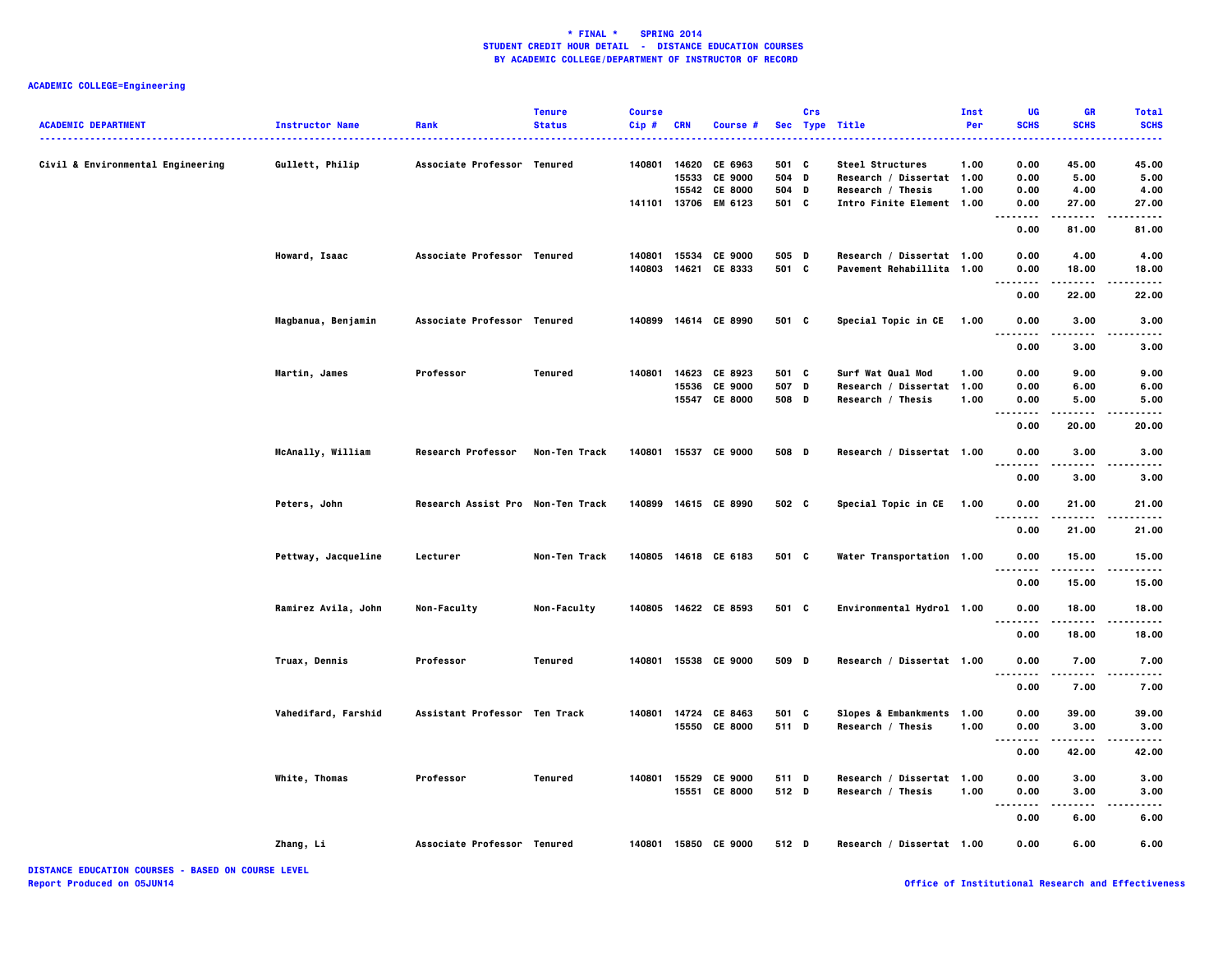|                            |                        |      | <b>Tenure</b> | Course |                                   | Crs | Inst | - HG        |             | <b>Total</b> |
|----------------------------|------------------------|------|---------------|--------|-----------------------------------|-----|------|-------------|-------------|--------------|
| <b>ACADEMIC DEPARTMENT</b> | <b>Tnetructor Name</b> | Rank | <b>Status</b> |        | Cip # CRN Course # Sec Type Title |     |      | <b>SCHS</b> | <b>SCHS</b> | <b>SCHS</b>  |
| -----                      |                        |      |               |        |                                   |     |      |             |             |              |

|                                   | 0.00 | 6.00     | 6.00        |
|-----------------------------------|------|----------|-------------|
|                                   |      |          |             |
|                                   |      |          | ----------- |
| Civil & Environmental Engineering | 0.00 | 244.00   | 244.00      |
|                                   |      | ======== | ----------- |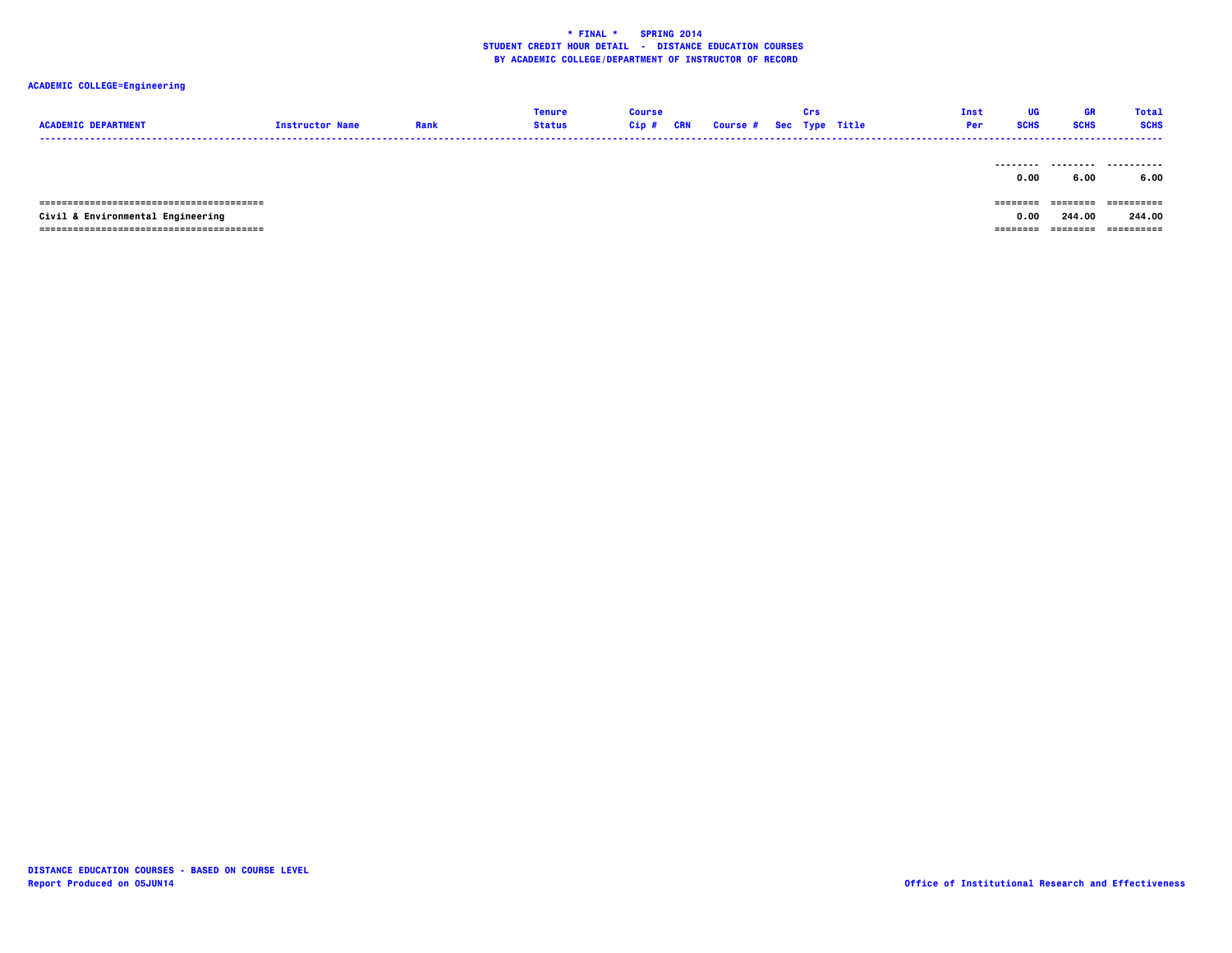| <b>ACADEMIC DEPARTMENT</b>     | <b>Instructor Name</b> | Rank                              | <b>Tenure</b><br><b>Status</b> | <b>Course</b><br>$Cip$ # | <b>CRN</b> | Course #                          |                | <b>Crs</b> | Sec Type Title                                       | Inst<br>Per  | UG<br><b>SCHS</b>                     | <b>GR</b><br><b>SCHS</b> | <b>Total</b><br><b>SCHS</b>        |
|--------------------------------|------------------------|-----------------------------------|--------------------------------|--------------------------|------------|-----------------------------------|----------------|------------|------------------------------------------------------|--------------|---------------------------------------|--------------------------|------------------------------------|
| Computer Science & Engineering | Dampier, David         | Professor                         | Tenured                        | 110101                   | 14961      | <b>CSE 8000</b><br>16140 CSE 6713 | 501 D<br>501 C |            | Research / Thesis<br><b>Prog Languages</b>           | 1.00<br>1.00 | 0.00<br>0.00                          | 3.00<br>3.00<br>.        | 3.00<br>3.00                       |
|                                |                        |                                   |                                |                          |            |                                   |                |            |                                                      |              | 0.00                                  | 6.00                     | 6.00                               |
|                                | Hansen, Eric           | Associate Professor Tenured       |                                | 110101                   |            | 14630 CSE 8813                    | 501 C          |            | Theory of Computatio 1.00                            |              | 0.00<br>--------                      | 9.00<br>.                | 9.00                               |
|                                |                        |                                   |                                |                          |            |                                   |                |            |                                                      |              | 0.00                                  | 9.00                     | 9.00                               |
|                                | Lee, Sarah             | Instructor                        | Non-Ten Track                  | 110701                   |            | 14782 CSE 6214<br>15216 CSE 6214  | 501 C<br>503 K |            | Intro to Software E 1.00<br>Intro to Software E 1.00 |              | 0.00<br>0.00                          | 16.00<br>0.00            | 16.00<br>0.00                      |
|                                |                        |                                   |                                |                          |            |                                   |                |            |                                                      |              | 0.00                                  | --------<br>16.00        | $\sim$ $\sim$ $\sim$<br>.<br>16.00 |
|                                | Zhang, Yang            | Research Assist Pro Non-Ten Track |                                | 110701                   | 15737      | CSE 6753                          | 501 C          |            | Computation Fundamen 1.00                            |              | 0.00                                  | 3.00<br>----             | 3.00                               |
|                                |                        |                                   |                                |                          |            |                                   |                |            |                                                      |              | 0.00                                  | 3.00                     | 3.00                               |
| Computer Science & Engineering |                        |                                   |                                |                          |            |                                   |                |            |                                                      |              | $=$ = = = = = = =<br>0.00<br>======== | 34.00<br>========        | -----------<br>34.00<br>========== |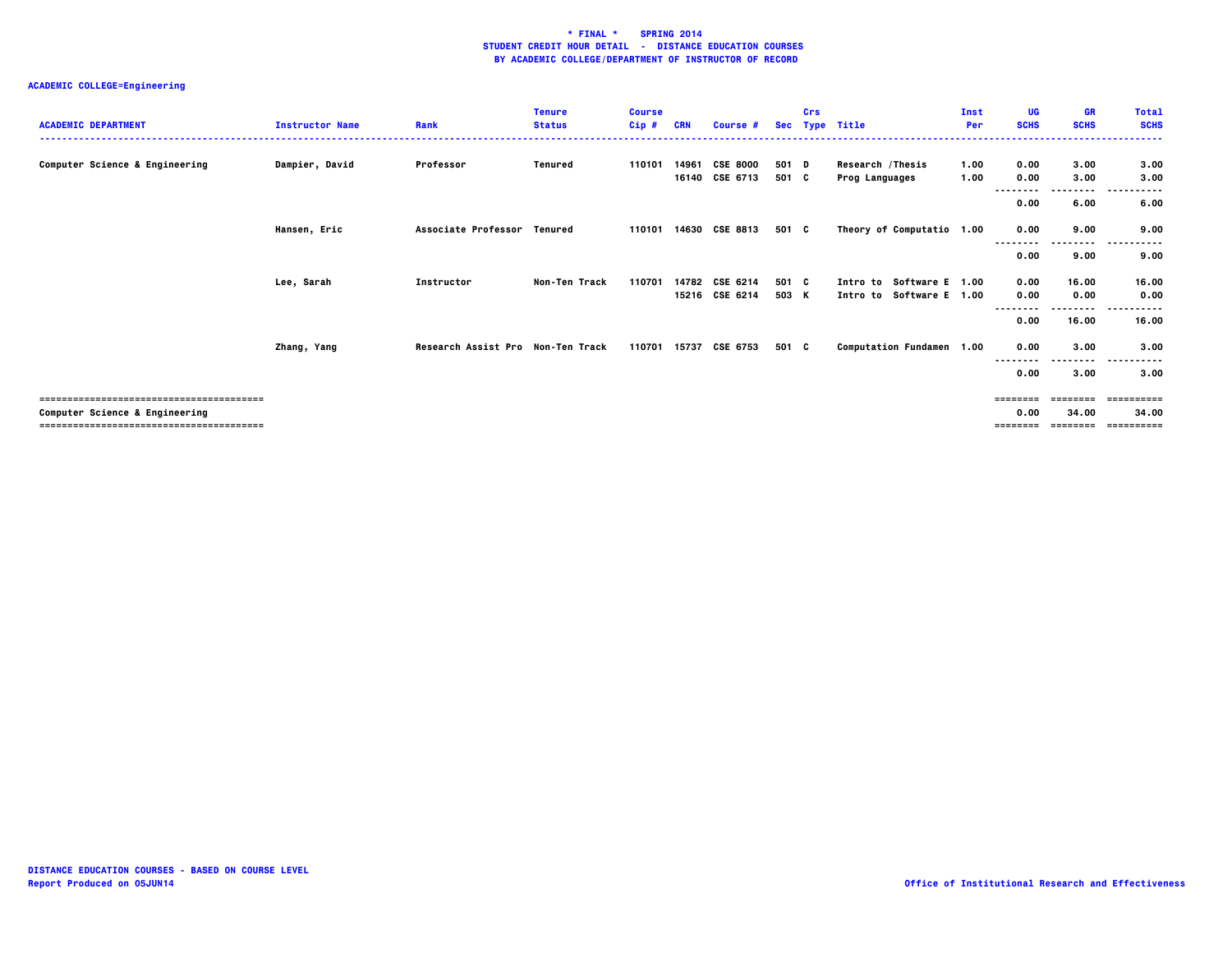| <b>ACADEMIC DEPARTMENT</b>        | <b>Instructor Name</b> | Rank                          | <b>Tenure</b><br><b>Status</b> | <b>Course</b><br>Cip# | <b>Course</b>                           |                | Crs | Sec Type Title                                         | Inst<br>Per | UG<br><b>SCHS</b> | <b>GR</b><br><b>SCHS</b> | <b>Total</b><br><b>SCHS</b>             |
|-----------------------------------|------------------------|-------------------------------|--------------------------------|-----------------------|-----------------------------------------|----------------|-----|--------------------------------------------------------|-------------|-------------------|--------------------------|-----------------------------------------|
|                                   |                        |                               |                                |                       |                                         |                |     |                                                        |             |                   |                          |                                         |
| Electrical & Computer Engineering | Anderson, Derek        | Assistant Professor Ten Track |                                |                       | 141001 14257 ECE 8443                   | 501 C          |     | Pattern Recognition 1.00                               |             | 0.00              | 9.00                     | 9.00                                    |
|                                   |                        |                               |                                |                       |                                         |                |     |                                                        |             | .<br>0.00         | 9.00                     | 9.00                                    |
|                                   | Ball, John             | Assistant Professor Ten Track |                                |                       | 141001 14256 ECE 8433                   | 501 C          |     | Statistical Signal P 1.00                              |             | 0.00<br>.         | 9.00                     | 9.00                                    |
|                                   |                        |                               |                                |                       |                                         |                |     |                                                        |             | 0.00              | 9.00                     | 9.00                                    |
|                                   | Du, Qian               | Professor                     | Tenured                        | 140901                | 14258 ECE 8473<br>141001 15318 ECE 9000 | 501 C<br>507 D |     | Digital Image Proces 1.00<br>Research / Dissertat 1.00 |             | 0.00<br>0.00      | 9.00<br>7.00             | 9.00<br>7.00                            |
|                                   |                        |                               |                                |                       |                                         |                |     |                                                        |             | .                 |                          |                                         |
|                                   |                        |                               |                                |                       |                                         |                |     |                                                        |             | 0.00              | 16.00                    | 16.00                                   |
|                                   | Fowler, James          | Professor                     | Tenured                        |                       | 141001 15925 ECE 3443                   | 501 C          |     | Signals and Systems 1.00                               |             | 3.00<br>.         | 0.00                     | 3.00                                    |
|                                   |                        |                               |                                |                       |                                         |                |     |                                                        |             | 3.00              | 0.00                     | 3.00                                    |
|                                   | Fu, Yong               | Assistant Professor Ten Track |                                | 141001                | 14259 ECE 8990                          | 501 C          |     | Special Topic in ECE 1.00                              |             | 0.00<br>--------  | 18.00<br>                | 18.00                                   |
|                                   |                        |                               |                                |                       |                                         |                |     |                                                        |             | 0.00              | 18.00                    | 18.00                                   |
|                                   | Grzybowski, Stanislaw  | Professor                     | Tenured                        | 141001                | 15319 ECE 9000<br>15641 ECE 7000        | 511 D<br>501 I |     | Research / Dissertat 1.00<br>Directed Individual 1.00  |             | 0.00<br>0.00      | 3.00<br>3.00             | 3.00<br>3.00                            |
|                                   |                        |                               |                                |                       |                                         |                |     |                                                        |             | .                 |                          |                                         |
|                                   |                        |                               |                                |                       |                                         |                |     |                                                        |             | 0.00              | 6.00                     | 6.00                                    |
|                                   | Mazzola, Michael       | Professor                     | Tenured                        |                       | 141001 13669 ECE 6653                   | 501 C          |     | Intro to Power Elect 1.00                              |             | 0.00<br>--------  | 9.00                     | 9.00                                    |
|                                   |                        |                               |                                |                       |                                         |                |     |                                                        |             | 0.00              | 9.00                     | 9.00                                    |
|                                   | Morris, Thomas         | Assistant Professor Ten Track |                                |                       | 141001 15339 ECE 9000                   | 520 D          |     | Research / Dissertat 1.00                              |             | 0.00<br>          | 1.00                     | 1.00                                    |
|                                   |                        |                               |                                |                       |                                         |                |     |                                                        |             | 0.00              | 1.00                     | 1.00                                    |
|                                   | Younan, Nicolas        | Professor                     | Tenured                        | 141001                | 15317 ECE 8000                          | 524 D          |     | Research / Thesis                                      | 1.00        | 0.00              | 1.00                     | 1.00                                    |
|                                   |                        |                               |                                |                       | 15368 ECE 9000                          | 524 D          |     | Research / Dissertat 1.00                              |             | 0.00<br>.         | 7.00                     | 7.00                                    |
|                                   |                        |                               |                                |                       |                                         |                |     |                                                        |             | 0.00              | 8.00                     | 8.00                                    |
|                                   |                        |                               |                                |                       |                                         |                |     |                                                        |             | ========          | ========                 | -----------                             |
| Electrical & Computer Engineering |                        |                               |                                |                       |                                         |                |     |                                                        |             | 3.00              | 76.00                    | 79.00<br>========= ========= ========== |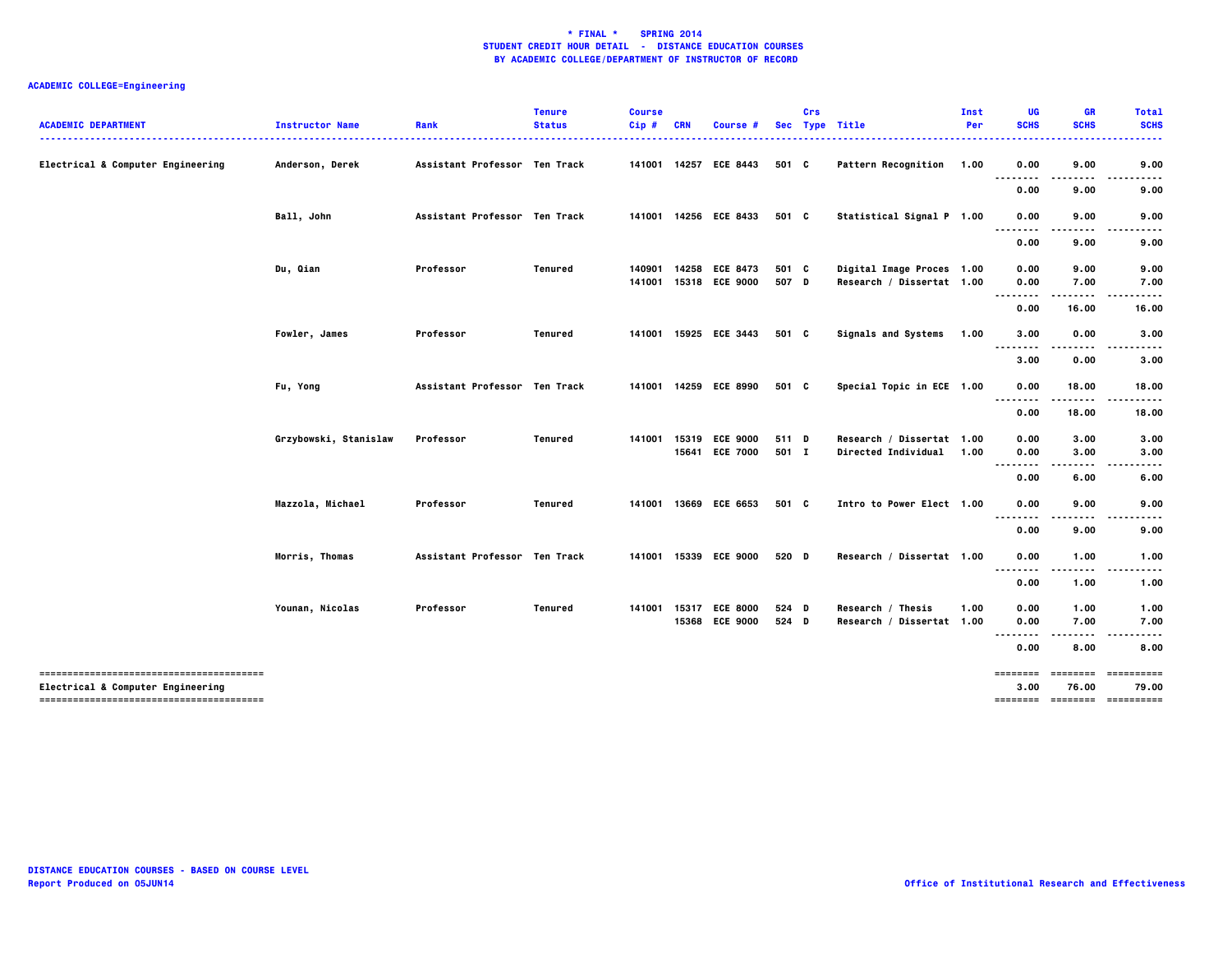| <b>ACADEMIC DEPARTMENT</b>       | <b>Instructor Name</b>     | Rank                          | <b>Tenure</b><br><b>Status</b> | <b>Course</b><br>Cip# | <b>CRN</b> | <b>Course #</b> |       | Crs | Sec Type Title             | Inst<br>Per | UG<br><b>SCHS</b>             | <b>GR</b><br><b>SCHS</b>       | <b>Total</b><br><b>SCHS</b>        |
|----------------------------------|----------------------------|-------------------------------|--------------------------------|-----------------------|------------|-----------------|-------|-----|----------------------------|-------------|-------------------------------|--------------------------------|------------------------------------|
| Industrial & Systems Engineering | <b>Bullington, Stanley</b> | Professor                     | Tenured                        | 141701                |            | 13800 IE 6573   | 501 C |     | Process Imprvmnt Eng 1.00  |             | 0.00                          | 48.00                          | 48.00                              |
|                                  |                            |                               |                                |                       |            | 14627 IE 8913   | 501 C |     | Engr Economy II            | 1.00        | 0.00                          | 30.00                          | 30.00                              |
|                                  |                            |                               |                                |                       |            | 14971 IE 9000   | 506 D |     | Research / Dissertat 1.00  |             | 0.00                          | 1.00                           | 1.00                               |
|                                  |                            |                               |                                |                       |            |                 |       |     |                            |             | $- - - - -$<br>0.00           | .<br>79.00                     | .<br>79.00                         |
|                                  | Eksioglu, Burak            | Associate Professor Tenured   |                                | 141701                |            | 14625 IE 8723   | 501 C |     | Oper Research II           | 1.00        | 0.00                          | 15.00                          | 15.00                              |
|                                  |                            |                               |                                |                       |            | 14972 IE 9000   | 507 D |     | Research / Dissertat 1.00  |             | 0.00                          | 2.00                           | 2.00                               |
|                                  |                            |                               |                                | 270101                |            | 13802 IE 6733   | 501 C |     | Linear Programming I 1.00  |             | 0.00<br>-----                 | 36.00<br>.                     | 36.00                              |
|                                  |                            |                               |                                |                       |            |                 |       |     |                            |             | 0.00                          | 53.00                          | 53.00                              |
|                                  | Eksioglu, Sandra           | Associate Professor Tenured   |                                | 141701                |            | 13799 IE 6543   | 501 C |     | Logistics Engineerin 1.00  |             | 0.00                          | 3.00                           | 3.00                               |
|                                  |                            |                               |                                | 149999                |            | 15002 IE 4543   | 501 C |     | Logistics Engineerin 1.00  |             | 9.00<br>.                     | 0.00<br>.                      | 9.00<br>.                          |
|                                  |                            |                               |                                |                       |            |                 |       |     |                            |             | 9.00                          | 3.00                           | 12.00                              |
|                                  | Greenwood, Allen           | Professor                     | Tenured                        | 141701                |            | 14963 IE 8000   | 502 D |     | Research / Thesis          | 1.00        | 0.00                          | 4.00                           | 4.00                               |
|                                  |                            |                               |                                |                       |            | 14970 IE 9000   | 505 D |     | Research / Dissertat 1.00  |             | 0.00                          | 11.00                          | 11.00                              |
|                                  |                            |                               |                                |                       |            | 16044 IE 6773   | 501 C |     | Sys Simulation I           | 1.00        | 0.00                          | 3.00                           | 3.00                               |
|                                  |                            |                               |                                |                       |            | 16091 IE 7000   | 501 I |     | <b>Directed Individual</b> | 1.00        | 0.00                          | 3.00                           | 3.00                               |
|                                  |                            |                               |                                |                       |            | 16314 IE 7000   | 502 I |     | Directed Individual        | 1.00        | 0.00                          | 3.00                           | 3.00                               |
|                                  |                            |                               |                                |                       |            |                 |       |     |                            |             | 0.00                          | 24.00                          | 24.00                              |
|                                  | Medal, Hugh                | Assistant Professor Ten Track |                                | 141701                |            | 14628 IE 8990   | 501 C |     | Special Topic In IE 1.00   |             | 0.00                          | 12.00                          | 12.00                              |
|                                  |                            |                               |                                |                       |            |                 |       |     |                            |             | .<br>0.00                     | .<br>12.00                     | .<br>12.00                         |
|                                  | Reeves, Kari               | Associate Professor Tenured   |                                | 141701                |            | 14962 IE 8000   | 501 D |     | Research / Thesis          | 1.00        | 0.00                          | 2.00                           | 2.00                               |
|                                  |                            |                               |                                |                       |            | 14966 IE 9000   | 502 D |     | Research / Dissertat 1.00  |             | 0.00                          | 11.00                          | 11.00                              |
|                                  |                            |                               |                                | 149999                |            | 15459 IE 3913   | 501 C |     | Engr Economy I             | 1.00        | 3.00                          | 0.00                           | 3.00                               |
|                                  |                            |                               |                                |                       |            |                 |       |     |                            |             | .<br>3.00                     | .<br>13.00                     | .<br>16.00                         |
|                                  | Strawderman, Lesley        | Associate Professor Tenured   |                                | 141701                |            | 13798 IE 6533   | 501 C |     | Project Mgt                | 1.00        | 0.00                          | 69.00                          | 69.00                              |
|                                  |                            |                               |                                |                       |            | 14965 IE 9000   | 501   | D   | Research / Dissertat 1.00  |             | 0.00                          | 4.00                           | 4.00                               |
|                                  |                            |                               |                                | 143501                |            | 14785 IE 8163   | 501 C |     | Macroergonomics            | 1.00        | 0.00                          | 42.00                          | 42.00                              |
|                                  |                            |                               |                                |                       |            |                 |       |     |                            |             | --------<br>0.00              | .<br>115.00                    | .<br>115.00                        |
|                                  | Usher, John                | Professor                     | Tenured                        | 141701                |            | 14967 IE 9000   | 503 D |     | Research / Dissertat 1.00  |             | 0.00                          | 6.00                           | 6.00                               |
|                                  |                            |                               |                                |                       |            |                 |       |     |                            |             | .<br>0.00                     | 6.00                           | 6.00                               |
| Industrial & Systems Engineering |                            |                               |                                |                       |            |                 |       |     |                            |             | ========<br>12.00<br>======== | ========<br>305.00<br>======== | ==========<br>317.00<br>========== |
|                                  |                            |                               |                                |                       |            |                 |       |     |                            |             |                               |                                |                                    |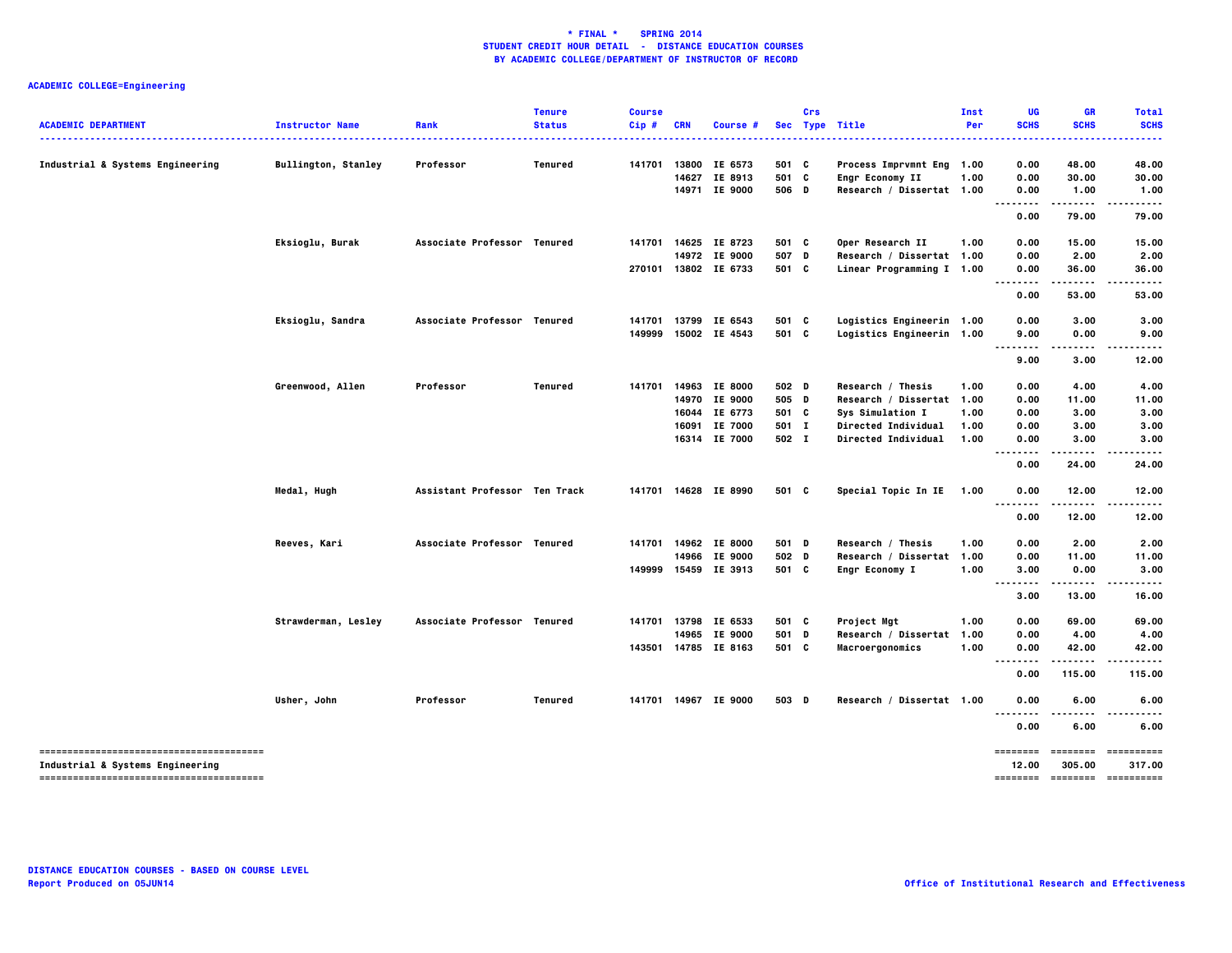| <b>ACADEMIC DEPARTMENT</b> | <b>Instructor Name</b> | Rank                          | <b>Tenure</b><br><b>Status</b> | <b>Course</b><br>$Cip$ # | <b>CRN</b> | Course #      |       | Crs | Sec Type Title             | Inst<br>Per | UG<br><b>SCHS</b> | <b>GR</b><br><b>SCHS</b> | <b>Total</b><br><b>SCHS</b> |
|----------------------------|------------------------|-------------------------------|--------------------------------|--------------------------|------------|---------------|-------|-----|----------------------------|-------------|-------------------|--------------------------|-----------------------------|
| Mechanical Engineering     | Horstemeyer, Mark      | Professor                     | Tenured                        | 141901                   |            | 14796 ME 8223 | 501 C |     | Inelasticity               | 1.00        | 0.00<br>--------  | 3.00<br>---------        | 3.00<br>.                   |
|                            |                        |                               |                                |                          |            |               |       |     |                            |             | 0.00              | 3.00                     | 3.00                        |
|                            | Myers, Oliver          | Assistant Professor Ten Track |                                | 141901                   |            | 14727 ME 6990 | 501 C |     | Special Topic In ME        | 1.00        | 0.00              | 6.00                     | 6.00                        |
|                            |                        |                               |                                |                          |            |               |       |     |                            |             | 0.00              | 6.00                     | 6.00                        |
|                            | <b>Walters, Dibbon</b> | Associate Professor Tenured   |                                | 141901                   | 14799      | ME 6833       | 501 C |     | <b>Intermed Fluid Mech</b> | 1.00        | 0.00              | 9.00                     | 9.00                        |
|                            |                        |                               |                                |                          |            |               |       |     |                            |             | --------<br>0.00  | ---------<br>9.00        | .<br>9.00                   |
|                            |                        |                               |                                |                          |            |               |       |     |                            |             |                   |                          | ==========                  |
| Mechanical Engineering     |                        |                               |                                |                          |            |               |       |     |                            |             | 0.00              | 18.00                    | 18.00<br>==========         |
|                            |                        |                               |                                |                          |            |               |       |     |                            |             |                   | =======                  |                             |